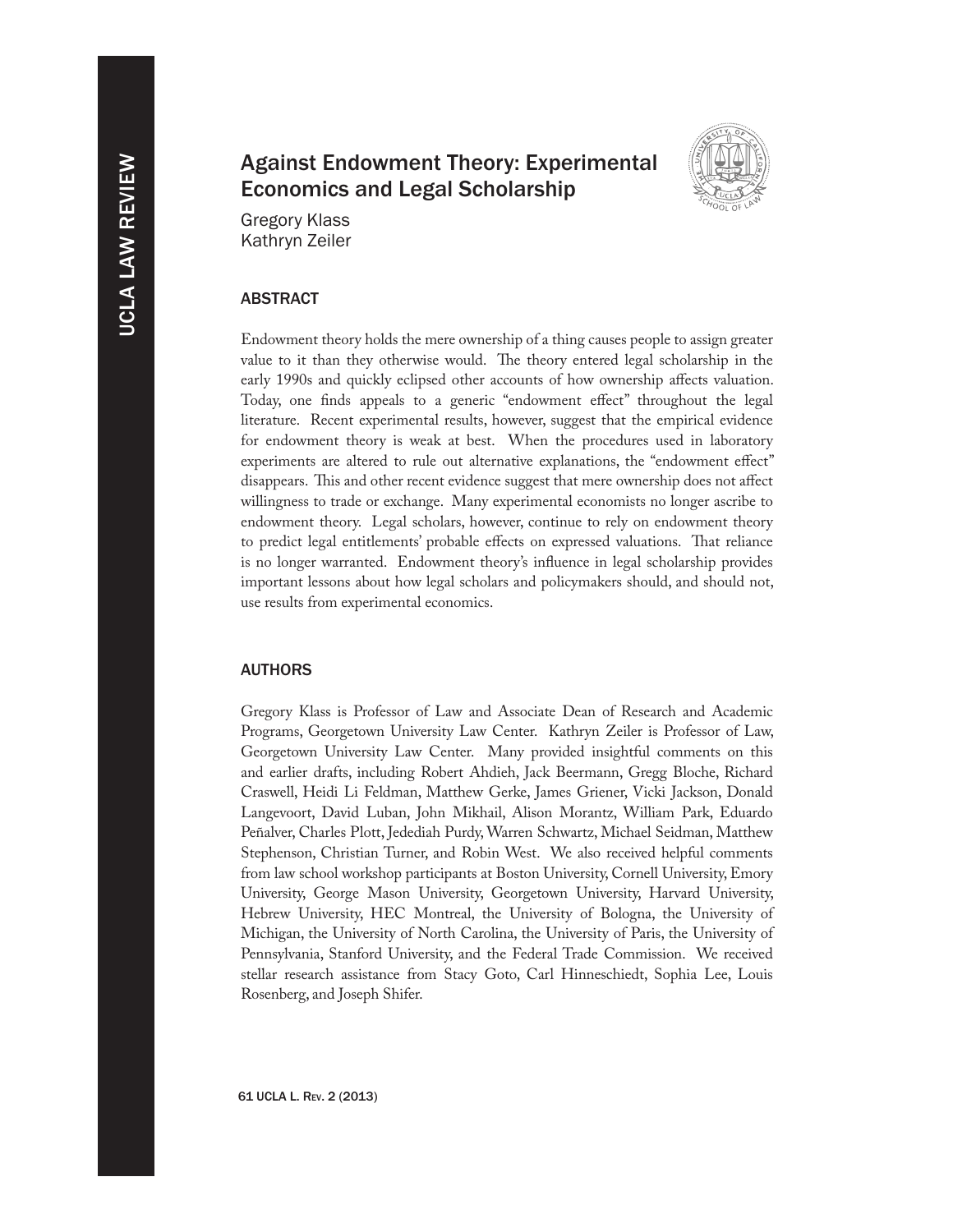# Table of Contents

| I.  |             |                                                                      |  |  |
|-----|-------------|----------------------------------------------------------------------|--|--|
|     | А.          | Early Critics of Coase: Ownership, Preferences, and Exogeneity9      |  |  |
|     | В.          |                                                                      |  |  |
|     | C.          |                                                                      |  |  |
|     | $D_{\cdot}$ |                                                                      |  |  |
| П.  |             |                                                                      |  |  |
|     | A.          |                                                                      |  |  |
|     | В.          |                                                                      |  |  |
|     |             | Evidence of Subject Misconceptions in Price Experiments33<br>$1_{-}$ |  |  |
|     |             | Evidence of the Influence of Enhancements<br>$2_{1}$                 |  |  |
|     |             |                                                                      |  |  |
|     |             | 3.                                                                   |  |  |
|     | C           |                                                                      |  |  |
| HL. |             |                                                                      |  |  |
|     | А.          | Against Endowment Theory: Ownership, Preferences,                    |  |  |
|     |             |                                                                      |  |  |
|     | В.          |                                                                      |  |  |
|     | C.          |                                                                      |  |  |
|     |             |                                                                      |  |  |
|     |             |                                                                      |  |  |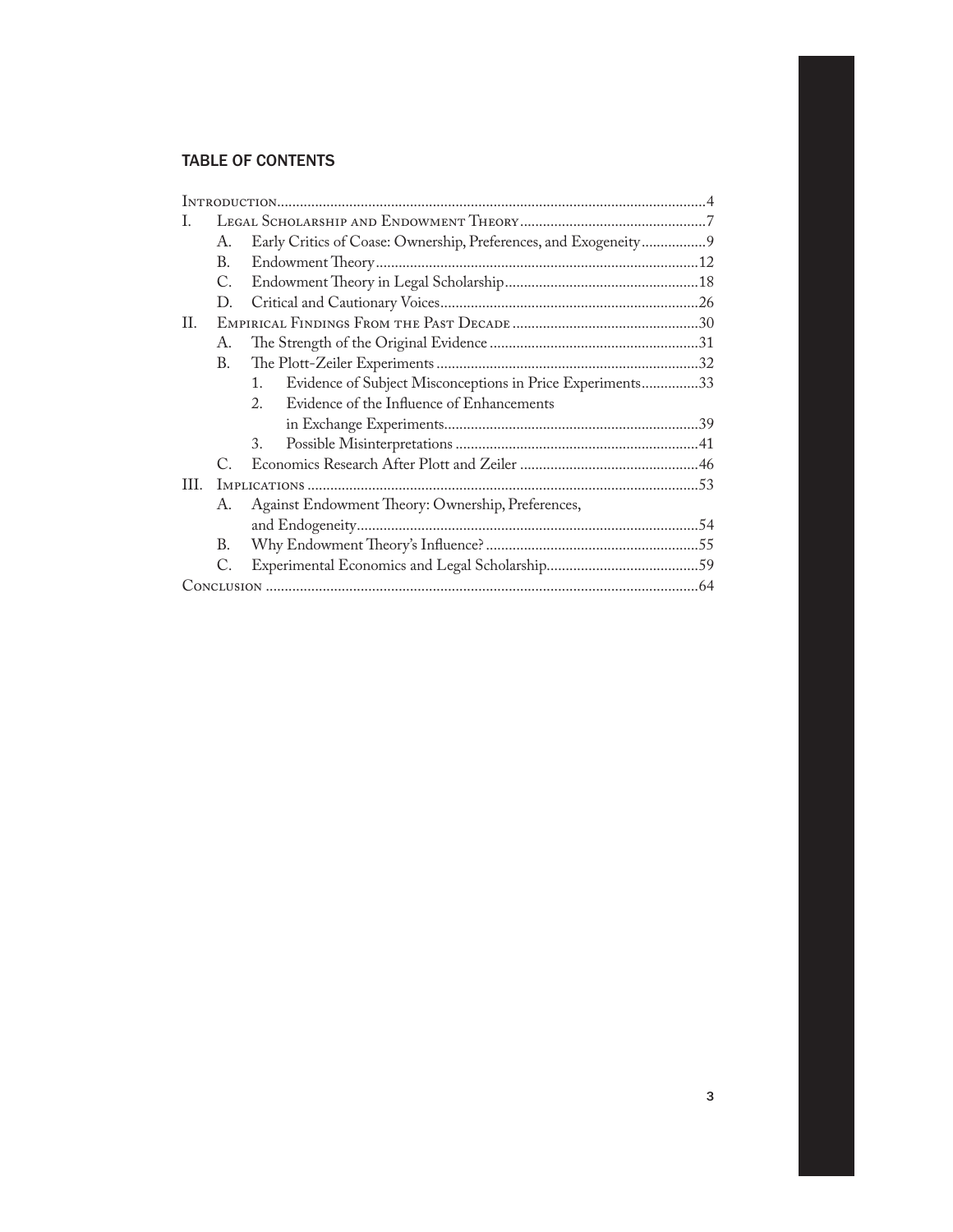## **INTRODUCTION**

A popular theory of the endowment effect, or what we will call "endowment theory," says that the simple fact of owning something influences a person's expressed preferences with respect to it.<sup>1</sup> Our everyday experience might seem to confirm the hypothesis. We feel a special attachment to the house we own, to the car we drive, or even to an old paperback, coffee mug, or well-worn tshirt. A person who would never spend one-hundred dollars on a bottle of wine but receives a one-hundred dollar bottle as a gift will choose to drink the wine rather than sell it. And when in controlled experiments psychologists give subjects pens or mugs or chocolate bars, the recipients tend to hold onto those endowed items rather than trade or sell them.

Endowment theory says that such observable events, whatever their other possible causes, are at least partially explained by the general phenomenon of loss aversion. Prospect theory holds that when deciding what to do, people give possible losses more weight than potential gains of the same magnitude. Endowment theory is an application of prospect theory, adding the hypothesis that ownership determines whether one experiences a change as a gain or as a loss. Endowment theory posits that ownership sets one's reference point, the movement from which triggers either a perceived gain or loss, and that people perceive the transfer or sale of endowments as losses.

If correct, endowment theory does two things. First, it explains why people often appear to value what they own more than they value otherwise identical goods they do not own. Loss aversion reduces an owner's willingness to trade by generating an extra disutility from a loss of a good or right, separate from and in addition to the lost consumption value. Second, the theory licenses a general inference from ownership to reluctance to trade. Endowment theory predicts that, other things being equal, giving a person something will change her expressed preferences with respect to it.

Legal scholars have embraced endowment theory with gusto. Ronald Coase taught us to think of laws as granting entitlements that might in theory be traded. Environmental laws give the factory an entitlement to pollute or they give homeowners an entitlement to clean air; property law gives the farmer an entitlement to grow wheat or the railroad an entitlement to emit sparks; the law of nuisance gives one neighbor an entitlement to quiet enjoyment or the other an

<sup>1</sup>. Part I.B describes the theory in more detail. *See generally* Richard Thaler, *Toward a Positive Theory of Consumer Choice*, 1 J. ECON. BEHAV. & ORG. 39 (1980); Amos Tversky & Daniel Kahneman, *Loss Aversion in Riskless Choice: A Reference-Dependent Model*, 106 Q.J.ECON. 1039 (1991).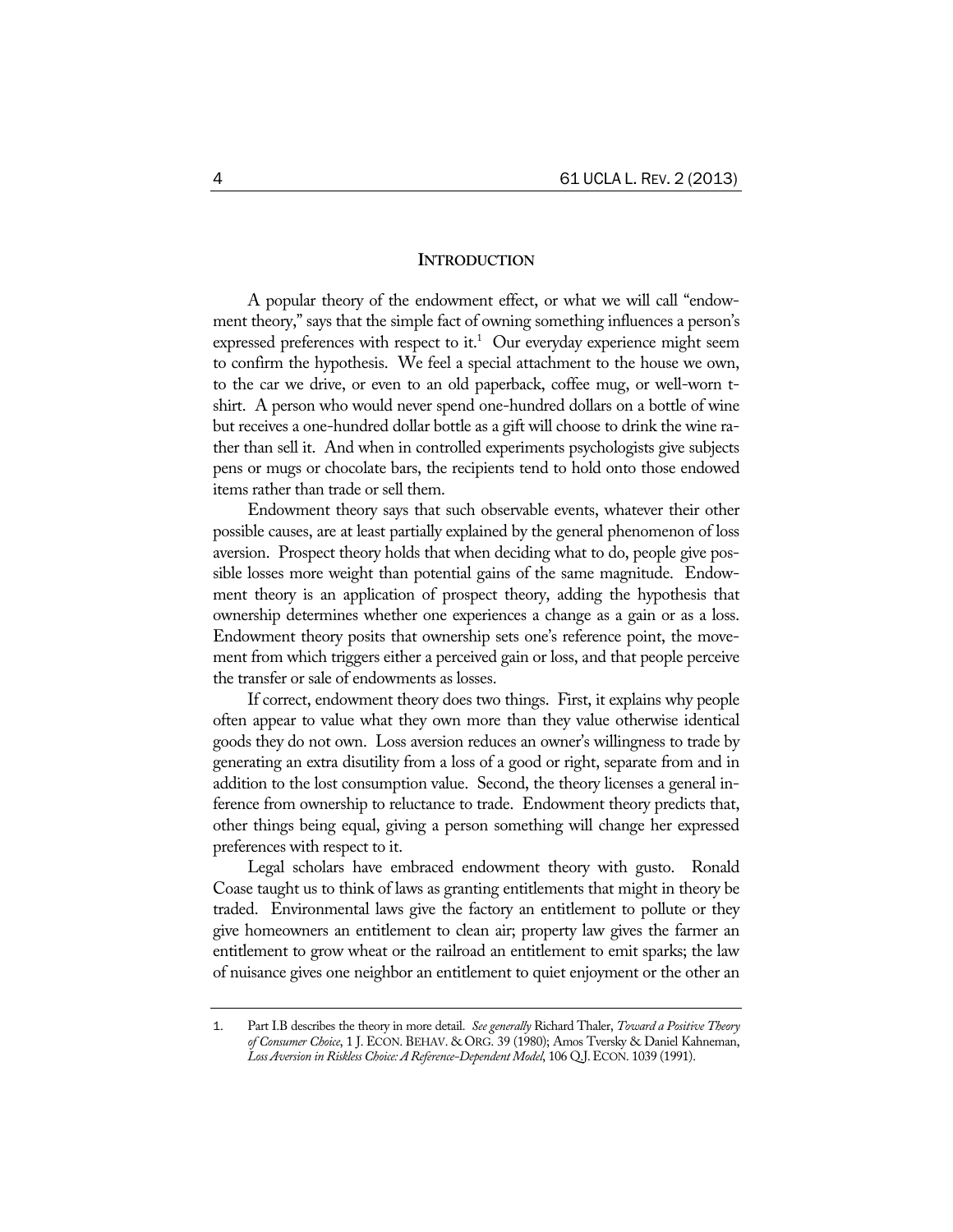entitlement to make noise. Because entitlements are *owned*, this Coasian way of thinking has permitted legal scholars to apply endowment theory to everything from the right to contract performance to the right to fair use of copyrighted materials to a criminal defendant's right to a jury trial.2

Although endowment theory continues to enjoy considerable influence in the legal literature, recent experimental data have cast doubt on the hypothesis that ownership sets the reference point and loss aversion generates reluctance to trade. The empirical support for endowment theory was never perfect. In recent years, experimentalists have published data suggesting that the results of earlier laboratory experiments were not caused by loss aversion but by other factors.<sup>3</sup> By making a few changes to the experimental design—like better training subjects in the auction mechanisms used in the experiments, changing the way subjects were given the items, and modifying the procedures for eliciting choices—to rule out alternative explanations, experimentalist were able to make "endowment effects" that had been observed in the laboratory disappear. Many other researchers have since replicated these results. The new data suggest that ownership alone is not enough to change people's expressed preferences. These results have led experimental economists and cognitive psychologists to develop alternatives to endowment theory.

The legal literature has not kept up. Legal scholars today still write as if bare ownership, or "entitlement" or "endowment," were enough to affect individuals' willingness to trade or sell, as if endowment theory were still one of the most robust results of behavioral economics. Having drawn heavily from experimental literature in the early 1990s, many legal scholars have not since returned to the source. Thus while experimentalists have called into question the thesis that the simple fact of ownership predictably changes people's expressed preferences, legal scholars still write as if it does.

The causes of endowment theory's early and continued popularity in the legal literature are themselves complex. Part I tells the story of how endowment theory entered and then spread throughout legal scholarship. Early critics of law and economics suggested many different reasons why ownership might affect

<sup>2</sup>. *See infra* notes 84–111. Although these writers are typically making points at odds with the Coase theorem, they remain within the broader Coasian framework. They analyze laws as creating entitlements.

<sup>3</sup>. *See* Charles R. Plott & Kathryn Zeiler, *Exchange Asymmetries Incorrectly Interpreted as Evidence of Endowment Effect Theory and Prospect Theory?*, 97 AM.ECON. REV. 1449 (2007) [hereinafter Plott & Zeiler, *Exchange Asymmetries*]; Charles R. Plott & Kathryn Zeiler, *The Willingness to Pay— Willingness to Accept Gap, the "Endowment Effect," Subject Misconceptions, and Experimental Procedures for Eliciting Valuations*, 95 AM. ECON. REV. 530, 536–38 (2005) [hereinafter Plott & Zeiler, *Willingness to Pay*].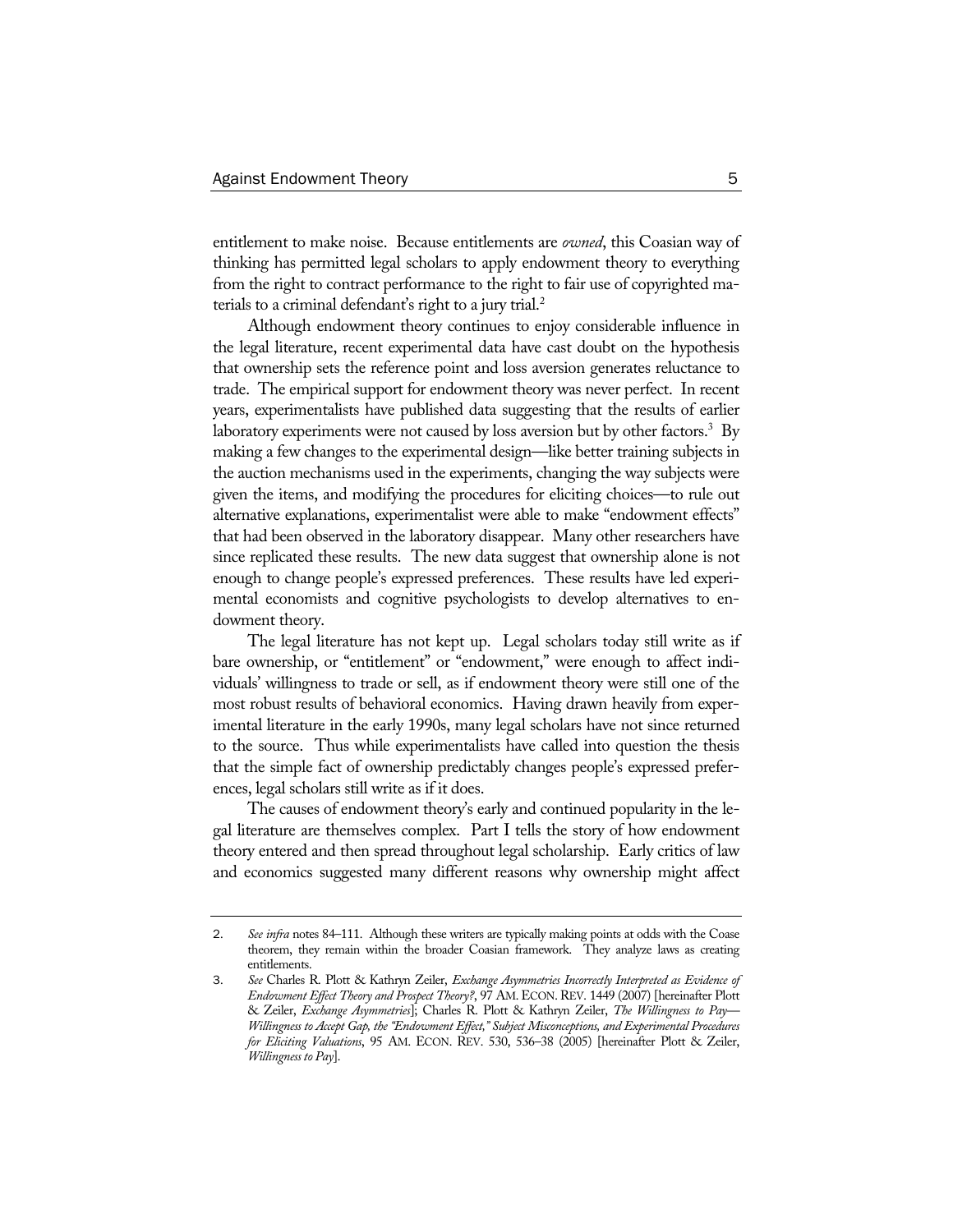preferences or willingness to trade. Starting around 1990, one explanation came to dominate: endowment theory. Because endowment theory posits that reluctance to trade or sell is a special instance of the general phenomenon of loss aversion, it predicts that ownership will trigger reluctance to trade across a wide variety of contexts. Over the past two decades, endowment theory has become accepted wisdom among legal scholars, and appeals to the "endowment effect" are now ubiquitous. This Article's first aim is to tell the story of how endowment theory entered into and spread through legal scholarship.

Part II introduces work published in experimental economics in the mid-2000s on the effects of ownership on willingness to trade. It is now over twenty years since experimentalists first claimed to observe "endowment effects." In the early 1990s, it was not unreasonable for legal scholars to treat endowment theory as the leading explanation of asymmetries in willingness to trade, though even then the evidence for the theory was mixed, with some supporting alternative explanations. In the years since, experimentalists have raised new doubts about endowment theory. Data produced during the last decade suggest that loss aversion is not the best account for observed reluctance to trade, and that the complete explanation of the phenomena is much more complex. Legal scholars who make claims about the effects of ownership on expressed preferences need to understand the best contemporary theories of the phenomenon. This Article's second goal is to introduce them to that body of work.

Part III draws some general lessons about the use of behavioral economics in legal scholarship. Endowment theory's influence on legal scholarship provides a cautionary tale. It demonstrates the care legal scholars should take when drawing policy lessons from the latest behavioral theory. It shows the dangers of treating early works by leading figures as authoritative, which can result in a mere hypothesis being treated as a truism. And it reveals the risks of legal scholars' tendency to focus on the results of a single experiment rather than on the theory that best explains a pattern of data produced by many different empirical tests. This Article's third purpose is methodological: to venture some recommendations about how legal scholars can best use the science of economics.

In arguing that the best available evidence no longer supports endowment theory, we are neither rejecting behavioral economics writ large nor defending the descriptive adequacy of neoclassical economic models. Our thesis is simply that the inference from ownership, endowment, or entitlement directly to reluctance to trade is no longer warranted. Legal scholars and policymakers should not simply assume that assigning someone an entitlement will change the value she attaches to it. If this is correct, many contemporary claims about the probable effects of legal entitlements require additional support. Such support might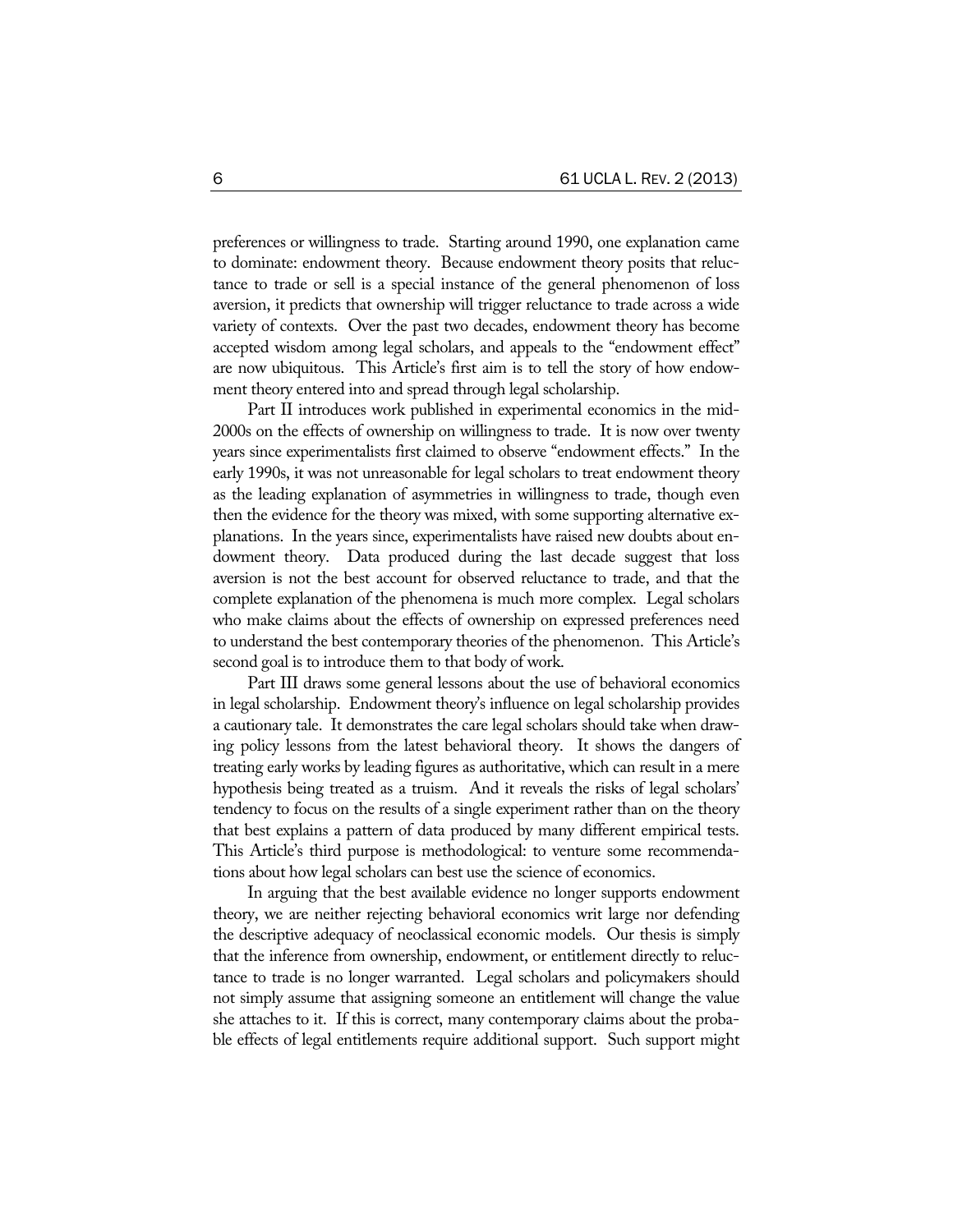well be available. To reject endowment theory is not to claim that ownership is never correlated with reluctance to trade or that entitlements do not sometimes affect preferences. But those advancing such claims need to explain why they expect such effects in the case under discussion. They can no longer rely on a generic endowment effect. We close with a note regarding the importance of the explanation for policy prescriptions.

## **I. LEGAL SCHOLARSHIP AND ENDOWMENT THEORY**

Endowment theory has been touted as one of the most robust theories in the field of behavioral economics. This Part tells the story of how the theory gained dominance in legal scholarship, and how legal scholars found in it an endless supply of descriptive and normative lessons about the law.<sup>4</sup>

Before jumping into the analysis, we want to draw some distinctions and clarify the vocabulary we will be using. We use "willingness to trade" as a generic term to describe people's expressed willingness to exchange something they have for something they do not. Those somethings might be goods or money, or they might be more abstract entitlements, such as the right to pollute or the right to clean air. Much of the literature emphasizes two sorts of observable facts about people's willingness to trade. First, the maximum amount a person is willing to pay to acquire a good or other entitlement is often less than the minimum she would be willing to accept to give up an apparently identical good or entitlement. These are known in the literature as "willingness-to-accept/willingness-to-pay gaps," or "WTA-WTP gaps." Second, in situations in which people are endowed with one good and asked whether they want to exchange it for an alternative good of seemingly similar value, they display a reluctance to do so. This phenomenon is known as an "exchange asymmetry." Asymmetric willingness to trade, which describes both WTA-WTP gaps and exchange asymmetries, should not be confused with a person's valuation of a good or entitlement—or her preferences with respect to it. A person might be unwilling to trade a good or entitlement because she values it highly, or she might be unwilling to trade for strategic reasons, because of social expectations, because she is risk averse or loss averse, or for other reasons.

The above points of parlance will be familiar to anyone who knows the behavioral economics literature. More novel is our use of the term "endowment theory" rather than "endowment effect." Endowment theory maintains that

<sup>4</sup>. For a more general account of the impact of behavioral economics on legal scholarship, see MARK KELMAN, THE HEURISTICS DEBATE 42–48 (2011).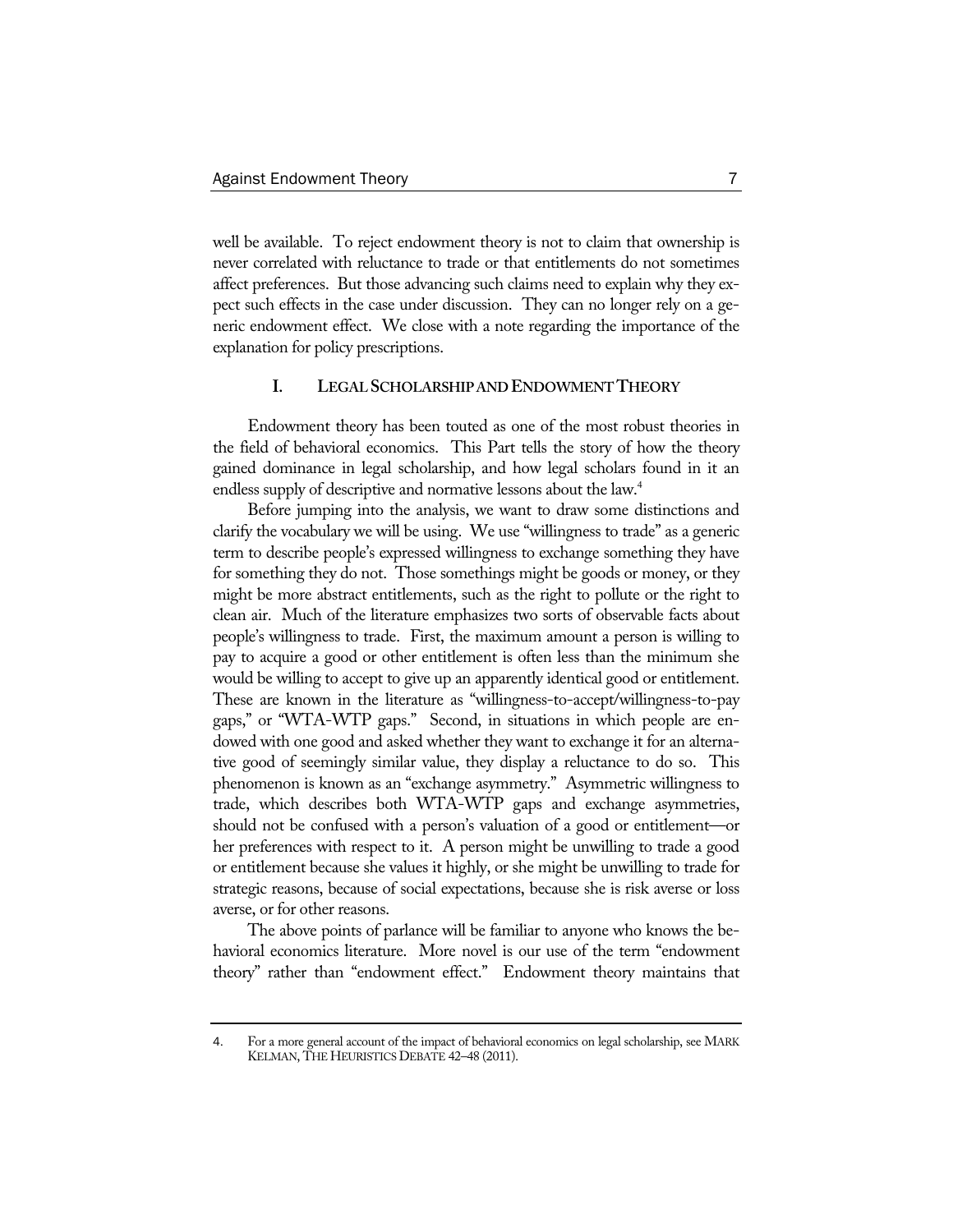WTA-WTP gaps and exchange asymmetries are caused by reference-dependent preferences and loss aversion, features of preferences we describe in more detail later in this Part. We think an important factor in the success of endowment theory in the legal literature has been branding. In 1980, when Richard Thaler introduced endowment theory, he named his explanatory hypothesis the "endowment effect."5 This term invites confusion. It suggests that the link between ownership and valuation is a simple fact about human psychology, one that is directly observable in the laboratory and therefore might also exist outside of the laboratory, in specifically legal contexts. We would guess that many legal scholars who speak of an "endowment effect" do not think of it as a theory, but as an observable phenomenon.<sup>6</sup> But this is to confuse the explicandum with the explicans, the phenomenon (WTA-WTP gaps and exchange asymmetries) with a proposed explanation of it (reference dependence and loss aversion).7 Observed correlations between changes in ownership and changes in willingness to trade do not on their own demonstrate that the bare fact of ownership causes the changes. Nor do they license a prediction that other forms of ownership of other types of things in other sorts of contexts will have a similar effect. For that, we need a theory. Thaler proposed one: loss aversion plus the hypothesis that ownership sets the reference point. This is not an effect, but a hypothesis. It is a theory about the cause of observed phenomena that generates predictions for contexts not yet observed.

Our nomenclature also allows us to state our thesis clearly. The term "endowment effect" can make it difficult to distinguish criticisms of the theory from denials of the phenomena it attempts to explain. To reject endowment theory is

<sup>5</sup>. *See infra* Part I.B.

<sup>6</sup>. *See, e.g.*, David Markell et al., *What Has Love Got to Do With It?: Sentimental Attachments and Legal Decision-Making*, 57 VILL. L. REV. 209, 217 (2012) ("Endowment effect is a term that is used to describe the phenomenon by which individuals value what they have just come to possess more than their expressed value for the item prior to the moment of possession.").

<sup>7</sup>. Russell Korobkin's recent survey of the literature provides an example. Korobkin writes that "loss aversion is an empirical finding rather than a psychological explanation." Russell Korobkin, *Wrestling With the Endowment Effect, or How to Do Law and Economics Without the Coase Theorem* 16 (UCLA Sch. of Law, Law & Econ. Research Paper Series, Paper No. 13-10, 2013), *available at*  http://papers.ssrn.com/sol3/papers.cfm?abstract\_id=2289574. Korobkin then goes on to describe four potential explanations for loss aversion: attachment to endowments, transactional disutility, regret avoidance, and attention, which refers to the order in which an individual considers costs and benefits of a potential change in status. *See id.* at 16–22. The economics literature, however, characterizes these four explanations as alternatives to loss aversion, which is the simple notion that individuals experience losses differently than gains regardless of the context. See, for example, Ericson and Fuster's recent review of the relevant economics literature. Keith M. Marzilli Ericson & Andreas Fuster, *The Endowment Effect* (Nat'l Bureau of Econ. Research Working Paper Series, Paper No. 19384, 2013) (on file with authors).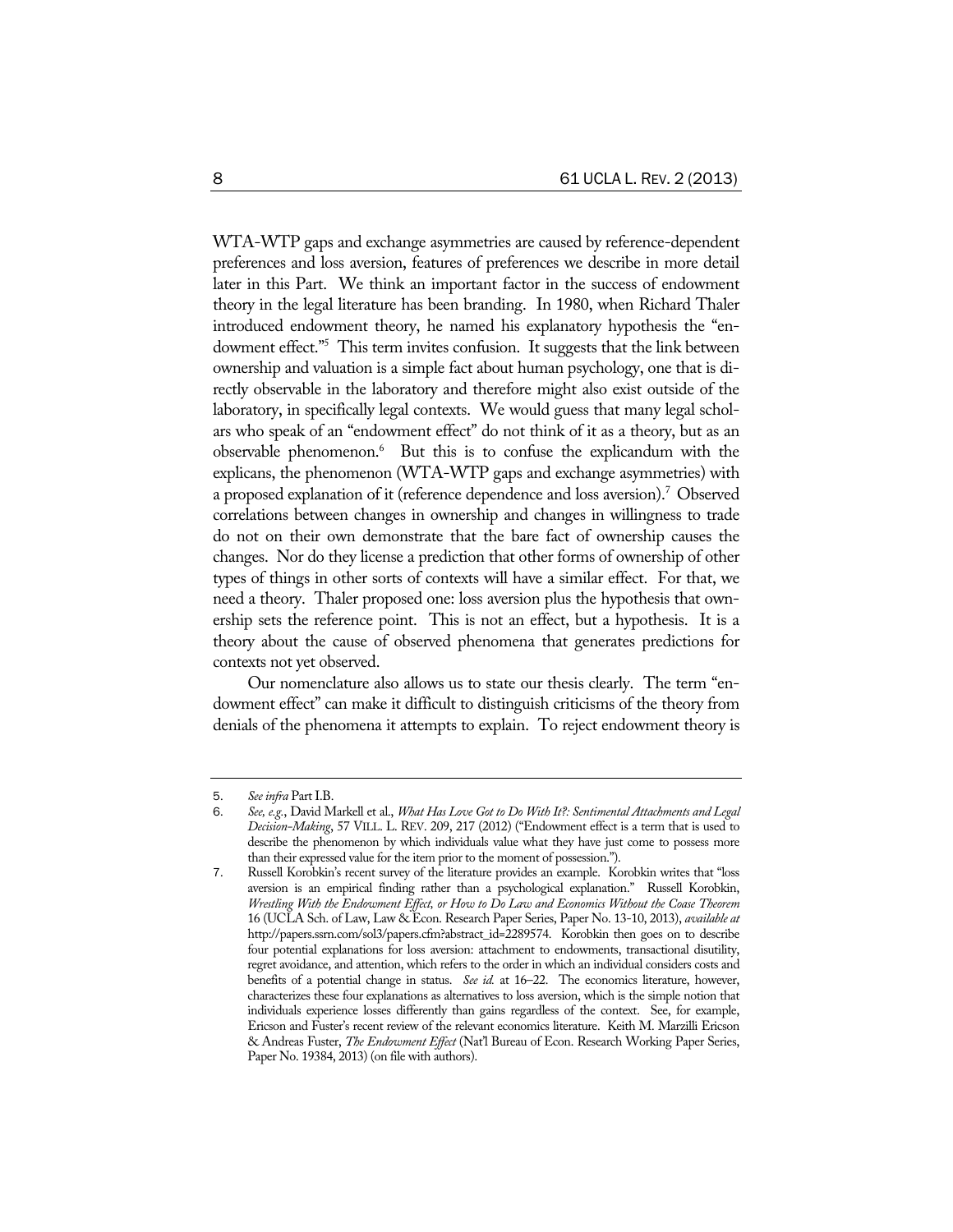not to deny that ownership, or phenomena commonly associated with ownership, can sometimes affect preferences. It is simply to reject the hypothesis that ownership alone does so in the generic and unmediated way described by endowment theory. Calling endowment theory what it is—a theory—makes this clear.

#### **A. Early Critics of Coase: Ownership, Preferences, and Exogeneity**

Our story begins some years before the appearance of endowment theory. During the 1970s, many young legal scholars began to apply neoclassical microeconomics systematically to the analysis of legal problems.<sup>8</sup> Among the central premises of that neoclassical legal economic analysis was the exogeneity of preferences—the assumption that what people want does not depend on what the law is. The premise is in part a simplifying one. By taking the idea of individual preferences as a given and adding a few assumptions about how they are structured and manifest themselves, the theorist can generate powerful predictions about how one or another legal rule will influence individuals' behavior. But the exogeneity assumption can also express a normative commitment. Describing preferences as coming from outside of the law allows one to think of the law as a tool to help people, individually or collectively, better satisfy those preferences. Taking preferences as given, law can correct, or at least minimize, imperfections in markets or other distributive systems that prevent individuals from maximizing preference satisfaction. Neoclassical economic analysis treats preferences as a polestar for charting the law's course, and a polestar works only if it remains fixed as the ship moves under it.

The methodological importance of exogeneity for economic analysis does not presuppose, much less entail, descriptive accuracy. There are a number of reasons to think that the exogeneity assumption does not describe how preferences actually operate. Because people are social creatures, for example, their social world shapes their preferences. The law is an important part of that social world.9 We also know from everyday experience that people rationally change their preferences in light of their life options and that the law plays an important part in determining those options.<sup>10</sup>

<sup>8</sup>. *See* STEVEN M. TELES, THE RISE OF THE CONSERVATIVE LEGAL MOVEMENT: THE BATTLE FOR CONTROL OF THE LAW 181–219 (2008) (describing the early history of the law and economics movement and its attractiveness to young legal scholars).

<sup>9</sup>. *See* 2 JÜRGEN HABERMAS, THE THEORY OF COMMUNICATIVE ACTION: LIFEWORLD AND SYSTEM: A CRITIQUE OF FUNCTIONALIST REASON (Thomas McCarthy trans., Beacon Press 1987) (1981).

<sup>10</sup>. *See* JON ELSTER, SOUR GRAPES: STUDIES IN THE SUBVERSION OF RATIONALITY (1983).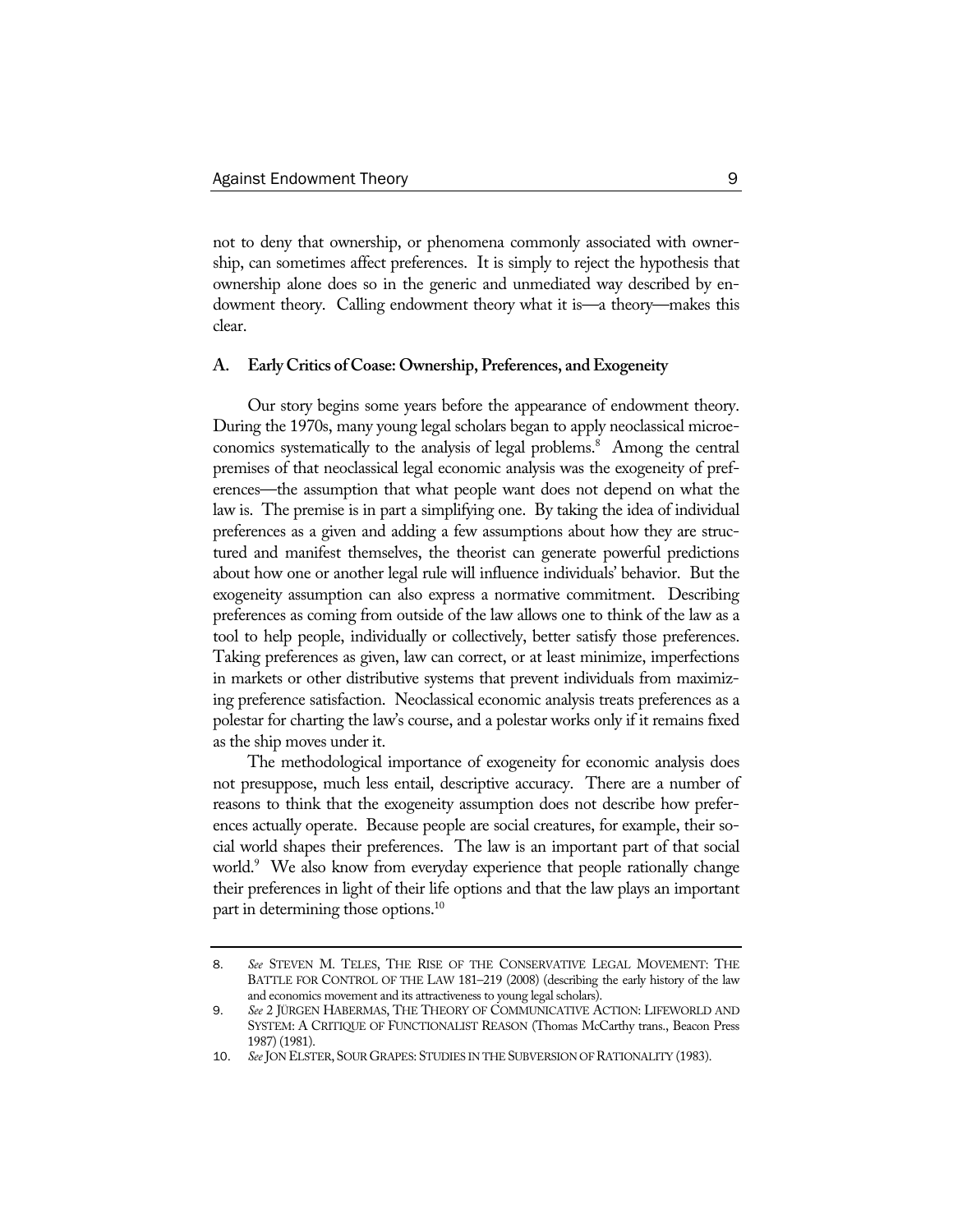In legal scholarship, several early and influential critics of the exogeneity assumption emphasized instead the effects of entitlements on people's preferences. The reason was Coase. In 1960, Ronald Coase demonstrated the value of thinking of legal rules as setting entitlements.<sup>11</sup> Laws do not merely establish duties and correlative rights. They grant rightsholders an entitlement to the duty's performance, which those rightsholders might sell or trade. Thus if the law gives homeowners the right to clean air, it might also allow them to sell that right to a neighboring factory that wants to pollute. If the factory has the right to pollute, it might sell that right to neighboring homeowners who want clean air. Viewed from this perspective, questions of legal design are ultimately questions of who gets the entitlement and how it should be protected.<sup>12</sup> If the goal is to maximize preference satisfaction, the law should seek to get legal entitlements into the hands of those who value them most in the cheapest way possible, that is, with the lowest transaction costs possible.

This Coasian framework suggests an alternative formulation of the exogeneity assumption: The value a person assigns to a legal entitlement, such as the right to clean air or the right to pollute, does not depend on whether the law has given it to her. And in fact this is a central premise of Coase's famous theorem, which says that absent transaction costs, no matter to whom the law first assigns an entitlement, it will be traded until it ends up in the hands of the person who values it most. Coase's argument that "the ultimate result . . . is independent of the legal position<sup>"13</sup> works only if the initial assignment of entitlements does not influence the value people assign to them.

Coase's enormous influence on economic legal scholarship explains why some early critics of the exogeneity assumption focused on entitlements. Mark Kelman's 1979 article, *Consumption Theory, Production Theory, and Ideology in the Coase Theorem*, led the way.14 Building on examples borrowed from Richard Thaler's then-forthcoming paper, *Toward a Positive Theory of Consumer Choice*, 15 Kelman argued that in many situations the amount one is willing to accept to give up an entitlement one already has exceeds the amount one is willing to pay to obtain it. A professor who buys a bottle of wine for five dollars might, after it unexpectedly increases in value, drink the wine rather than sell it for one-

<sup>11</sup>. R. H. Coase, *The Problem of Social Cost*, 3 J.L. & ECON. 1 (1960).

<sup>12</sup>. *See* Guido Calabresi & A. Douglas Melamed, *Property Rules, Liability Rules, and Inalienability: One View of the Cathedral*, 85 HARV.L.REV. 1089 (1972).

<sup>13</sup>. Coase, *supra* note 11, at 8.

<sup>14</sup>. Mark Kelman, *Consumption Theory, Production Theory, and Ideology in the Coase Theorem*, 52 S. CAL. L. REV. 669 (1979) [hereinafter Kelman, *Consumption Theory*]; *see also* Mark Kelman, *Choice and Utility*, 1979 WIS.L.REV. 769.

<sup>15</sup>. Thaler, *supra* note 1.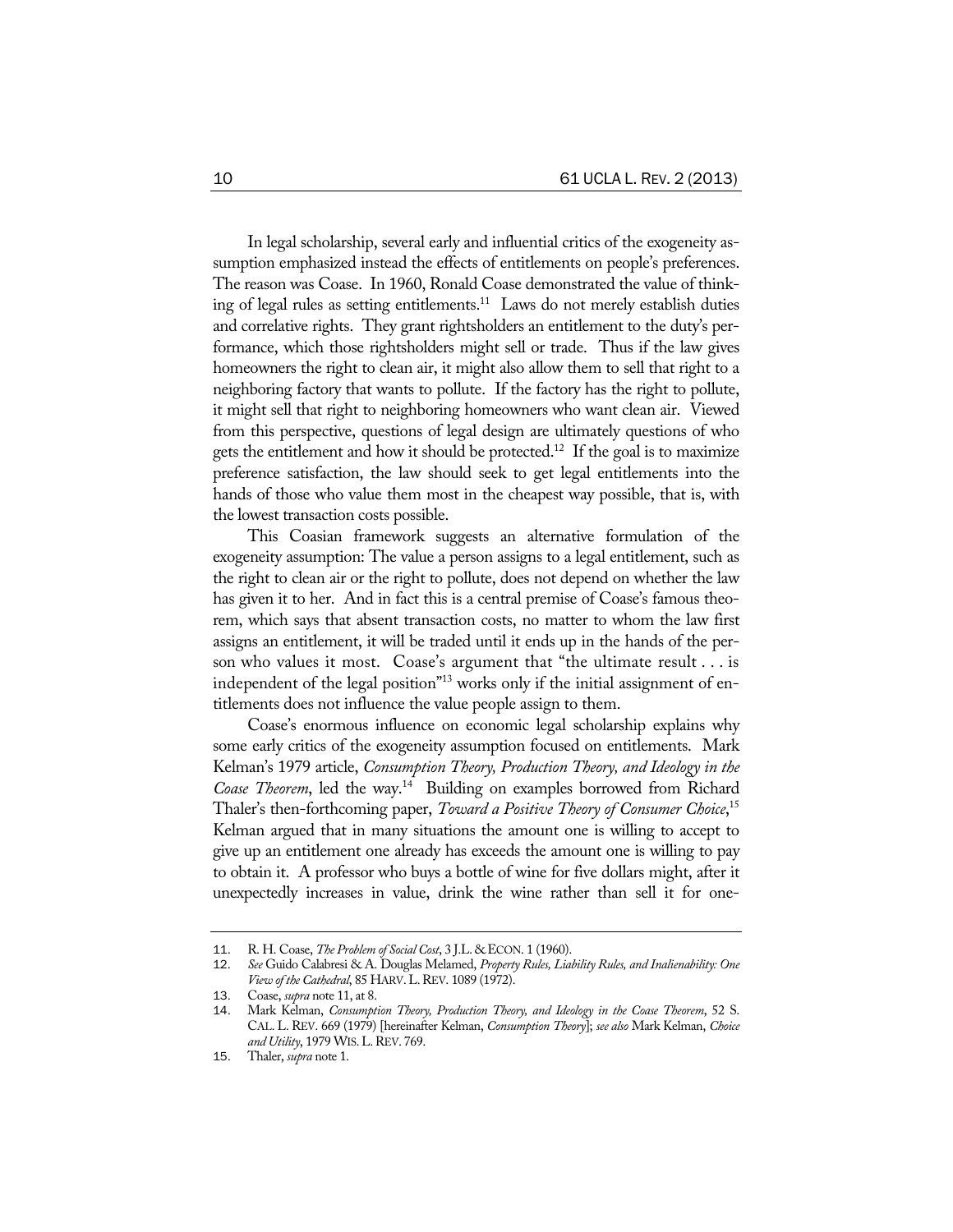hundred dollars, though he would never have paid more than thirty-five dollars for the bottle.16 Similarly, Kelman observed that people refuse to sell homes that have "appreciated in value" beyond what they would be willing to pay for a new home.<sup>17</sup> Kelman also pointed to emerging empirical evidence of gaps between willingness to pay and willingness to accept. In surveys, people reported very different amounts of money that they would be willing to pay to avoid a disease versus what they would be willing to accept to be exposed to it.<sup>18</sup> And after the abolition of the reserve clause in professional baseball, there was much less player movement than might have been expected.<sup>19</sup> Kelman marshaled these and other examples to argue that abstract legal entitlements—the right to clean water, or to damages in tort—probably also affect people's valuations. Contra Coase, "the long-term goals of the parties depend in part on the choice of law."20

We are interested less in Kelman's claim that entitlements affect willingness to trade than in his argument for it. The point of Kelman's 1979 article was primarily critical. His goal was to show that because the Coasian model relies on a number of simplifying assumptions, it is likely to generate false predictions. Such an argument required only a showing that entitlements often affect willingness to trade, not a systematic account of why they do so.<sup>21</sup> Still, Kelman suggested a number of explanations for the reluctance to trade. These included social expectations that create a presumption against selling; $^{22}$  a tendency to treat opportunity and out-of-pocket costs differently; $^{23}$  wealth effects, which cause people to treat increases and decreases in income differently;<sup>24</sup> the psychological need to withdraw certain spheres of activity from the market-based calculation,

<sup>16</sup>. Kelman, *Consumption Theory*, *supra* note 14, at 678–79. At places in the article Kelman suggests that entitlements can affect people's actual preferences, and not just expressions of preference, or willingness to trade. *See, e.g.*, *id.* at 678 ("[*G*]*oals of the parties* depend in part on the choice of law." (emphasis added)); *id.* at 680 ("Income that the person could realize is *worth less* than the income that the person already has realized." (emphasis added)); *id.* at 696 ("[T]he legal liability rule would affect . . . the ways in which consumers would *value* alternative states." (emphasis added)). The distinction is a subtle one, and we cannot fault Kelman for failing to make the distinction consistently in this groundbreaking piece. And Kelman is correct that, for the purposes of his critical argument, "it does not matter whether the behavior manifested by the economic actors that have been discussed is rational or irrational, explicable or inexplicable." *Id.* at 685; *see also* Thaler, *supra* note 1, at 43–44.

<sup>17</sup>. Kelman, *Consumption Theory*, *supra* note 14, at 679 n.35.

<sup>18</sup>. *See id.* at 682; *see also* Thaler, *supra* note 1, at 43–44.

<sup>19</sup>. Kelman, *Consumption Theory*, *supra* note 14, at 683–85; *see also* Thaler, *supra* note 1, at 46–47.

<sup>20</sup>. Kelman, *Consumption Theory*, *supra* note 14, at 677–78.

<sup>21</sup>. *See id.* at 685.

*Id.* at 687.

<sup>23</sup>. *Id.* at 688–89.

<sup>24</sup>. *Id.* at 689–91.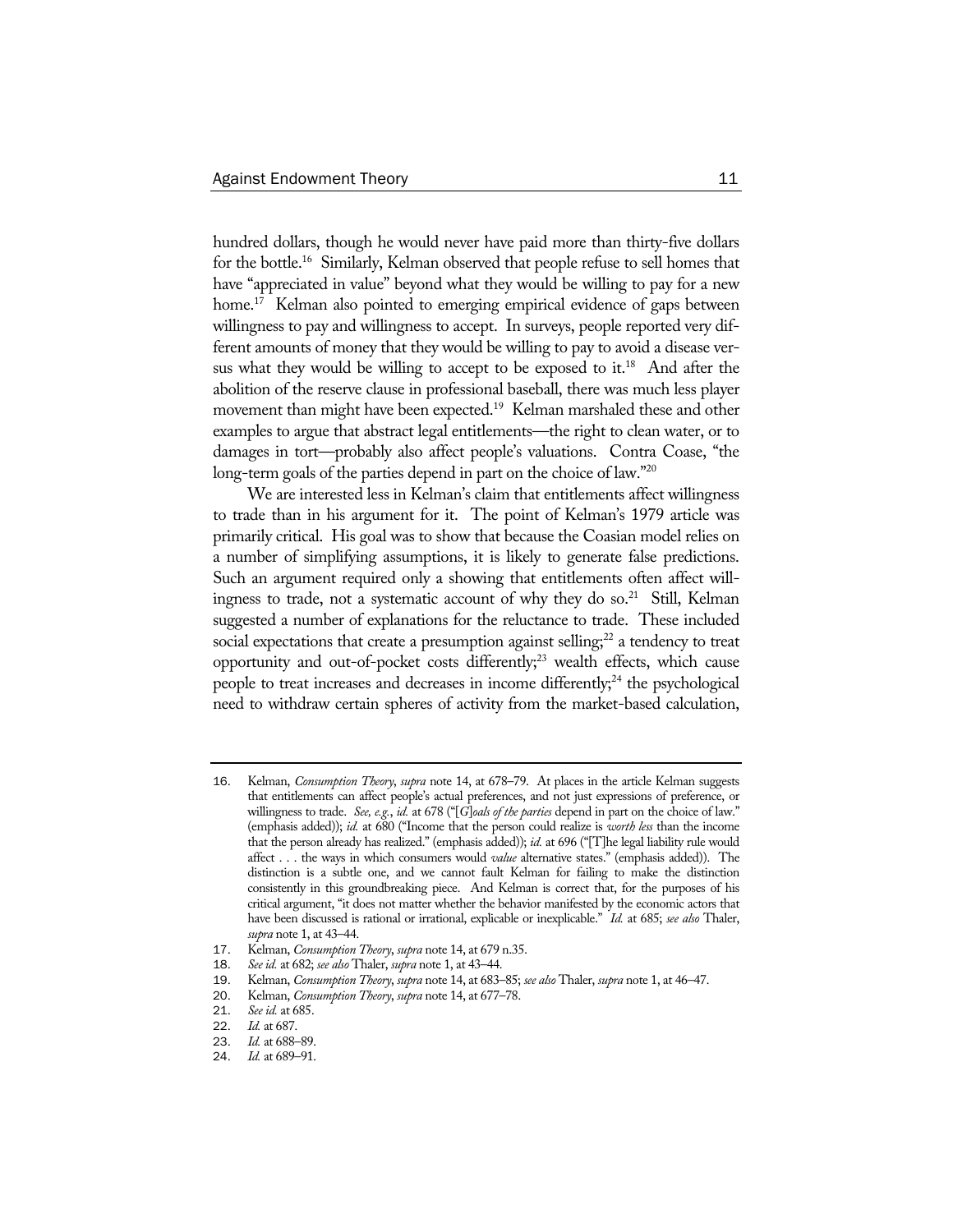or to close transactions;<sup>25</sup> simple conservatism;<sup>26</sup> and a habit of deference to the law and its assignment of entitlements.<sup>27</sup> Kelman's critique of Coase did not rest on a single phenomenon but identified a constellation of causes that together work to generate gaps between willingness to pay and willingness to accept.

Kelman's complex account of willingness-to-trade asymmetries provided a template for other critics of neoclassical economic analysis. In his 1981 article, *Cost-Benefit Analysis of Entitlement Problems: A Critique*, Duncan Kennedy summarized Kelman's several explanations, adding that gaps might also be explained by the way that the act-omission distinction frames decisions about aiding others. "[P]eople typically experience a 'duty to abstain from acts that cause suffering' that is much more intense than the 'duty to act affirmatively to prevent suffering.' If this is the case, we may get substantial offer-asking differences with respect to rights to hurt others."28 In his 1986 article, *Legal Interference With Private Entitlements*, Cass Sunstein identified five separate causes of "endowment effects" (note the use of the plural): the experience and increased knowledge that come with ownership; bargaining strategies, which often recommend asking for more than one's true value; wealth effects; people's tendency to value received income more than opportunity income; and self-affirmance that comes with valuing what one owns as distinguished from what one does not.<sup>29</sup> Like Kelman's 1979 piece, Kennedy's and Sunstein's articles were primarily critical. Both sought to raise doubts about the descriptive adequacy of neoclassical economic theories of the law. Like Kelman, their primary concern was to show that Coasian bargaining does not capture how the world actually works. These critics were playing Hamlet to economists' Horatio. Their argument was in essence that there were more things in heaven and earth than were dreamt of in the economists' philosophy.

#### **B. Endowment Theory**

At the same time that Kelman, Kennedy, and Sunstein were mounting an entitlement-based critique of neoclassical legal economic analysis, other legal

<sup>25</sup>. *Id.* at 691–93.

<sup>26</sup>. *Id.* at 693–94.

<sup>27</sup>. *Id.* at 695.

<sup>28</sup>. Duncan Kennedy, *Cost-Benefit Analysis of Entitlement Problems: A Critique*, 33 STAN. L. REV. 387, 402 (1981).

<sup>29</sup>. Cass R. Sunstein, *Legal Interference With Private Preferences*, 53 U. CHI. L. REV. 1129, 1150–51 (1986). Unlike both Kelman and Kennedy, Sunstein consistently puts the point in terms of effects on preferences themselves, rather than willingness to trade. *See, e.g.*, *id.* at 1150 ("Social psychologists have demonstrated that people sometimes value things once they have them much more highly than they value the same things when they are owned by others.").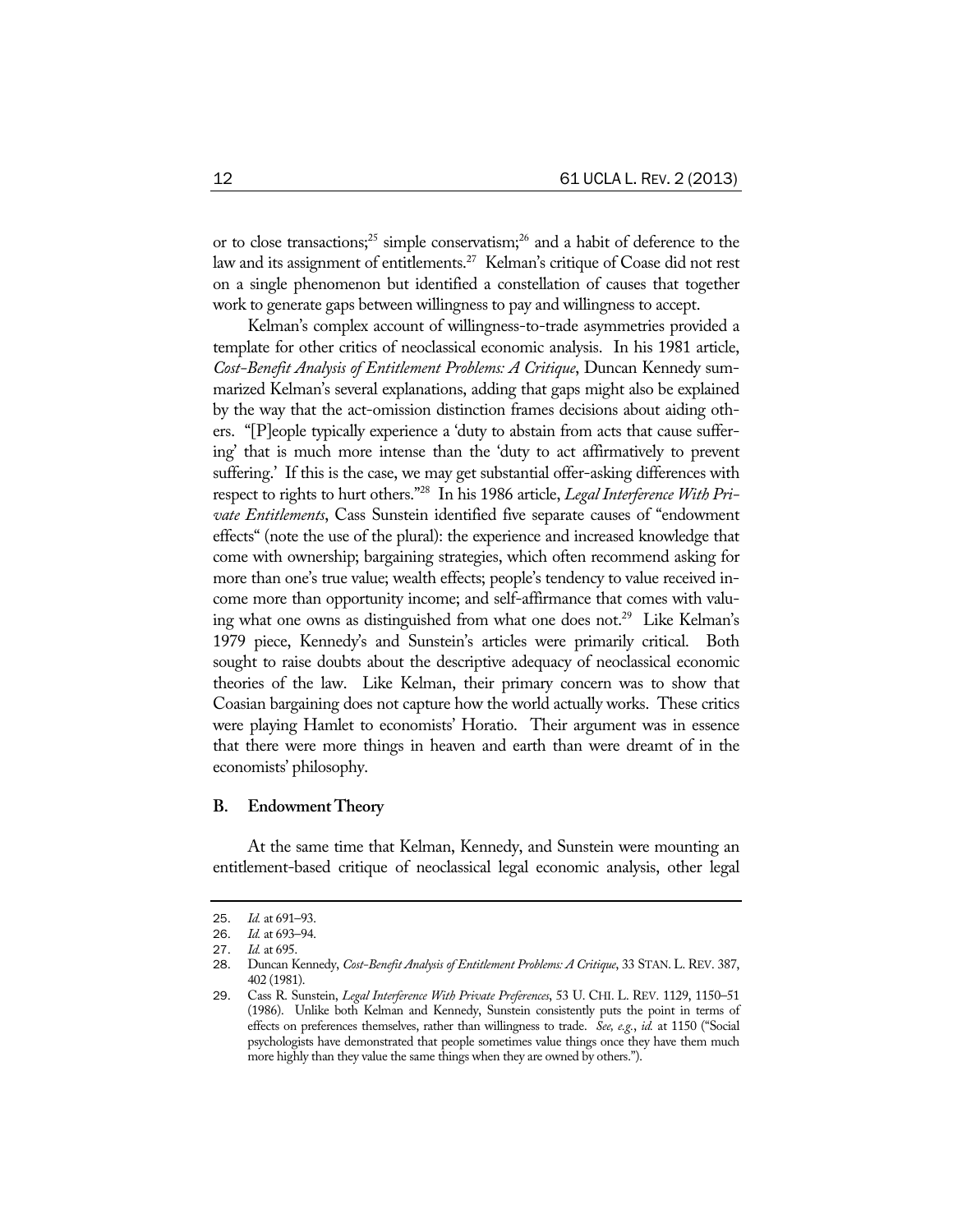scholars were finding new evidence of ownership's apparent effects on willingness to trade, and psychologists were working out new theories to explain those phenomena. The theory that had the most influence on legal scholarship was what we call "endowment theory."

The earliest version of endowment theory can be found in Richard Thaler's 1980 article, *Toward a Positive Theory of Consumer Choice*. 30 Recall that Kelman's 1979 critique of Coase borrowed many of its examples from Thaler. But whereas Kelman identified a constellation of causes, Thaler's 1980 article proposed a single one. Thaler's account modified Daniel Kahneman and Amos Tversky's prospect theory.<sup>31</sup> Prospect theory posits that, contrary to the predictions of expected utility theory, when deciding how to act, individuals weigh potential losses—shifts in a negative direction from some reference point—more heavily than potential gains of the same objective magnitude. In short, under conditions of uncertainty, people are loss averse. The Kahneman-Tversky thesis can be represented as a kink in the "value" function at the reference point:<sup>32</sup>





The horizontal axis measures the objective magnitude of the change away from the reference point (the origin), and the vertical measures the value gained or lost as a result of the change.

<sup>30</sup>. Thaler, *supra* note 1.

<sup>31</sup>. Daniel Kahneman & Amos Tversky, *Prospect Theory: An Analysis of Decision Under Risk*, 47 ECONOMETRICA 263 (1979).

<sup>32</sup>. Tversky & Kahneman, *supra* note 1, at 1040.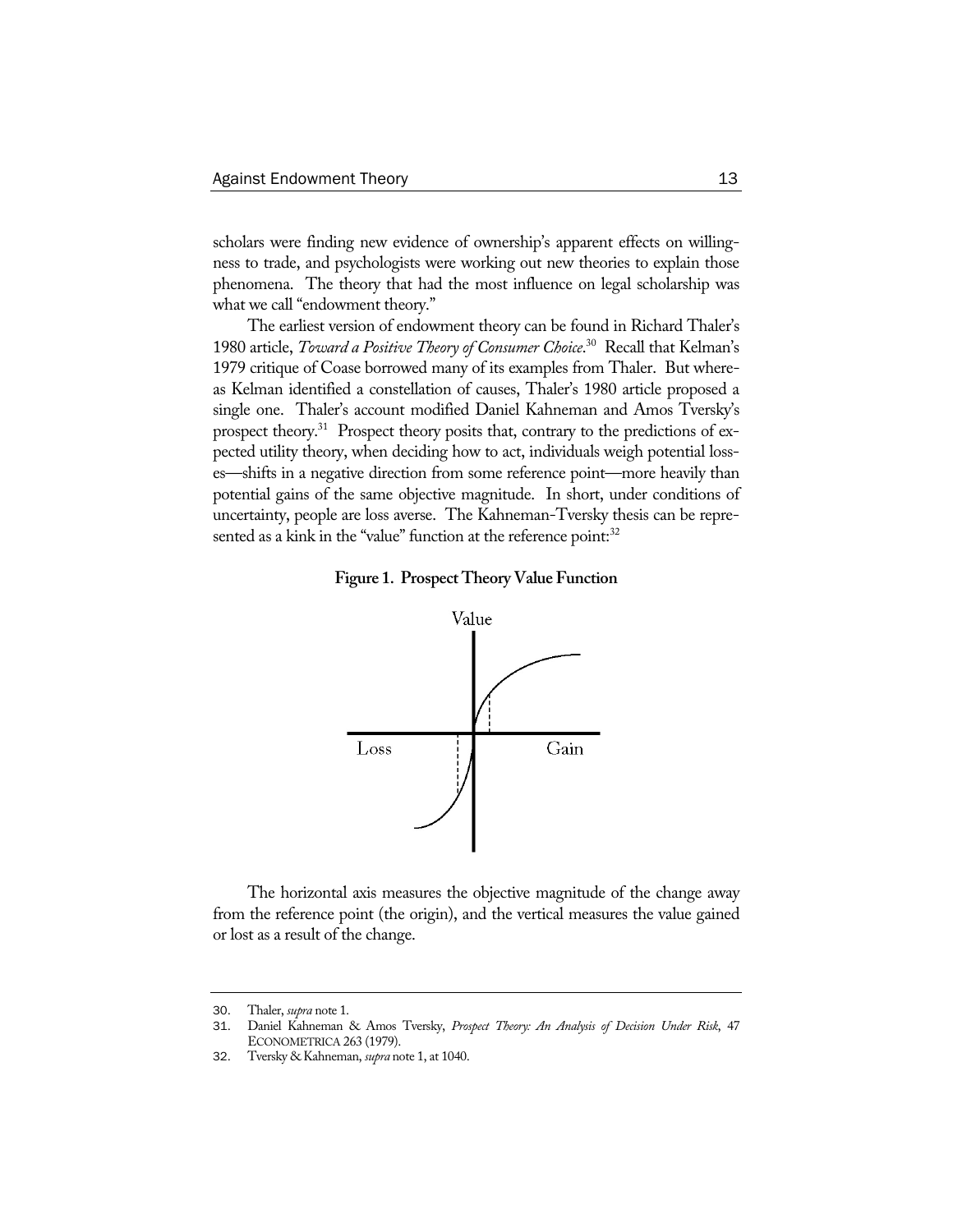Prospect theory was developed to explain decisions individuals make when they face risk, such as the decision whether to purchase a share of Apple stock or a lottery ticket. In an effort to apply the theory to explain choices made in riskfree contexts, such as the decision over whether to purchase a candy bar for consumption, Thaler drew on two of the theory's assumptions related to the general features of preferences—reference dependence and loss aversion.<sup>33</sup> Prospect theory does not specify when subjects perceive a change as a loss or as a gain. It does not say what sets the reference point. Thaler's suggestion in the 1980 article was that the reference point was determined in part by a person's endowments—by what she owns. "[G]oods that are included in the individual's endowment will be more highly valued than those not held in the endowment . . . because removing a good from the endowment creates a loss while adding the same good (to an endowment without it) generates a gain."<sup>34</sup> The result, Thaler argued, would be a gap between what people would be willing to pay for a good they did not have (WTP) and what they would be willing to accept to part with it (WTA). Because parting with a good is perceived as a loss and obtaining it is seen as a gain, people's WTA would be systematically higher than their WTP. Thaler christened this WTA-WTP gap the "endowment effect."35

In 1980, there was little widely known, nonanecdotal evidence to support the existence of WTA-WTP gaps, much less the hypothesis that they resulted from loss aversion.<sup>36</sup> This changed over the course of the next decade. Some of the earliest evidence came from environmental economists and lawyers and antedated Thaler's 1980 article. In the 1970s, Congress passed several laws that required environmental regulators to use cost-benefit analysis.<sup>37</sup> In order to perform that analysis, regulators needed to assign dollar values to environmental goods for which no market existed. They attempted to generate those values using contingent-valuation surveys, in which subjects were asked to put a hypothetical dollar value on environmental goods such as the protection of wetlands or unpolluted air. To their surprise, many surveyors observed large gaps in reported valuations depending on whether the question was phrased in terms of how much a subject would be willing to pay to prevent an environmental harm or in terms of how much she would be willing to accept to permit the same

<sup>33</sup>. Thaler, *supra* note 1, at 41–43.

<sup>34</sup>. *Id.* at 44.

<sup>35</sup>. *Id.*

<sup>36</sup>. *Id.* at 45.

<sup>37</sup>. For some of the relevant legal framework, see Daniel S. Levy & David Friedman, *The Revenge of the Redwoods? Reconsidering Property Rights and the Economic Allocation of Natural Resources*, 61 U. CHI.L.REV. 493, 497–506 (1994).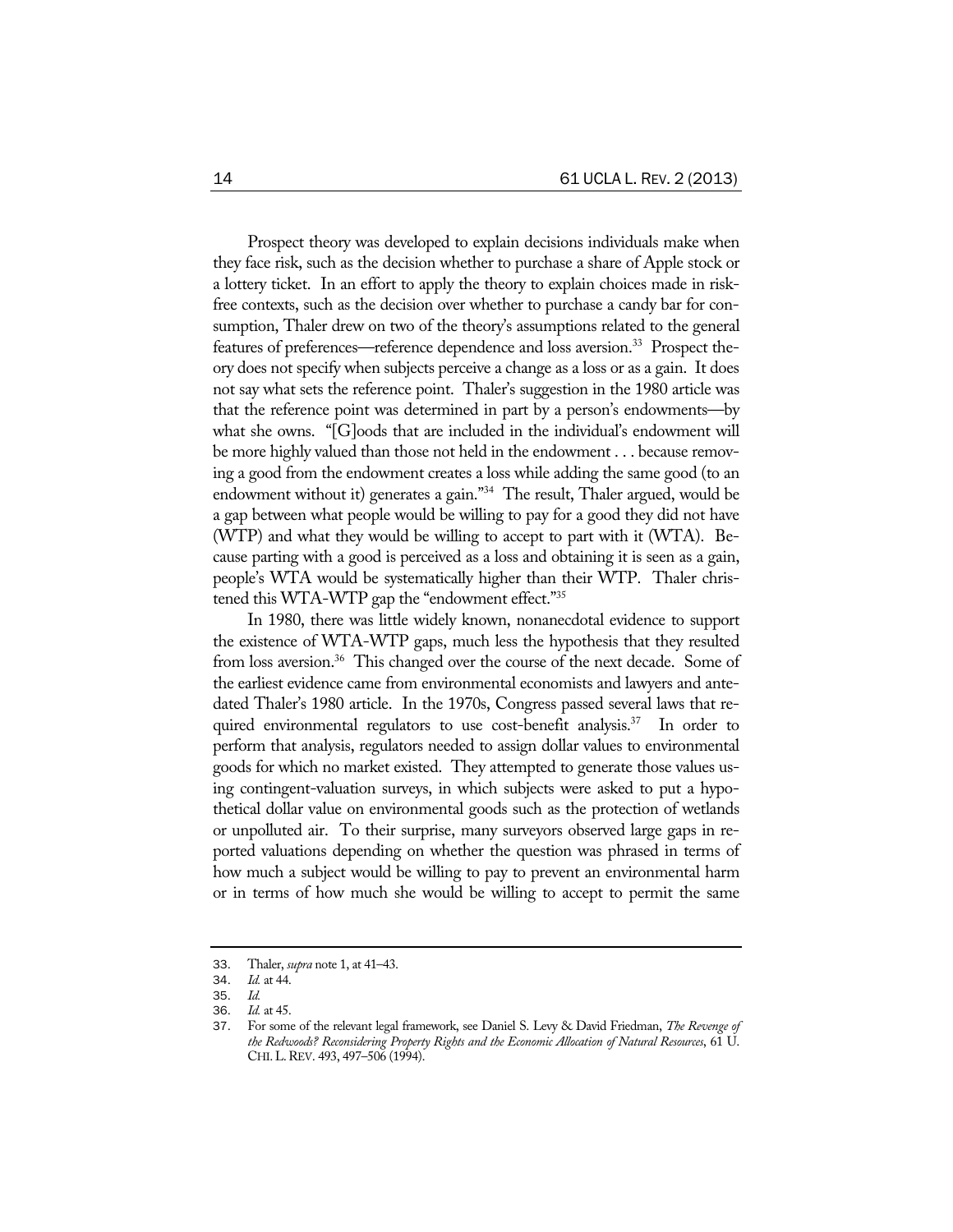harm.<sup>38</sup> A 1974 survey of duck hunters, for example, showed a hypothetical willingness to pay an average of \$247 to protect wetlands for hunting, but a hypothetical willingness to accept, on average, no less than \$1044 to lose the ability to hunt there.<sup>39</sup> These observed WTA-WTP gaps generated a substantial literature among environmental economists on the question of which measure costbenefit analyses should use.40

In the early 1980s, experimental psychologists and economists began asking whether laboratory studies could produce similar WTA-WTP gaps. An obvious limitation of contingent-valuation surveys was that their questions were purely hypothetical. They asked how much a person *would* pay to protect or accept to lose an environmental good. Using goods of lesser value in the laboratory, experimenters developed methods to elicit binding valuations.<sup>41</sup> In one of the first such studies, published in  $1984<sup>42</sup>$  Knetsch and Sinden gave half their subjects lottery tickets and the other half \$2 in cash. Subjects were told that the lottery winner would be able to choose between two prizes, such as a \$70 bookstore gift certificate and \$50 in cash. Ticket holders were then given a choice between keeping the ticket and selling it for \$2; non–ticket holders were given an opportunity to buy a ticket for \$2. Knetsch and Sinden hypothesized that once deci-

<sup>38</sup>. For overviews of these studies, see R. G. CUMMINGS ET AL., VALUING ENVIRONMENTAL GOODS: AN ASSESSMENT OF THE CONTINGENT VALUATION METHOD (Rowman & Allanheld 1986); Elizabeth Hoffman & Matthew L. Spitzer, *Willingness to Pay vs. Willingness to Accept: Legal and Economic Implications*, 71 WASH. U. L.Q. 59, 66–69 (1993); Cass R. Sunstein, *Endogenous Preferences, Environmental Law*, 22 J. LEGAL STUD. 217, 225–27 (1993); Russell Korobkin, Note, *Policymaking and the Offer/Asking Price Gap: Toward a Theory of Efficient Entitlement Allocation*, 46 STAN.L.REV. 663, 667–68 (1994).

<sup>39</sup>. JUDD HAMMACK & GARDNER MALLARD BROWN, JR., WATERFOWL AND WETLANDS: TOWARD BIOECONOMIC ANALYSIS 26–27 (1974).

<sup>40</sup>. *See, e.g.*, Herbert Hovenkamp, *Legal Policy and the Endowment Effect*, 20 J. LEGAL STUD. 225 (1991); Levy & Friedman, *supra* note 37; Richard S. Markovits, *Duncan's Do Nots: Cost-Benefit Analysis and the Determination of Legal Entitlements*, 36 STAN. L. REV. 1169 (1984); Murray B. Rutherford et al., *Assessing Environmental Losses: Judgments of Importance and Damage Schedules*, 22 HARV. ENVTL. L. REV. 51 (1998); Douglas R. Williams, *Valuing Natural Environments: Compensation, Market Norms, and the Idea of Public Goods*, 27 CONN. L. REV. 365 (1995); Korobkin, *supra* note 38; John K. Horowitz et al., *Behavioral Foundations of Environmental Economics and Valuation* (Univ. of Alaska Anchorage Dep't of Econ., Working Paper No. 2012- 03, 2012).

<sup>41</sup>. By binding valuations, we mean valuations reported in a context in which potential buyers might be required to purchase goods—and potential sellers might be required to sell their goods—based on their reported valuations.

<sup>42</sup>. Jack L. Knetsch & J. A. Sinden, *Willingness to Pay and Compensation Demanded: Experimental Evidence of an Unexpected Disparity in Measures of Value*, 99 Q.J. ECON. 507 (1984) [hereinafter Knetsch & Sinden, *Willingness to Pay*]. For examples of other early laboratory experiments, see Robin Gregory & Lita Furby, *Auctions, Experiments and Contingent Valuation*, 55 PUB. CHOICE 273 (1987) and Jack L. Knetsch & J. A. Sinden, *The Persistence of Evaluation Disparities*, 102 Q.J. ECON*.* 691 (1987).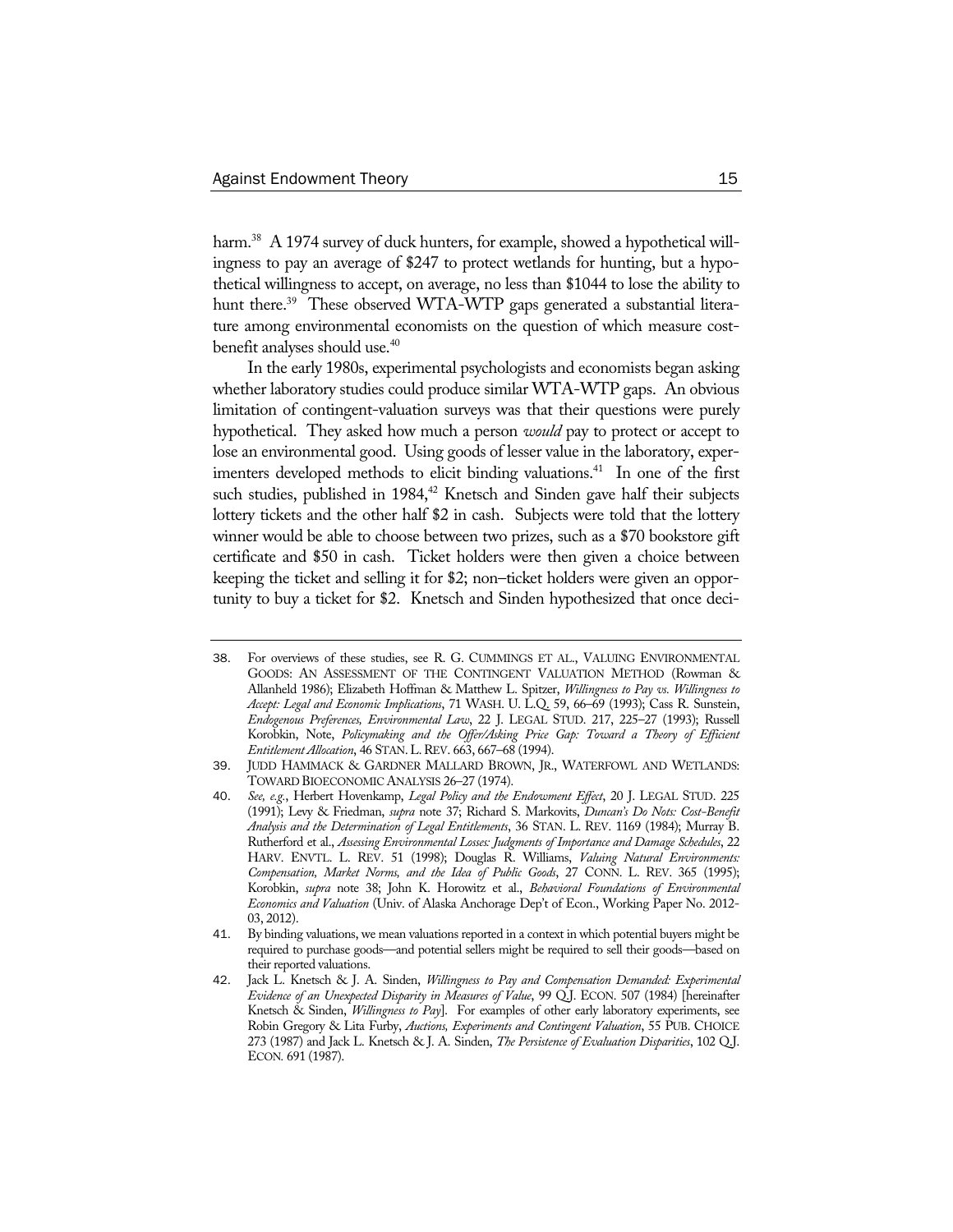sions were binding—once subjects actually had to trade rather than merely report hypothetical valuations—the WTA-WTP gap would disappear. Their prediction was wrong. More ticket holders ended up with tickets than did potential buyers, suggesting that ticket holders' WTA was, on average, higher than non– ticket holders' WTP. Knetsch and Sinden argued that, although the causes of the gap were not clear, the experiment provided additional empirical evidence for Thaler's endowment theory.<sup>43</sup> Many subsequent experiments confirmed the existence of a WTA-WTP gap and explored various aspects of it.<sup>44</sup>

The legal literature in the 1980s took some account of this new data. But the real turning point came with a trio of articles by experimentalists that appeared in 1989, 1990, and 1991.

In his 1989 article, *The Endowment Effect and Evidence of Nonreversible Indifference Curves*, Jack Knetsch described a new sort of experiment to test Thaler's hypothesis.<sup>45</sup> Rather than asking subjects to assign a dollar value to goods, Knetsch gave them the opportunity to exchange goods of roughly equal value. Each subject in one group received a mug and then the opportunity to trade it for a candy bar. In a separate session, different subjects initially received a candy bar and an option to trade it for a mug. Of the seventy-six subjects initially given mugs, 89 percent chose to keep the mug rather than exchange it for a candy bar. The possibility that subjects simply preferred the mugs to the candy bars was ruled out by the fact that, of the 87 subjects initially given candy bars, 90 percent chose to keep the candy bar rather than exchange it for a mug. Whereas contingent-valuation surveys in the field and price experiments in the laboratory had elicited WTA-WTP gaps as measured in dollars, Knetsch's exchange experiment showed a pure exchange asymmetry—different outcomes in posttrade ownership that apparently resulted from the random assignment of entitlements at the outset.

Knetsch's 1989 study was followed in 1990 by Kahneman, Knetsch, and Thaler's *Experimental Tests of the Endowment Effect and the Coase Theorem*. 46 Although this article reported the results of several new experiments employing novel methods, its real importance lay in the authors' theoretical claims. In the decade since Thaler's 1980 article, there had emerged considerable empirical evi-

<sup>43</sup>. Knetsch & Sinden, *Willingness to Pay*, *supra* note 42, at 516.

<sup>44</sup>. For overviews, see Hoffman & Spitzer, *supra* note 38, at 69–85. *See also* John K. Horowitz & Kenneth E. McConnell, *A Review of WTA/WTP Studies*, 44 J. ENVTL. ECON. & MGMT. 426 (2002).

<sup>45</sup>. Jack L. Knetsch, *The Endowment Effect and Evidence of Nonreversible Indifference Curves*, 79 AM. ECON.REV. 1277 (1989).

<sup>46</sup>. Daniel Kahneman et al., *Experimental Tests of the Endowment Effect and the Coase Theorem*, 98 J. POL.ECON. 1325 (1990).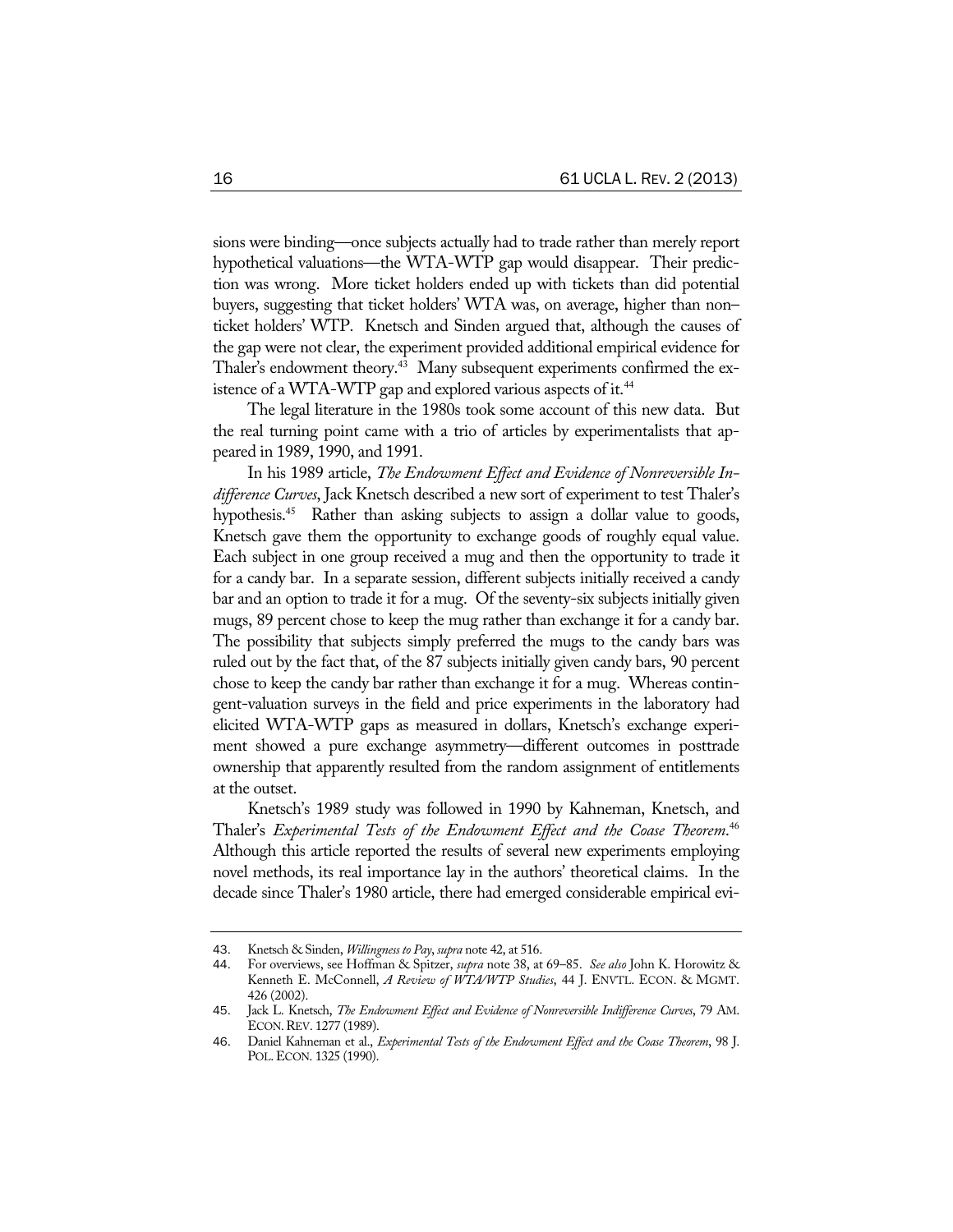dence that WTA-WTP gaps were a common occurrence.<sup>47</sup> And Knetsch's recent article had reported observed asymmetries in pure exchange transactions.<sup>48</sup> What was not yet clear was what caused these phenomena. Picking up on Thaler's earlier thesis, Kahneman, Knetsch, and Thaler hypothesized that "many discrepancies between WTA and WTP, far from being a mistake, reflect a genuine effect of reference positions or preferences," and that the effect was a manifestation of the more general phenomenon of loss aversion, as described by prospect theory.<sup>49</sup> More specifically, they hypothesized that WTA-WTP gaps would appear in the absence of other potential causes, such as subject confusion, strategic bargaining habits, reluctance to engage in market transactions, wealth effects, and trophy effects. To test that hypothesis, they ran a series of experiments designed to rule out those alternative explanations.<sup>50</sup> In all the experiments, statistically significant WTA-WTP gaps or exchange asymmetries were observed.<sup>51</sup> For the moment, Kahneman, Knetsch, and Thaler's methods for testing their hypothesis are of less interest to us than the authors' interpretation of the results: "The evidence presented in this paper supports what may be called an *instant endowment effect*: the value that an individual assigns to such objects as mugs, pens, binoculars, and chocolate bars appears to increase substantially as soon as that individual is given the object."<sup>52</sup> Whereas early legal critics of Coase had suggested many causes for the tendency to value what one has more than what one does not, Kahneman, Knetsch, and Thaler suggested that a single cause was sufficient to produce the effect: ownership, or "endowment."53 This is what we call "endowment theory."

Kahneman, Knetsch, and Thaler's 1990 article also argued that endowment theory presented challenges for neoclassical economic theory. Most significantly from the standpoint of legal scholars, they described the implications for the Coase theorem:

> Contrary to the assumptions of standard economic theory that preferences are independent of entitlements, the evidence presented here indicates that people's preferences depend on their reference positions.

<sup>47</sup>. *See id.* at 1326–28.

<sup>48</sup>. *See id.* at 1341–42.

<sup>49</sup>. *Id.* at 1326–28.

<sup>50</sup>. *See id.* at 1328–29.

<sup>51</sup>. *See id.* at 1327 tbl.1.

<sup>52</sup>. *Id.* at 1342 (emphasis added).

<sup>53</sup>. *Id.* ("While long-term endowment effects could be explained by sentimental attachment or by an improved technology of consumption . . . , the differences in preference or taste demonstrated by more than 700 participants in the experiments reported in this paper cannot be explained in this fashion.").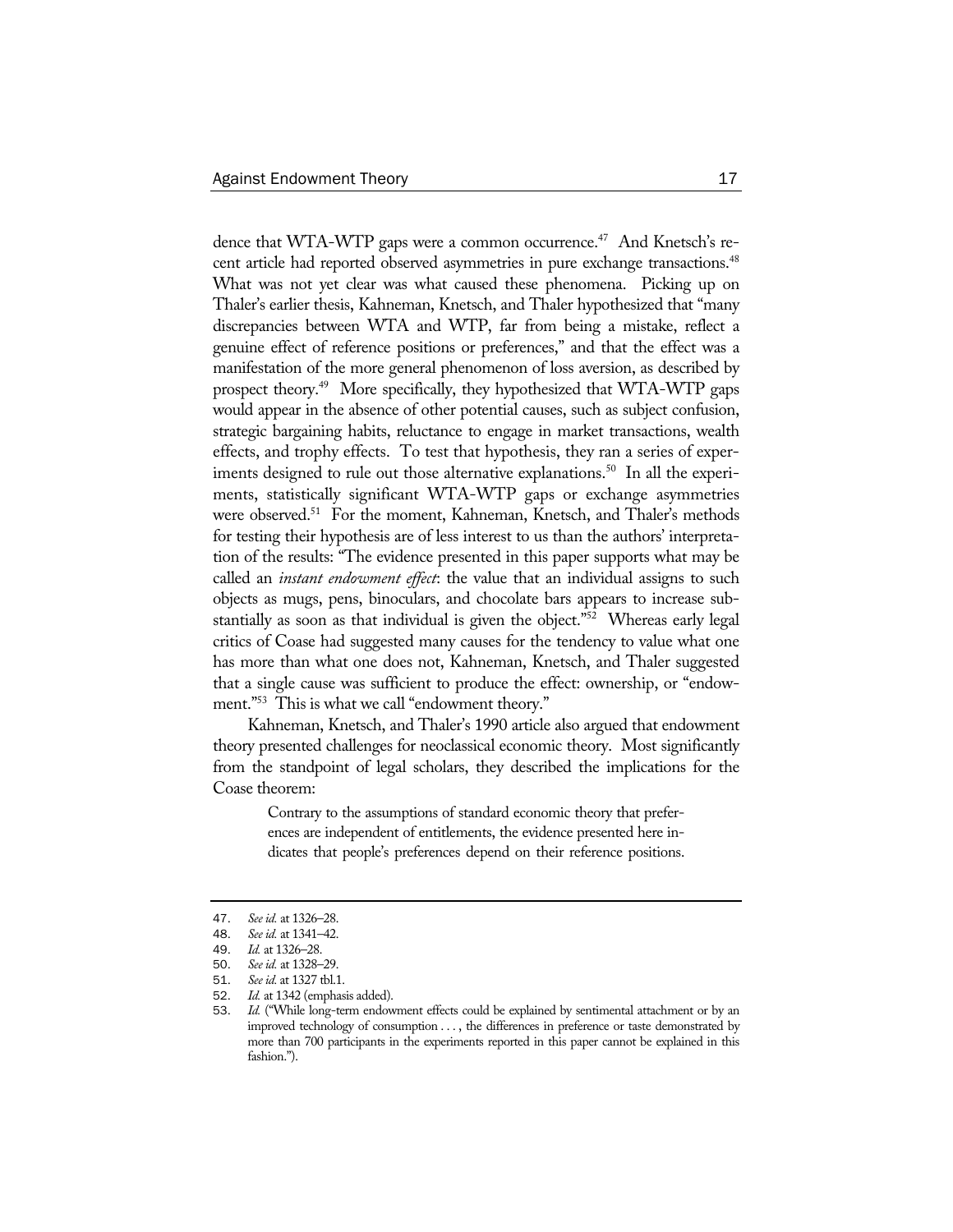Consequently, preference orderings are not defined independently of endowments: good A may be preferred to B when A is part of an original endowment, but the reverse may be true when initial reference positions are changed.<sup>54</sup>

Kahneman, Knetsch, and Thaler also suggested several places where the endowment effect could be seen at work in the world: in the reluctance of people to resell sporting event tickets purchased through a lottery, in firms' reluctance to divest themselves of unproductive assets, and in legal rules that favor possessors over other claimants.55

The third influential article was Tversky and Kahneman's 1991 *Loss Aversion in Riskless Choice: A Reference-Dependent Model*. 56 Although this article covered much of the same ground as the earlier pieces, it explicitly applied prospect theory to environments of riskless choice, essentially formalizing endowment theory. Specifically, Tversky and Kahneman posited that endowments operated to set the reference point, movement from which would be perceived either as a gain or a loss.<sup>57</sup> Again the central claim was that endowment alone was sufficient to affect outcomes: "An *immediate consequence of loss aversion* is that the loss of utility associated with giving up a valued good is greater than the utility gain associated with receiving it."58

# **C. Endowment Theory in Legal Scholarship**

The influence of Kahneman, Knetsch, Thaler, and Tversky's trio of articles was immediate and considerable. A search of Westlaw's Journals and Law Reviews database finds 264 articles citing Kahneman, Knetsch, and Thaler's 1990 piece, 88 citing Tversky and Kahneman's 1991 article, and 63 citing Knetsch's 1989 article. Before 1990, only eleven articles in the database used the term "endowment effect." Between 1990 and 1995, 74 articles used the term, and from 1996 to 2000, 164 articles used it. Westlaw reports almost 1200 articles using the term between 1990 and today.<sup>59</sup>

<sup>54</sup>. *Id.* at 1343–44 (footnote omitted).

<sup>55</sup>. *Id.* at 1344–46.

<sup>56</sup>. Tversky & Kahneman, *supra* note 1.

<sup>57</sup>. *See id.* at 1040.

<sup>58</sup>. *Id.* at 1041 (emphasis added); *see also id.* at 1054 (arguing that loss aversion is an important component in the WTA-WTP gap, along with other potential causes such as income effect, strategic behavior, and the legitimacy of transactions).

<sup>59</sup>. All searches run on October 18, 2013. As measured by citations, the influence of the Kahneman, Knetsch, Thaler, and Tversky articles remains an order of magnitude lower than that of Coase's 1960 article, which has been cited 2876 times since 1989.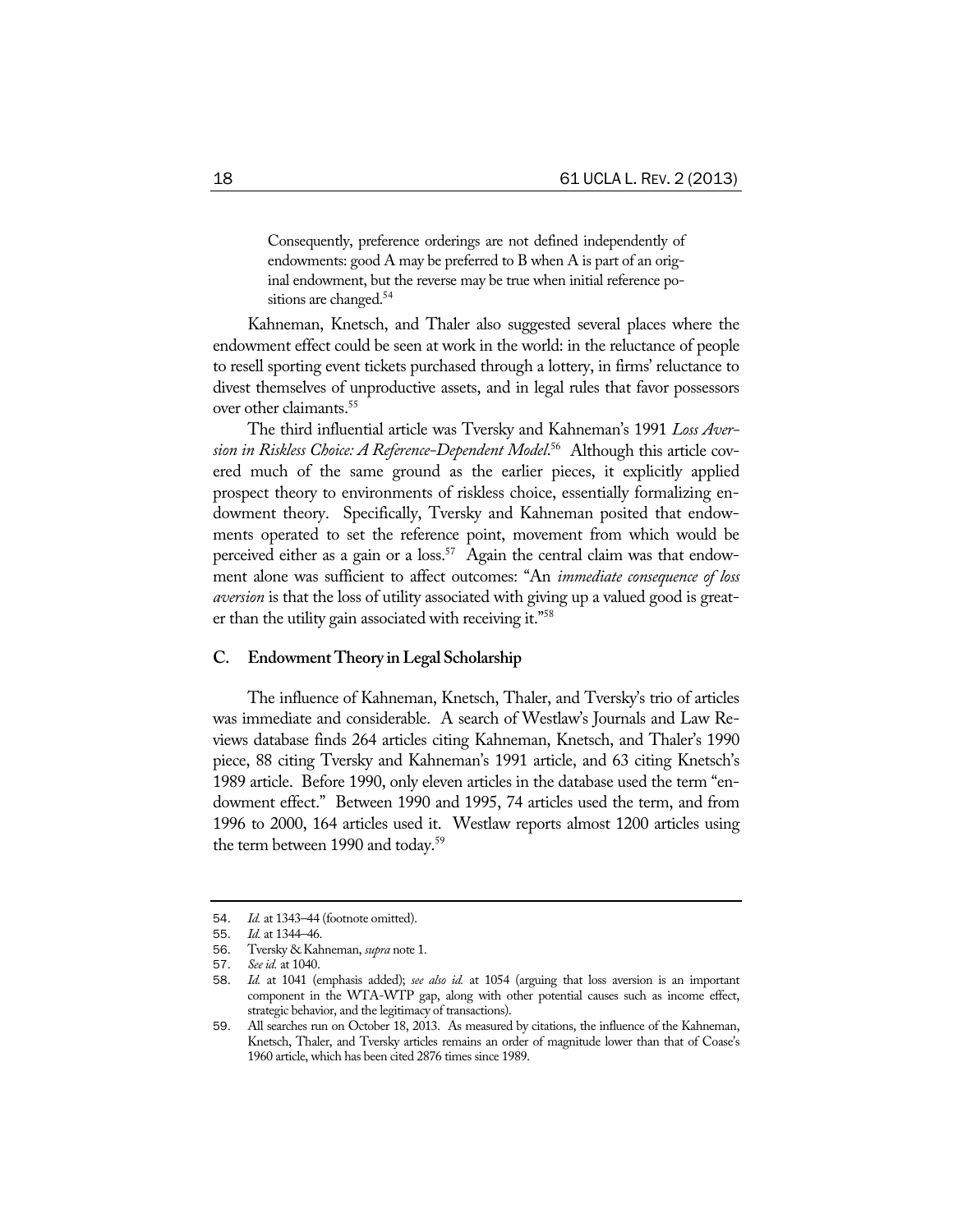But numbers alone do not tell the story. Endowment theory has generated a massive amount of legal scholarship and influenced even more of it.<sup>60</sup> In 1994, Herbert Hovenkamp sought to recast earlier critics' arguments against exogenous preferences solely in terms of the endowment effect. Endowment theory sufficed to show the impossibility of a preference-based economic analysis of law.

> [A] robust offer-ask disparity greatly decreases our confidence in the efficiency of private markets generally, at least if our efficiency goals are stronger than Pareto efficiency. It also decreases our confidence in the Coase Theorem as a mechanism for predicting the consequences of private bargaining over legal entitlements. Even more fundamentally, it constrains the policymaker's ability to use measures of value based on either observed willingness to pay or observed willingness to accept. Rather, value must be determined by means other than the observation of preferences.<sup>61</sup>

Along similar lines, in 1998 Christine Jolls, Cass R. Sunstein, and Richard Thaler, after describing recent price and exchange experiments, concluded that "[c]areful empirical study . . . shows that the Coase theorem is not a tautology; indeed, it can lead to inaccurate predictions."62 Suggesting that economics should be judged "on the quality of its predictions," Jolls, Sunstein, and Thaler argued that behavioral economics, including endowment theory, provided a better approach than did the assumptions of neoclassical economics.<sup>63</sup>

In addition to these arguments in the register of theory, many legal scholars argued that endowment theory had practical implications for legal design. These arguments commonly implicitly assumed what Sunstein put into words. For legal scholars, "the most important source of reference points is the law: Where has the legal system placed the initial entitlement?"<sup>64</sup> In an early example of the genre, David Cohen and Jack Knetsch argued that endowment theory explained and justified legal rules that favored possessory interests such as the adverse possession rule, limitations on the recovery of lost profits and the economic loss rule, judicial reluctance to enforce executory contract modifications absent consideration, the nonenforcement of gratuitous promises, and restrictions on creditors'

<sup>60</sup>. For a good overview, see Russell Korobkin, *The Endowment Effect and Legal Analysis*, 97 NW. U.L. REV. 1227 (2003).

<sup>61</sup>. Herbert Hovenkamp, *The Limits of Preference-Based Legal Policy*, 89 NW.U.L.REV. 4, 58 (1994).

<sup>62</sup>. Christine Jolls et al., *A Behavioral Approach to Law and Economics*, 50 STAN. L. REV. 1471, 1483 (1998).

<sup>63</sup>. *Id.* at 1484.

<sup>64</sup>. Cass R. Sunstein, *Behavioral Analysis of Law*, 64 U.CHI.L.REV. 1175, 1180 (1997).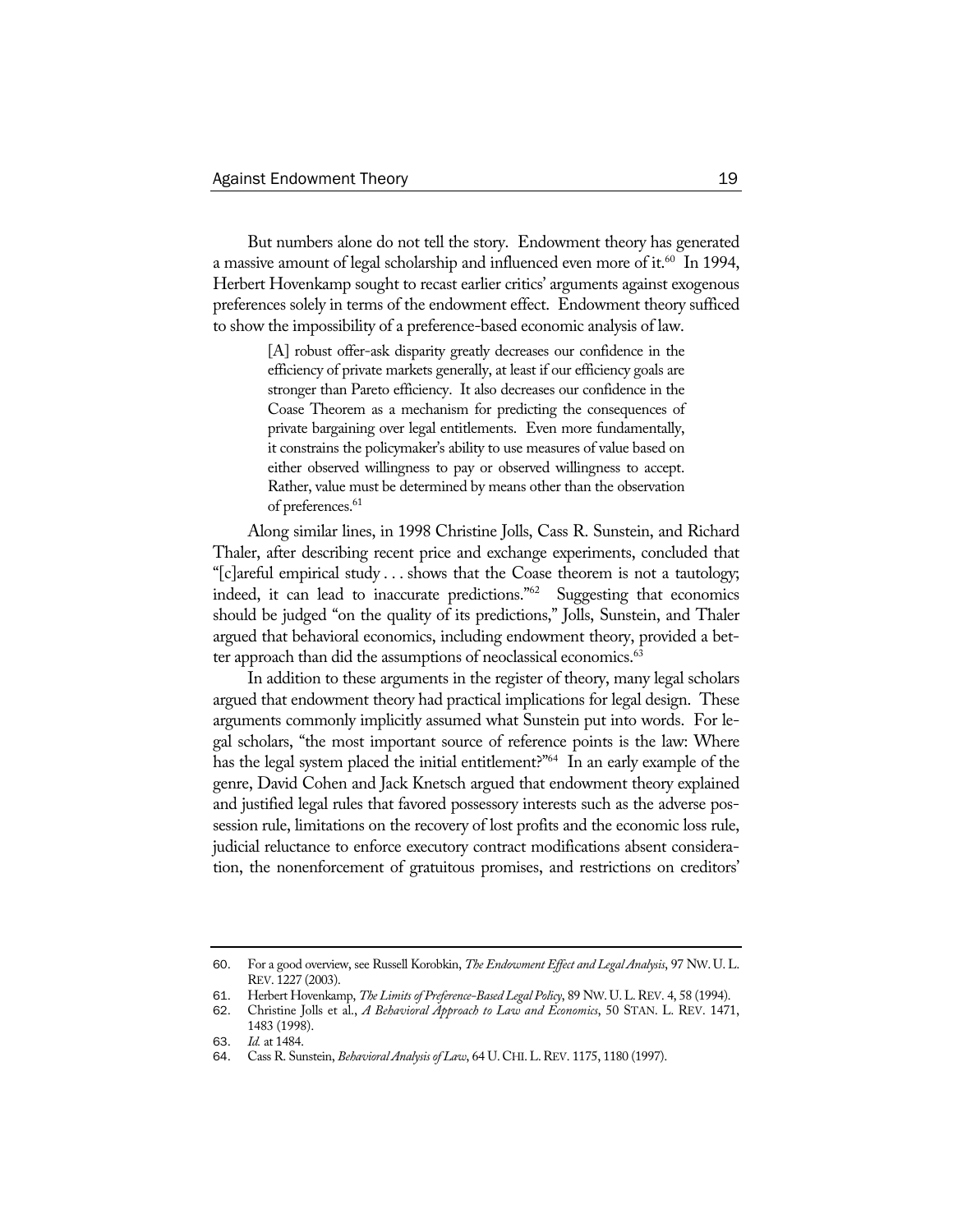repossession rights.65 All could "be explained as manifestations of the idea that *possession* losses are much more important than foregone gains, and the law takes such real differences into account."<sup>66</sup> Jolls, Sunstein, and Thaler also suggested concrete policy implications. The endowment effect explained why winning parties chose not to contract around court orders;<sup>67</sup> it supported mandatory terms in employment contracts that gave employees benefits those employees would not choose to buy but that they would value highly once possessed;<sup>68</sup> and it explained the rule against prior restraint on speech, since prosecutors would otherwise experience their right to enforce the injunction as an endowment.<sup>69</sup> Russell Korobkin deployed endowment theory to argue that we should expect the endowment effect to be stronger when an entitlement is protected by an easily predictable rule rather than a discretionary standard. Because the endowment effect tends to reduce trade, "standards might be more likely than rules to facilitate efficient private allocations of entitlements in low transaction-cost settings."70

Legal scholars also worked to further develop endowment theory by designing and implementing experiments to test precisely when and why endowment effects occur. It will be important for our argument in Part III to distinguish between two varieties of such experiments, which we call "simple experiments" and "hypothetical experiments." Simple experiments put subjects in stripped-down settings designed to isolate a single cause in order to test a general hypothesis. Thaler's mug-and-candy-bar experiments are paradigmatic. Because effective testing of economic theories requires that subjects have a stake in the outcome, $71$ simple experiments commonly provide subjects the opportunity to engage in an actual sale or exchange rather than asking what they would do in a hypothetical transaction. Starting in the 1990s, legal scholars, sometimes working with exper-

<sup>65</sup>. David Cohen & Jack L. Knetsch, *Judicial Choice and Disparities Between Measures of Economic Values*, 30 OSGOODE HALL L.J. 737 (1992).

<sup>66.</sup> *Id.* at 741 (footnote omitted).<br>67. Jolls et al., *supra* note 62, at 14

<sup>67</sup>. Jolls et al., *supra* note 62, at 1497–1501.

<sup>68</sup>. *Id.* at 1505–08.

<sup>69</sup>. *Id.* at 1517.

<sup>70</sup>. Russell B. Korobkin, *Behavioral Analysis and Legal Form: Rules vs. Standards Revisited*, 79 OR. L. REV. 23, 52 (2000). *But see* Dale A. Nance, *Rules, Standards, and the Internal Point of View*, 75 FORDHAM L.REV. 1287 (2006) (criticizing Korobkin's argument).

<sup>71</sup>. Some evidence suggests that the lack of stakes does not impact choice under some conditions. *See, e.g.*, COLIN F. CAMERER, BEHAVIORAL GAME THEORY: EXPERIMENTS IN STRATEGIC INTERACTION 38–40 (2003). If results vary, however, more weight should be placed on the results produced by experiment designs that account for all assumptions of the theory, including actual stakes. The hypothetical nature of early gaps experiments was one of the first alternative explanations to be tested. *See* Knetsch & Sinden, *Willingness to Pay*, *supra* note 42.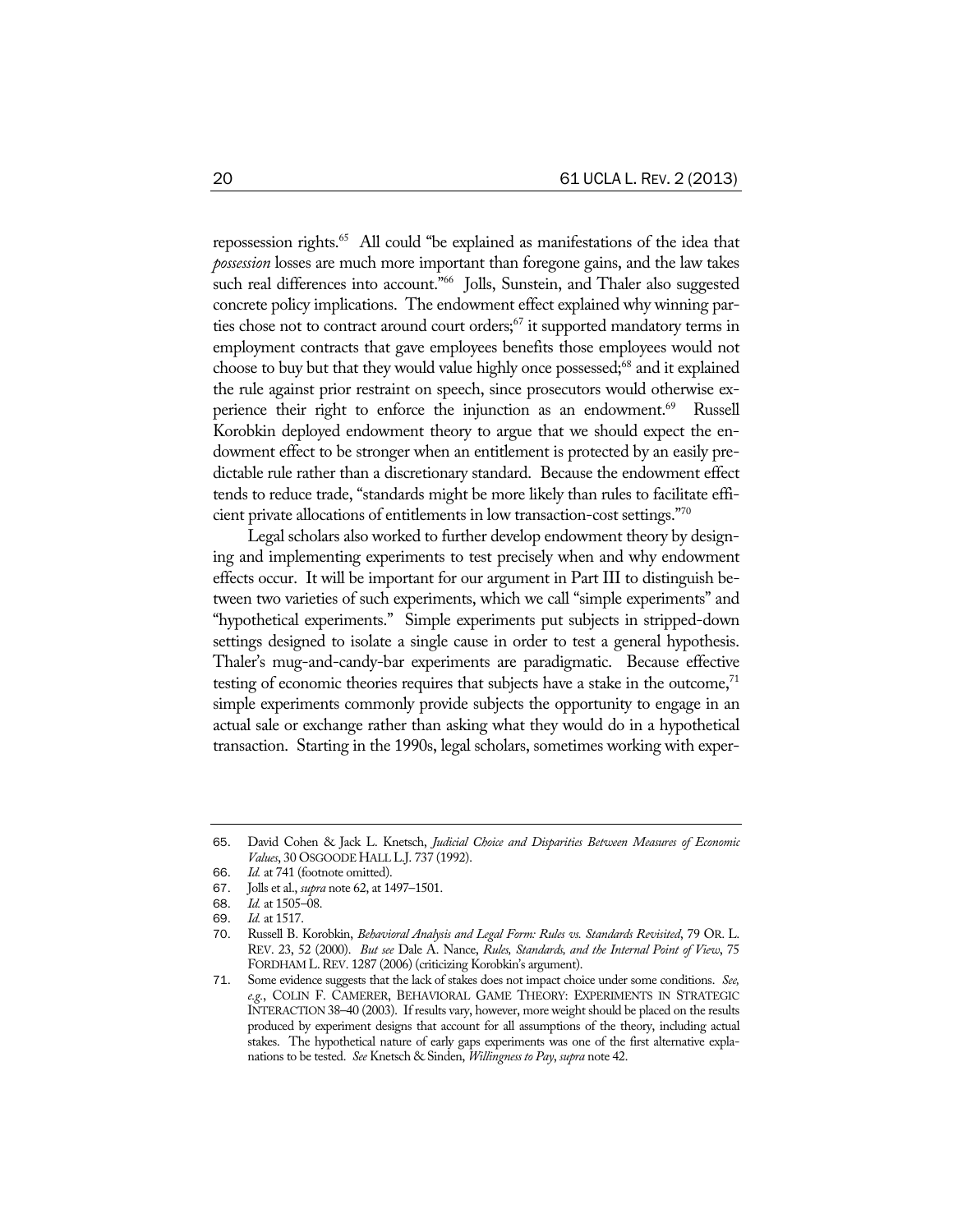imentalists, began to use simple experiments to test endowment theory further.<sup>72</sup> George Loewenstein and Samuel Issacharoff, for example, conducted an experiment with mugs to test whether the way people acquire an endowment affects the strength of the endowment effect.<sup>73</sup> They found larger WTA-WTP gaps in subjects who were given a mug as a reward for good performance than in those who were randomly assigned the mug. Jennifer Arlen, Matthew Spitzer, and Eric Talley asked whether agents, as distinguished from principals, exhibit WTA-WTP gaps. They gave undergraduates mugs that the subjects could sell and told some of them to pretend to be deciding as agents for a hypothetical firm.<sup>74</sup> Arlen, Spitzer, and Talley found that "situating subjects in an agency context significantly dampens the magnitude (and perhaps even the existence) of the endowment effect."75 Christopher Buccafusco and Christopher Sprigman gave or asked subjects to write a haiku or paint a picture to test endowment effects in nonrival goods and the effect of authorship on WTA-WTP gaps.76

Others used experimental methods to test expressly legal questions related to endowment theory by using hypothetical experiments.<sup>77</sup> Whereas simple experiments employ highly stylized forms of exchange to isolate the effect of ownership from other potential causes, hypothetical experiments are designed to test ownership's effects in familiar contexts, typically by presenting subjects in the laboratory with a detailed hypothetical transaction that might occur in the world

<sup>72</sup>. In addition to the articles discussed in this paragraph, see Owen D. Jones & Sarah F. Brosnan, Law, Biology, and Property: A New Theory of the Endowment Effect, 49 WM. & MARY L. REV. 1935 (2008), and Sarah F. Brosnan et al., *Endowment Effects in Chimpanzees*, 17 CURRENT BIOLOGY 1704 (2007), which discusses testing for the endowment effect in chimpanzees.

<sup>73</sup>. George Loewenstein & Samuel Issacharoff, *Source Dependence in the Valuation of Objects*, 7 J. BEHAV. DECISIONMAKING 157 (1994).

<sup>74</sup>. Jennifer Arlen et al., *Endowment Effects Within Corporate Agency Relationships*, 31 J. LEGAL STUD. 1 (2002).

<sup>75</sup>. *Id.* at 5.

<sup>76</sup>. Christopher Buccafusco & Christopher Jon Sprigman, *The Creativity Effect*, 78 U. CHI.L.REV. 31 (2011); Christopher Buccafusco & Christopher Sprigman, *Valuing Intellectual Property: An Experiment*, 96 CORNELL L. REV. 1 (2010). *But see also* Ofer Tur-Sinai, *The Endowment Effect in IP Transactions: The Case Against Debiasing*, 18 MICH. TELECOMM. & TECH.L.REV. 117 (2011) (criticizing Buccafusco and Sprigman's interpretation of their results).

<sup>77</sup>. In addition to the articles discussed in this paragraph, see Jeremy A. Blumenthal, *Group Deliberation and the Endowment Effect: An Experimental Study*, 50 HOUS. L. REV. 41 (2012) (using the Rachlinski & Jourden hypotheticals, *infra* note 82, to test the effects of group decisionmaking on endowment effect); Richard R.W. Brooks et al., *Framing Contracts: Why Loss Framing Increases Effort*, 168 J. INSTITUTIONAL & THEORETICAL ECON. 62 (2012) (asking student subjects to play the role of a supplier of circuit boards and testing effects of framing possible outcomes as gains or as losses); Jonathan Remy Nash, *Packaging Property: The Effect of Paradigmatic Framing of Property Rights*, 83 TUL. L. REV. 691 (2009) (surveying incoming law students to test the consequences for the endowment effect of characterizing property as a discrete asset versus a bundle of rights).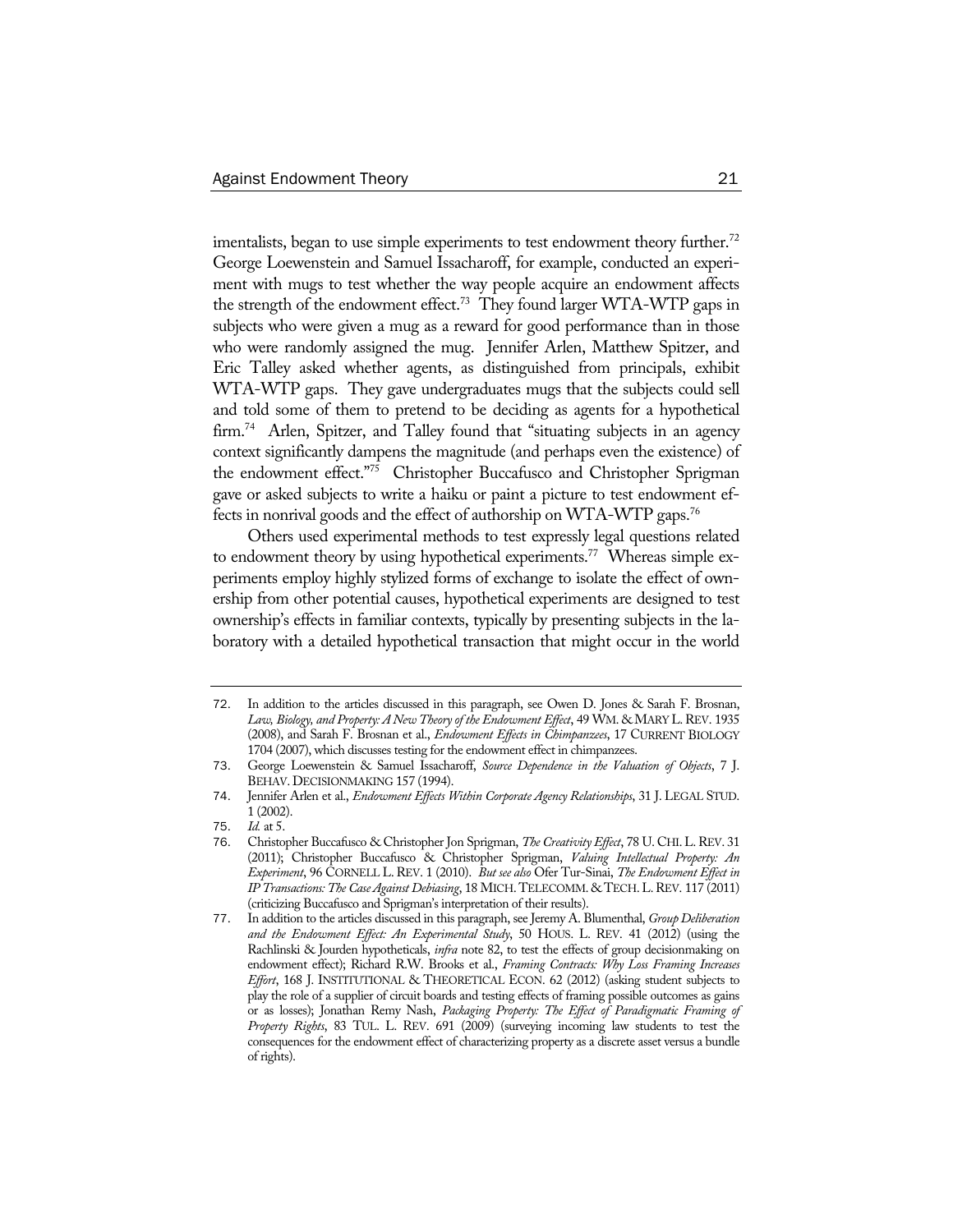outside of the laboratory and asking how they would respond to it. Russell Korobkin, for example, asked law students to engage in hypothetical negotiations to test whether negotiating parties might prefer default terms or terms on form contracts, as distinguished from terms that required negotiation.<sup>78</sup> He found such a preference in his data and argued that the existence of such a status-quo bias was a reason to adopt majoritarian and tailored defaults, or nonenforcement defaults to avoid the effect altogether.<sup>79</sup> Cass Sunstein has also attempted to test the effects of contract defaults empirically, asking one group of law students the minimum they would accept to lose two weeks of vacation and another group how much they would pay to gain two extra weeks.<sup>80</sup> Observing a WTA-WTP gap, Sunstein concluded:

> The switch of the entitlement might well make a difference simply by virtue of the endowment effect—the effect of the initial allocation of the right on people's valuations, possibly employers and almost certainly workers. When the endowment effect is at work, preferences and valuations are affected by the initial allocation of the entitlement; contrary to the Coase Theorem, there is no prelegal "preference" from which the legal system can work.<sup>81</sup>

Jeffrey Rachlinski and Forest Jourden asked undergraduates to pretend they were trustees of a land trust and examined whether the endowment effect was stronger when a right was protected by a liability rule or by a property rule.<sup>82</sup> They found larger WTA-WTP gaps in entitlements protected by property rules. Like other legal scholars, they took their results to have significant policy implications:

> If the endowment effect is properly viewed as an unwanted impediment to trade, or as a transaction cost, then these results add to the case against property rules. Removing the right to injunctive relief from a possession would eliminate the attachment that people feel for their rights, thereby facilitating trade.<sup>83</sup>

<sup>78</sup>. Russell Korobkin, *Inertia and Preference in Contract Negotiation: The Psychological Power of Default Rules and Form Terms*, 51 VAND. L. REV. 1583 (1998) [hereinafter Korobkin, *Inertia and Preference*]; Russell Korobkin, *The Status Quo Bias and Contract Default Rules*, 83 CORNELL L. REV. 608 (1998) [hereinafter Korobkin, *The Status Quo Bias*].

<sup>79</sup>. Korobkin, *The Status Quo Bias*, *supra* note 78, at 668.

<sup>80.</sup> Cass R. Sunstein, *Switching the Default Rule*, 77 N.Y.U. L. REV. 106 (2002).

<sup>81</sup>. *Id.* at 109 (footnotes omitted).

<sup>82.</sup> Jeffrey J. Rachlinski & Forest Jourden, *Remedies and the Psychology of Ownership*, 51 VAND. L. REV. 1541 (1998). *But see* Daphna Lewinsohn-Zamir, *The Choice Between Property Rules and Liability Rules Revisited: Critical Observations From Behavioral Studies*, 80 TEX. L. REV. 219, 254 (2001) (criticizing Rachlinski & Jourden's analysis).

<sup>83</sup>. Rachlinski & Jourden*, supra* note 82, at 1574–75.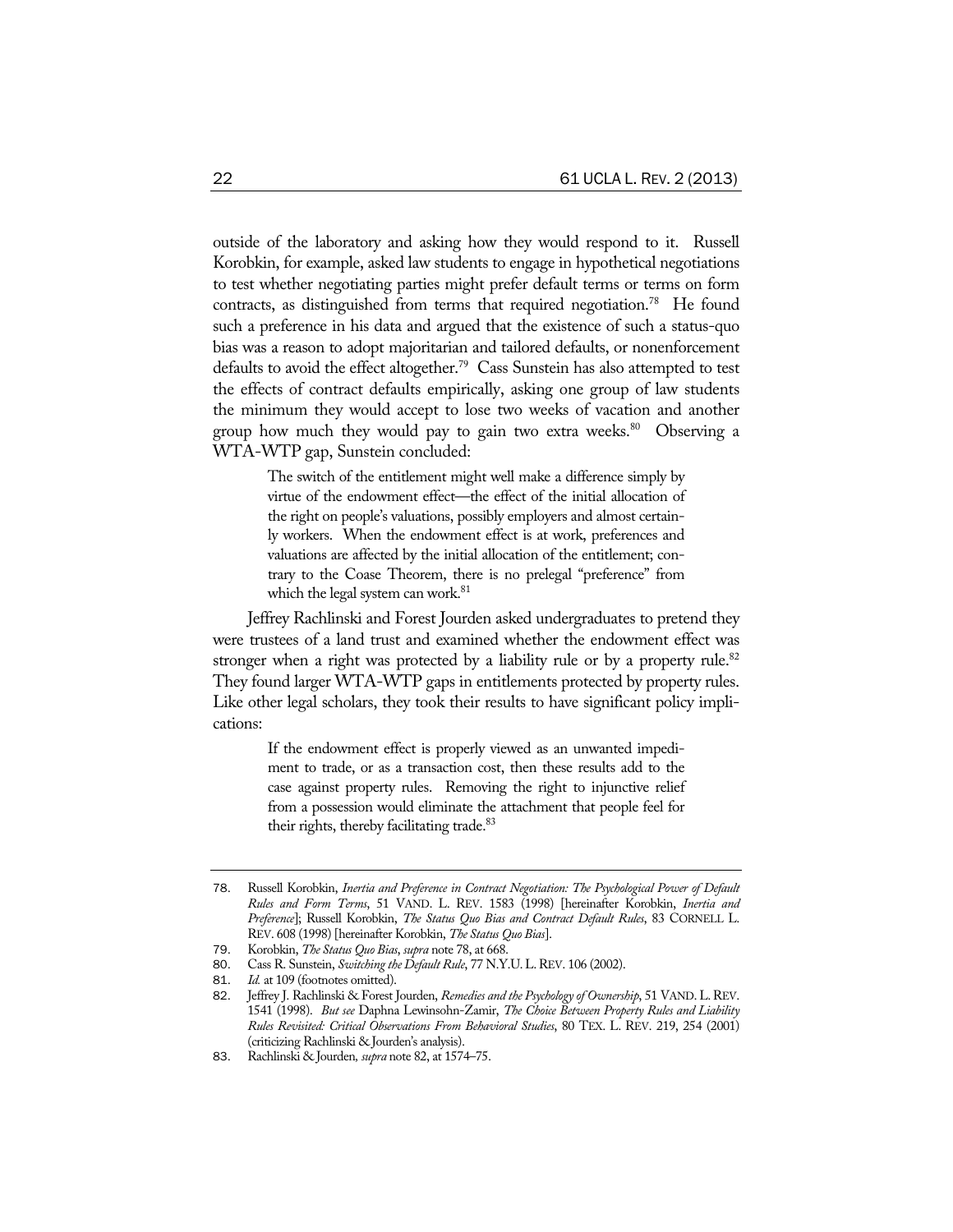Finally, and perhaps most significantly, the influence of endowment theory can be seen in its ubiquity in legal policy analysis. In addition to the detailed policy arguments described above, legal scholars have identified a dizzying array of entitlements as perhaps triggering the endowment effect. A trip through the law reviews suggests that the endowment effect might be at work in the ownership of homes and other personal property; $84$  in the possession of a residence during the mandatory three-day rescission period or of goods during a return period;<sup>85</sup> in the ownership experience of an adverse possessor, as distinguished from that of the owner of record;<sup>86</sup> in a landowner's present right to build on her property;<sup>87</sup> in rights to use natural resources such as water;<sup>88</sup> in a promisee's moral entitlement to performance;<sup>89</sup> in a wide variety of default contract terms;<sup>90</sup> in intellectu-

- 86. *See, e.g.*, Jeffrey Evans Stake, *The Uneasy Case for Adverse Possession*, 89 GEO. L.J. 2419, 2459– 63 (2001).
- 87. *See, e.g.*, Georgette C. Poindexter, *Light, Air, or Manhattanization?: Communal Aesthetics in Zoning Central City Real Estate Development*, 78 B.U.L.REV. 445, 495–97 (1998).
- 88. *See, e.g.*, Todd S. Aagaard, *Environmental Harms, Use Conflicts, and Neutral Baselines in Environmental Law*, 60 DUKE L.J. 1505, 1552 (2011); Carol Necole Brown, *Drinking From a Deep Well: The Public Trust Doctrine and Western Water Law*, 34 FLA. ST. U. L.REV. 1, 16 (2006); Carol M. Rose, *A Dozen Propositions on Private Property, Public Rights, and the New Takings Legislation*, 53 WASH. & LEE L. REV. 265, 295 (1996).
- 89. *See, e.g.*, Ben Depoorter & Stephan Tontrup, *How Law Frames Moral Intuitions: The Expressive Effect of Specific Performance*, 54 ARIZ. L. REV. 673, 711–13 (2012); Robert A. Prentice, *"Law &" Gratuitous Promises*, 2007 U.ILL.L.REV. 881, 917–18.
- 90. *See, e.g.*, Eyal Zamir, *The Inverted Hierarchy of Contract Interpretation and Supplementation*, 97 COLUM. L. REV. 1710, 1760–61 (1997) (in general); *see also, e.g.*, Benjamin Alarie, *Dividend Entitlements and Intermediate Default Rules*, 2 STAN. J.L. BUS. & FIN. 135, 157–58 (2004) (terms governing insider trading); Michael D. Birnhack, *Who Owns Bratz? The Integration of Copyright and Employment Law*, 20 FORDHAM INTELL. PROP.MEDIA & ENT. L.J. 95, 137–38 (2009) (penalty defaults favoring employee); David Millon, *Piercing the Corporate Veil, Financial Responsibility, and the Limits of Limited Liability*, 56 EMORY L.J. 1305, 1320–21 (2007) (shareholder limited liability); Brian JM Quinn, *Shareholder Lawsuits, Status Quo Bias, and Adoption of the Exclusive Forum Provision*, 45 U.C. DAVIS L. REV. 137, 175–82 (2011) (defaults in corporate charters). See also Korobkin, *Inertia and Preference*, *supra* note 78, and Korobkin, *The Status Quo Bias*, *supra* note 78, arguing that contract defaults are not entitlements per se but that they trigger the status quo bias.

<sup>84</sup>. *See, e.g.*, Susan Block-Lieb & Edward J. Janger, *The Myth of the Rational Borrower: Rationality, Behavioralism, and the Misguided "Reform" of Bankruptcy Law*, 84 TEX. L. REV. 1481, 1553–54 (2006); Nestor M. Davidson, *Property and Identity: Vulnerability and Insecurity in the Housing Crisis*, 47 HARV. C.R.-C.L. L. REV. 119, 131 (2012); Zachary D. Kuperman, Note, *Cutting the Baby in Half: An Economic Critique of Indivisible Resource Partition*, 77 BROOK. L. REV. 263, 285– 86 (2011).

<sup>85</sup>. *See, e.g.*, Jon D. Hanson & Douglas A. Kysar, *Taking Behavioralism Seriously: The Problem of Market Manipulation*, 74 N.Y.U. L. REV. 630, 733–34 (1999); Christopher L. Peterson, "*Warning: Predatory Lender"—A Proposal for Candid Predatory Small Loan Ordinances*, 69 WASH. & LEE L. REV. 893, 919–21 (2012); Lauren E. Willis, *Decisionmaking and the Limits of Disclosure: The Problem of Predatory Lending: Price*, 65 MD.L.REV. 707, 762 (2006).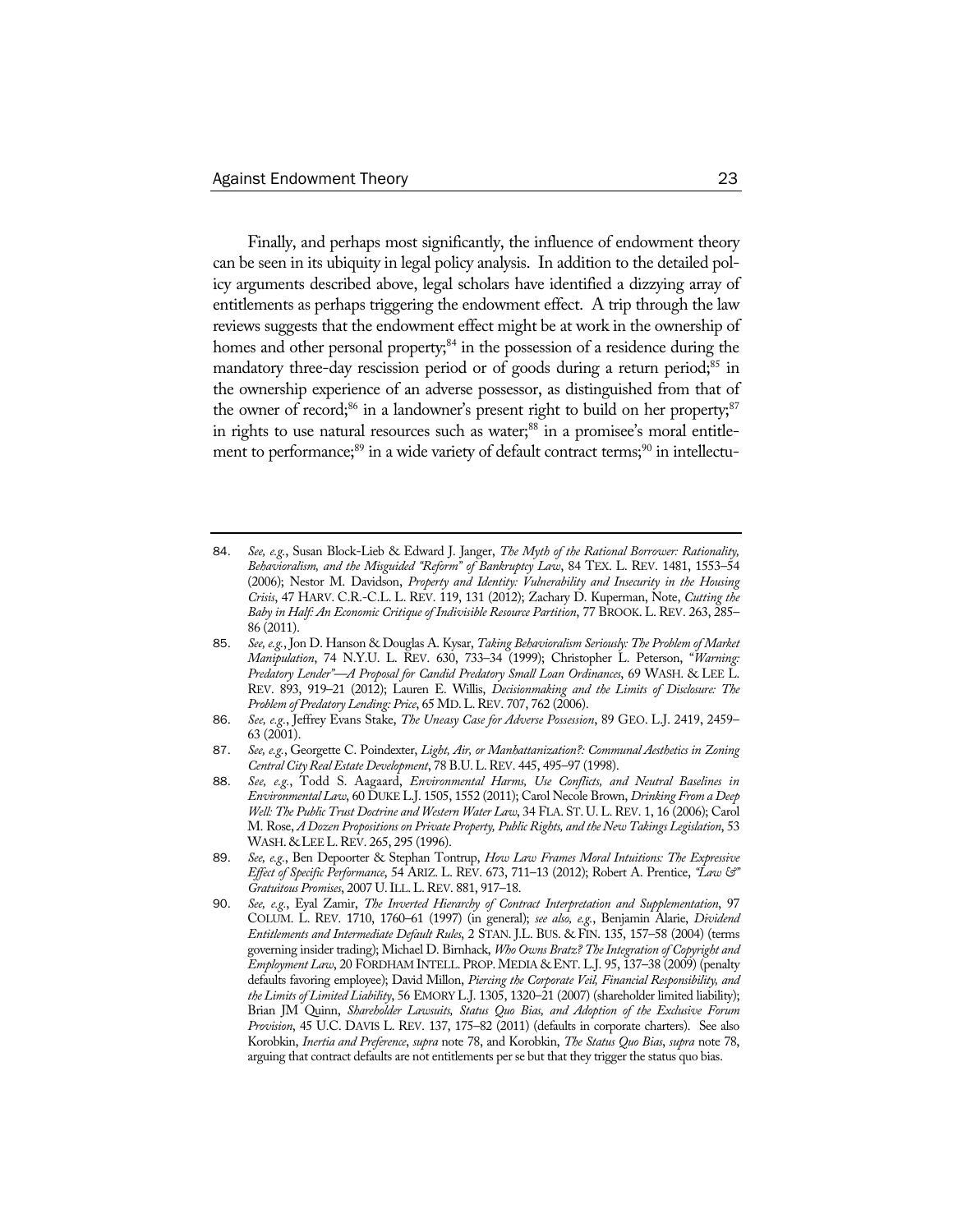al property;<sup>91</sup> in a beneficiary's rights under a trust;<sup>92</sup> in a copyright holder's hypothetical right to the use of her work in parody;<sup>93</sup> in control of a corporation;<sup>94</sup> in high corporate profits due to regulatory noncompliance;<sup>95</sup> in risk assessment of securities;<sup>96</sup> in the ownership of restricted stock by a manager, as distinguished from an option to purchase the same stock; $97$  in managers' attitudes toward a corporate merger after it has been announced;<sup>98</sup> in emission rights under a capand-trade system;<sup>99</sup> in tax benefits;<sup>100</sup> in the timing of tax assessments;<sup>101</sup> in the right to disability accommodations; $102$  in an existing employment position, as dis-

- 91. *See, e.g.*, Michael Jacobs & Alan Devlin, *The Riddle Underlying Refusal-to-Deal Theory*, 105 NW. U. L. REV. COLLOQUY 1, 3 n.9 (2010); Christine Jolls & Cass R. Sunstein, *Debiasing Through Law*, 35 J. LEGAL STUD. 199, 222 (2006); Mark A. Lemley, *Contracting Around Liability Rules*, 100 CALIF.L.REV. 463, 485–86 (2012).
- 92. *See, e.g.*, Lee-ford Tritt, *The Limitations of an Economic Agency Cost Theory of Trust Law*, 32 CARDOZO L.REV. 2579, 2624–25 (2011).
- 93. *See, e.g.*, Wendy J. Gordon, *Market Failure and Intellectual Property: A Response to Professor Lunney*, 82 B.U. L. REV. 1031, 1033 (2002); Wendy J. Gordon & Daniel Bahls, *The Public's Right to Fair Use: Amending Section 107 to Avoid the "Fared Use" Fallacy*, 2007 UTAH L. REV. 619, 639–43; Guy Pessach, Israeli Copyright Law: A Positive Economic Perspective, 39 ISR. L. REV. 123, 151 (2006).
- 94. *See, e.g.*, Lucian Arye Bebchuk & Mark J. Roe, *A Theory of Path Dependence in Corporate Ownership and Governance*, 52 STAN.L.REV. 127, 141 (1999).
- 95. *See, e.g.*, Vincent Di Lorenzo, *Does the Law Encourage Unethical Conduct in the Securities Industry?*, 11 FORDHAM J.CORP. & FIN.L. 765, 794 (2006).
- 96. *See, e.g.*, Tom C. W. Lin, *A Behavioral Framework for Securities Risk*, 34 SEATTLE U. L. REV. 325, 342–43 (2011).
- 97. *See, e.g.*, Michael B. Dorff, *The Group Dynamics Theory of Executive Compensation*, 28 CARDOZO L. REV. 2025, 2064 (2007).
- 98. *See, e.g.*, John C. Coates IV & Guhan Subramanian, *A Buy-Side Model of M&A Lockups: Theory and Evidence*, 53 STAN.L.REV. 307, 362–63 (2000).
- 99. *See, e.g.*, Robert W. Hahn & Robert N. Stavins, *The Effect of Allowance Allocations on Cap-and-Trade System Performance*, 54 J.L. & ECON. S267, S276–77 (2011).
- 100. *See, e.g*, Heather M. Field, *Tax Elections & Private Bargaining*, 31 VA. TAX REV. 1, 32–33 (2011); Rebecca M. Kysar, *Lasting Legislation*, 159 U. PA. L. REV. 1007, 1034–35 (2011); Stephanie Hunter McMahon, *Political Hot Potato: How Closing Loopholes Can Get Policymakers Cooked*, 37 J. LEGIS. 142, 167 (2012).
- 101. *See, e.g.*, Tsilly Dagan, *Itemizing Personhood*, 29 VA. TAX REV. 93, 119–20 (2009) (discussing the effect of taxes on nonmarket goods, as distinguished from allowing deductions or providing credits for the surplus from market transactions); David Gamage & Darien Shanske, *Three Essays on Tax Salience: Market Salience and Political Salience*, 65 TAX L. REV. 19, 57 (2011) (noting that taxes assessed at the time of a market decision are seen as part of the cost decision while taxes assessed after estate or other taxes after the transaction are seen as nonvoluntary extractions); Kyle D. Logue & Joel Slemrod, *Of Coase, Calabresi, and Optimal Tax Liability*, 63 TAX L. REV. 797, 848–49 (2010) (comparing the experience of paying taxes at the end of the year with the experience of having taxes withheld in a paycheck); Edward J. McCaffery & Jonathan Baron, *Isolation Effects and the Neglect of Indirect Effects of Fiscal Policies*, 19 J.BEHAV. DECISION MAKING 289, 289–90 (2006) (comparing hidden taxes with visible taxes).
- 102. *See, e.g.*, Cass R. Sunstein, *Cost-Benefit Analysis Without Analyzing Costs or Benefits: Reasonable Accommodation, Balancing, and Stigmatic Harms*, 74 U.CHI.L.REV. 1895, 1900 (2007).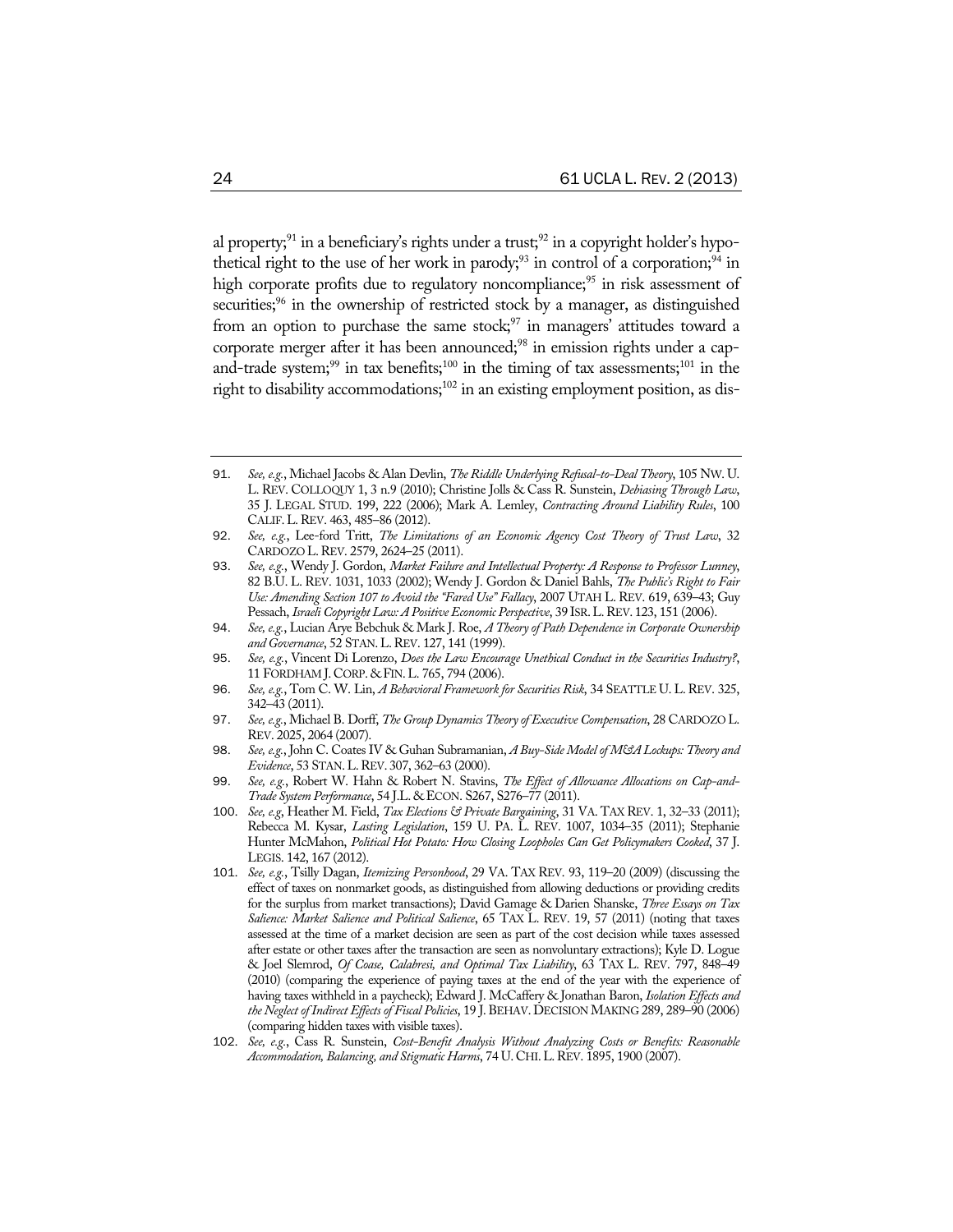tinguished from a potential one;<sup>103</sup> in union representation;<sup>104</sup> in a criminal defendant's right to trial;<sup>105</sup> in judges' attitudes toward existing legal rules;<sup>106</sup> in the assignment of a case for a judge;<sup>107</sup> in bottle deposits;<sup>108</sup> in solar access;<sup>109</sup> in the school one's child attends; $110$  and in the ability to purchase alcohol at a low price. $111$ 

To be clear, in many of the above claims endowment theory is not essential to the author's argument. In some, the endowment effect is mentioned only in passing. In some, the claim is accompanied by qualifications about the need for further research or alternative explanations of the same phenomena. In some, it is easy to imagine what an alternative explanation would look like. And, in some, authors use the term "endowment effect" when they really mean loss aversion or prospect theory more generally.

But all this is just further evidence of contemporary legal scholars' remarkable readiness to appeal to endowment theory in formulating policy arguments. The widespread belief that ownership has an immediate effect on willingness to trade is directly traceable to endowment theory. Whether legal scholars understand it or not, it is that theory that licenses experimental psychologists' claims that ownership has generic unidirectional effect on willingness to trade. This widespread acceptance, be it implicit or explicit, of prospect theory as a general explanation of WTA-WTP gaps and exchange asymmetries has effectively flipped the presumption in the legal literature and invited legal scholars to apply

<sup>103</sup>. *See, e.g.*, Richard Thompson Ford, *Discounting Discrimination:* Dukes v. Wal-Mart *Proves That Yesterday's Civil Rights Laws Can't Keep up With Today's Economy*, 5 HARV. L. & POL'Y REV. 69, 81–82 (2011); Scott A. Moss & Peter H. Huang, *How the New Economics Can Improve Employment Discrimination Law, and How Economics Can Survive the Demise of the "Rational Actor*,*"* 51 WM. & MARY L. REV. 183, 204–06 (2009); Nicole B. Porter, *Reasonable Burdens: Resolving the Conflict Between Disabled Employees and Their Coworkers*, 34 FLA. ST. U. L. REV. 313, 339–40 (2007).

<sup>104</sup>. *See, e.g.*, ALAN BOGG, THE DEMOCRATIC ASPECTS OF TRADE UNION RECOGNITION 206 (2009); Brishen Rogers, *Passion and Reason in Labor Law*, 47 HARV. C.R.-C.L. L. REV. 313, 344– 45 (2012).

<sup>105</sup>. *See, e.g.*, Russell Covey, *Reconsidering the Relationship Between Cognitive Psychology and Plea Bargaining*, 91MARQ.L.REV. 213, 220 (2007).

<sup>106</sup>. *See, e.g.*, Goutam U. Jois, *Stare Decisis Is Cognitive Error*, 75 BROOK.L.REV. 63, 98–99 (2009).

<sup>107</sup>. *See, e.g.*, Jeffrey W. Stempel, *In Praise of Procedurally Centered Judicial Disqualification—And a Stronger Conception of the Appearance Standard: Better Acknowledging and Adjusting to Cognitive Bias, Spoliation, and Perceptual Realities*, 30 REV.LITIG. 733, 748 (2011).

<sup>108</sup>. *See, e.g.*, Ann E. Carlson, *Recycling Norms*, 89 CALIF.L.REV. 1231, 1294 (2001).

<sup>109</sup>. *See, e.g.*, Troy A. Rule, *Shadows on the Cathedral: Solar Access Laws in a Different Light*, 2010 U.ILL. L.REV. 851, 885–86.

<sup>110</sup>. *See, e.g.*, Susan L. DeJarnatt, *School Choice and the (Ir)rational Parent*, 15 GEO. J. ON POVERTY L. & POL'Y 1, 40 (2008).

<sup>111</sup>. *See, e.g.*, Lawrence Zelenak, *The Puzzling Case of the Revenue-Maximizing Lottery*, 79 N.C.L.REV. 1, 33–34 (2000).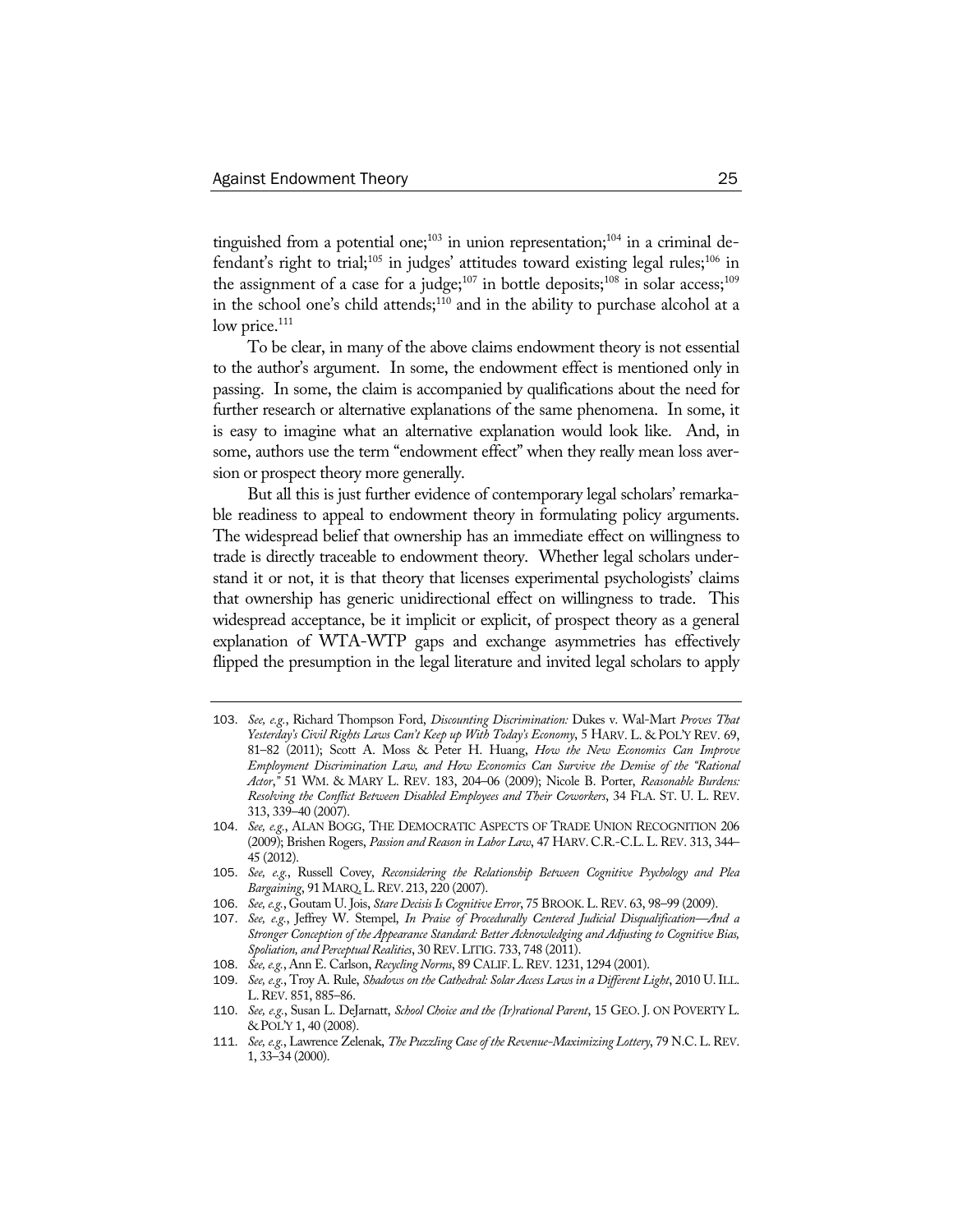commonsense knowledge about how ownership sometimes affects preferences and willingness to trade to contexts in which common sense is a much less reliable guide. Early critics of the Coase theorem—Kelman, Kennedy, and early Sunstein—pointed to a collection of phenomena that can cause people to assign greater value to what they have than to what they do not have. In order to argue that a given legal entitlement was likely to affect people's preferences, one had to tell a story about why that entitlement was likely to result in a change in valuation. That story might include causes cognizable under traditional economic theory, such as wealth effects or increased knowledge about the object of the entitlement. It might involve biases or heuristics, such as buy-low/sell-high bargaining habits. Or it might involve observations about the affective aspects of ownership, such as the attachment people feel toward some possessions, the felt need to remove some spheres of life from the marketplace, or the tendency to treat legal assignments as presumptively correct. The effect of endowment theory has been to flip the burden of persuasion. Legal scholars have read the theory as a license to assume, without explanation or argument, that virtually any legal entitlement will positively affect preferences, allowing them to jump straight to the policy implications. The endowment effect is "instant"112 and "hardwired,"<sup>113</sup> a simple fact about how our brains work. And if it applies to ownership in general, then it applies to any legal entitlement—from an employee's attitude toward contract defaults, to a prosecutor's feelings about her power of prior restraint on speech, to a taxpayer's experience of taxes on nonmarket goods, to a security holder's feelings about stock as distinguished from options. Because the concept of a legal entitlement is so broad, flipping the presumption vastly expanded the reach of the familiar and intuitive idea that ownership can affect preferences, extending it to contexts in which we would otherwise have no reason to expect such an effect.

#### **D. Critical and Cautionary Voices**

Although endowment theory has had an enormous influence in legal scholarship, we do not want to give the impression that its reception has been entirely uncritical. We will not attempt here to survey or summarize everything that has been said in the law reviews about endowment theory. Instead we describe what, in our view, are a few of the most important critical arguments.

<sup>112</sup>. Kahneman et al., *supra* note 46, at 1342.

<sup>113</sup>. Sunstein, *supra* note 80, at 130 (suggesting that hard wiring is one among several possible explanations of the endowment effect).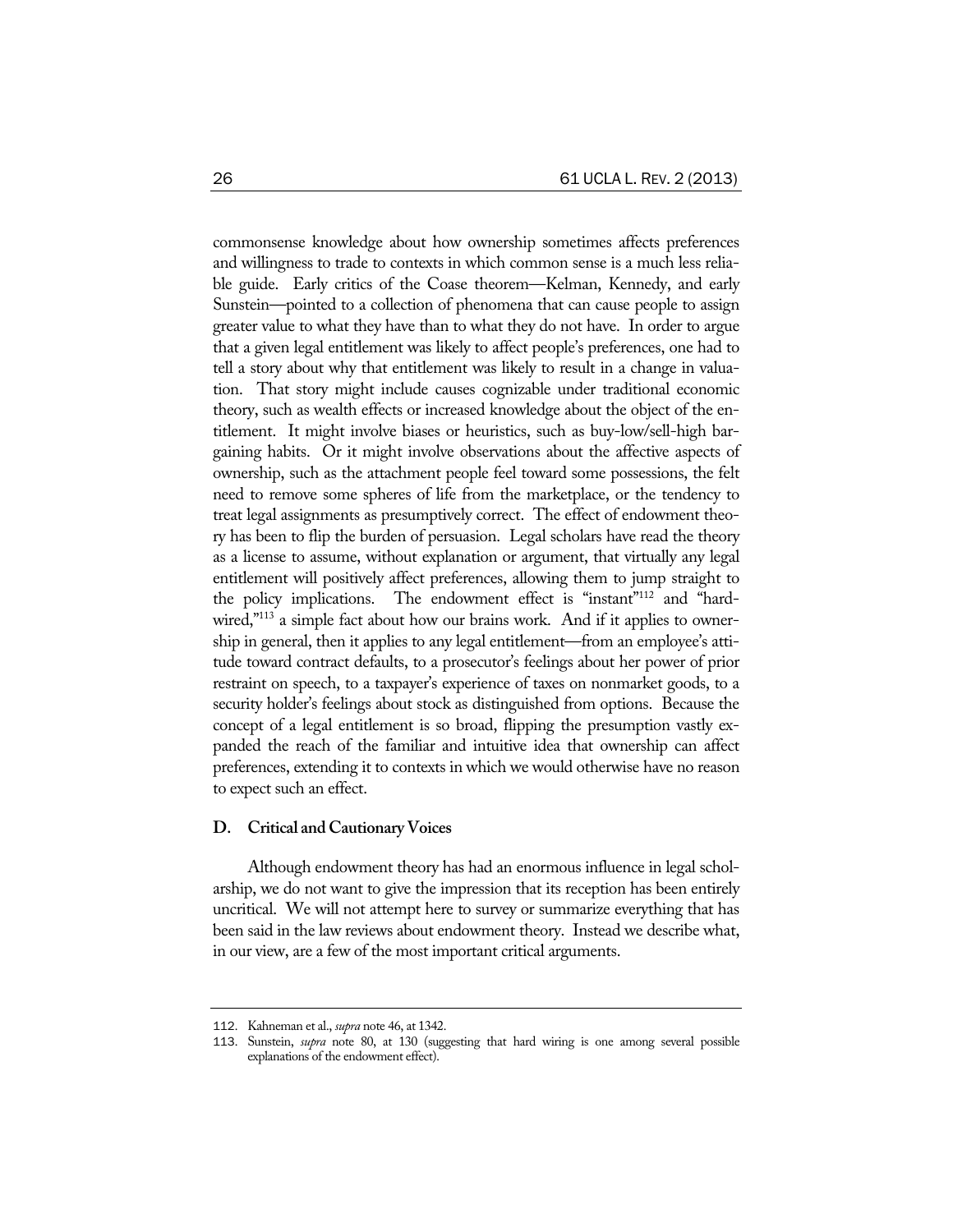Many authors have cautioned against using behavior observed in the laboratory to predict how people act outside of the laboratory.<sup>114</sup> One concern is that the world outside of the laboratory is simply more complex, and the causes of behavior more diverse, than laboratory experiments capture. Subjects in the laboratory are not provided, for example, the long-term discipline of the marketplace or given a full opportunity to learn from their mistakes. We will have much more to say in Part III.B about the use and abuse of data from the laboratory by legal scholars.

Other authors have argued that behavioral economics as a whole, and endowment theory in particular, fail to provide an adequate or useful theory of the phenomena they describe.<sup>115</sup> There are three salient versions of this no-theory critique.

Richard Posner has articulated a structural version, directed at behavioral law and economics writ large. In a 1988 response to Jolls, Sunstein, and Thaler's important and influential article, Posner argues that cognitive psychology has failed to provide a general model of human cognition that could replace rationalchoice theory.

> The rational-choice economist asks what "rational man" would do in a given situation, and usually the answer is pretty clear and it can be compared with actual behavior to see whether the prediction is confirmed. Sometimes it is not confirmed—and so we have behavioral economics. But it is profoundly unclear what "behavioral man" would do in any given situation. He is a compound of rational and nonrational capacities and impulses. He might do anything. [Jolls, Sunstein, and Thaler] have neither a causal account of behavioral man nor a model of his decisional structure.<sup>116</sup>

<sup>114</sup>. Jennifer Arlen, *Comment: The Future of Behavioral Economic Analysis of Law*, 51 VAND. L. REV. 1765, 1769 (1998); Arlen et al., *supra* note 74, at 33–34; Samuel Issacharoff, *Can There Be a Behavioral Law and Economics?*, 51 VAND. L. REV. 1729, 1742 (1998); Jolls et al., *supra* note 62, at 1500; Donald C. Langevoort, *Behavioral Theories of Judgment and Decision Making in Legal Scholarship: A Literature Review*, 51 VAND. L. REV. 1499, 1522 (1998); Richard A. Posner, *Rational Choice, Behavioral Economics, and the Law*, 50 STAN. L. REV. 1551, 1566, 1570 (1998). Kelman describes the way rational choice theorists tend to deploy this argument. *See* Mark Kelman, *Law and Behavioral Science: Conceptual Overviews*, 97 NW. U. L. REV. 1347, 1377–78 (2003).

<sup>115</sup>. For other general criticisms of behavioral economics, see KELMAN, *supra* note 4 *passim*.

<sup>116</sup>. Posner, *supra* note 114, at 1559 (footnote omitted); *see also* Arlen, *supra* note 114, at 1768 ("[E]ven when people are not rational, behavioral analysis of law cannot necessarily provide an alternative framework for developing normative policy prescriptions because it does not yet have a coherent, robust, tractable model of human behavior which can serve as a basis for such recommendations."); Posner, *supra* note 114, at 1558 ("[Jolls, Sunstein and Thaler] don't establish a logical or other relation among the three assumptions that define behavioral economics.").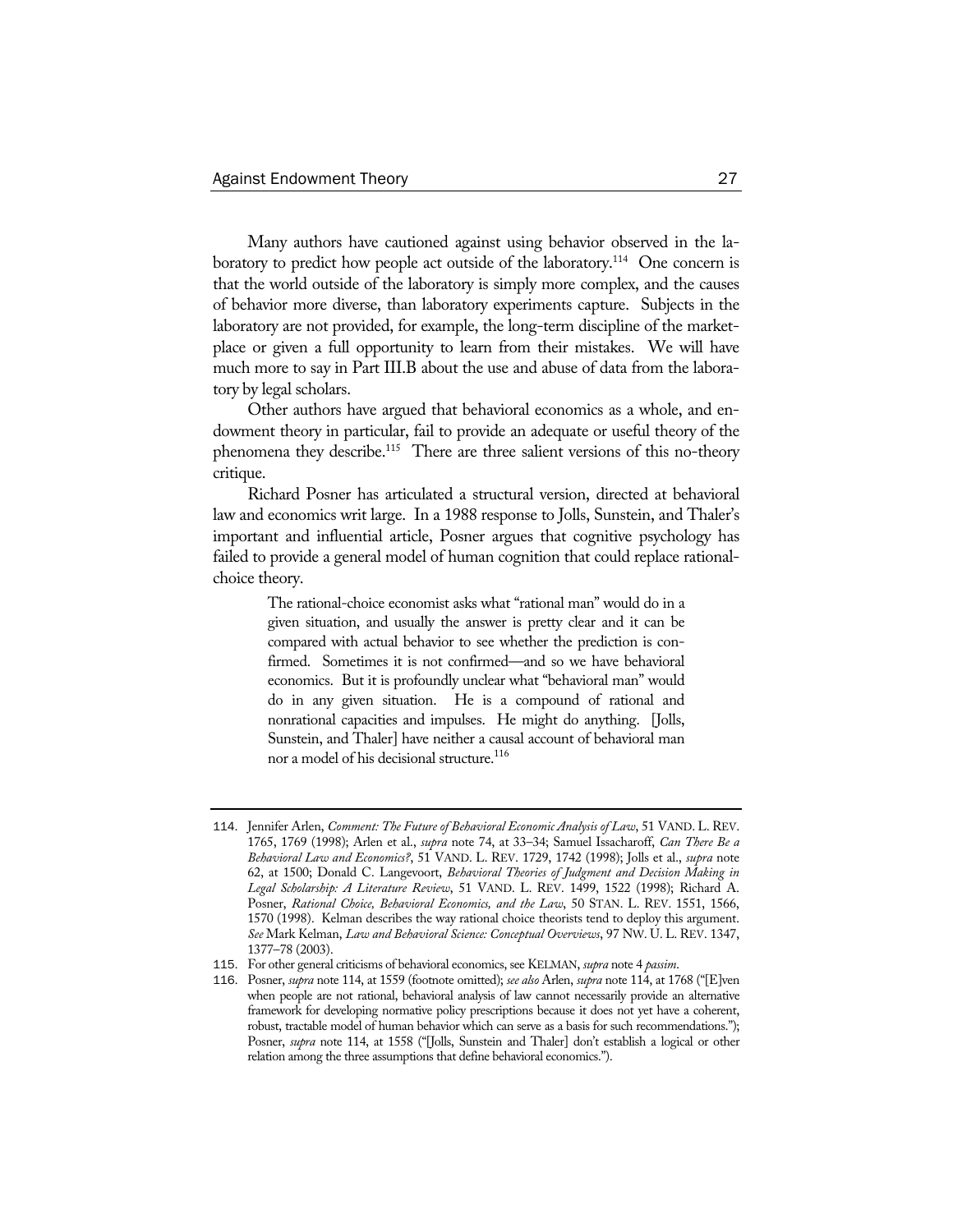Behavioral economics does no more than collect phenomena that might turn out to be wholly unrelated to one another, "just as the set of things that are not edible by man include stones, toadstools, thunderclaps, and the Pythagorean theorem."117 Without a theory of cognition in general, behavioral economics cannot predict when the various phenomena observed in the laboratory will occur in the world.

The structural version of the no-theory critique is today outdated. Even in its early days, behavioral economics had an organizing principle. It collected phenomena that belied the predictions of the neoclassical model of human decisionmaking. Posner has recently recognized the value of that data and reasons for skepticism of the neoclassical model.<sup>118</sup> In any case, in the twenty-five years since Posner wrote the above, behavioral economists have made significant progress in the development of predictive models.119 Posner's criticism no longer describes the field.

Another version of the no-theory critique is more specific to endowment theory. Some of the earliest contingent-valuation surveys and laboratory experiments produced evidence that the magnitude of observed WTA-WTP gaps and exchange asymmetries varies greatly and that in some contexts the phenomena do not appear at all.120 Many legal scholars have observed that if policymakers are to take account of endowment effects, they need a theory that predicts when to expect WTA-WTP gaps and exchange asymmetries, the probable magnitude of those phenomena, and how different legal rules are likely to affect them.<sup>121</sup> Endowment theory, though it locates WTA-WTP gaps and exchange asymmetries within the broader phenomenon of loss aversion, is insufficient for that task. Prospect theory says only that potential changes in position experienced as losses are weighed more heavily than those experienced as gains. It does not say when a change is experienced as a loss or as a gain—what sets the reference point. Endowment theory suggests that owning something sets the reference point. But that answer is not fine grained enough to explain the data or predict when

<sup>117</sup>. Posner, *supra* note 114, at 1560.

<sup>118</sup>. GARY S. BECKER & RICHARD A. POSNER, UNCOMMON SENSE: ECONOMIC INSIGHTS, FROM MARRIAGE TO TERRORISM (2009).

<sup>119</sup>. *See, e.g.*, Nicholas C. Barberis, Thirty Years of Prospect Theory in Economics: A Review and Assessment (Nov. 2012) (unpublished manuscript), *available at* http://papers.ssrn.com/sol3/ papers.cfm?abstract\_id=2177288.

<sup>120</sup>. *See, e.g.*, Hoffman & Spitzer, *supra* note 38, at 109–11; Korobkin, *supra* note 60, at 1235–42. Part II.A discusses the early evidence in greater detail.

<sup>121</sup>. Extended discussions of this point can be found in Arlen, *supra* note 114, and Issacharoff, *supra* note 114. *See also* Arlen et al., *supra* note 74, at 7–8; Hoffman & Spitzer, *supra* note 38, at 89, 111; Jones & Brosnan*, supra* note 72, at 1949; Mark Kelman, *Behavioral Economics as Part of a Rhetorical Duet: A Response to Jolls, Sunstein, and Thaler*, 50 STAN.L.REV. 1577, 1588–89 n.32 (1998).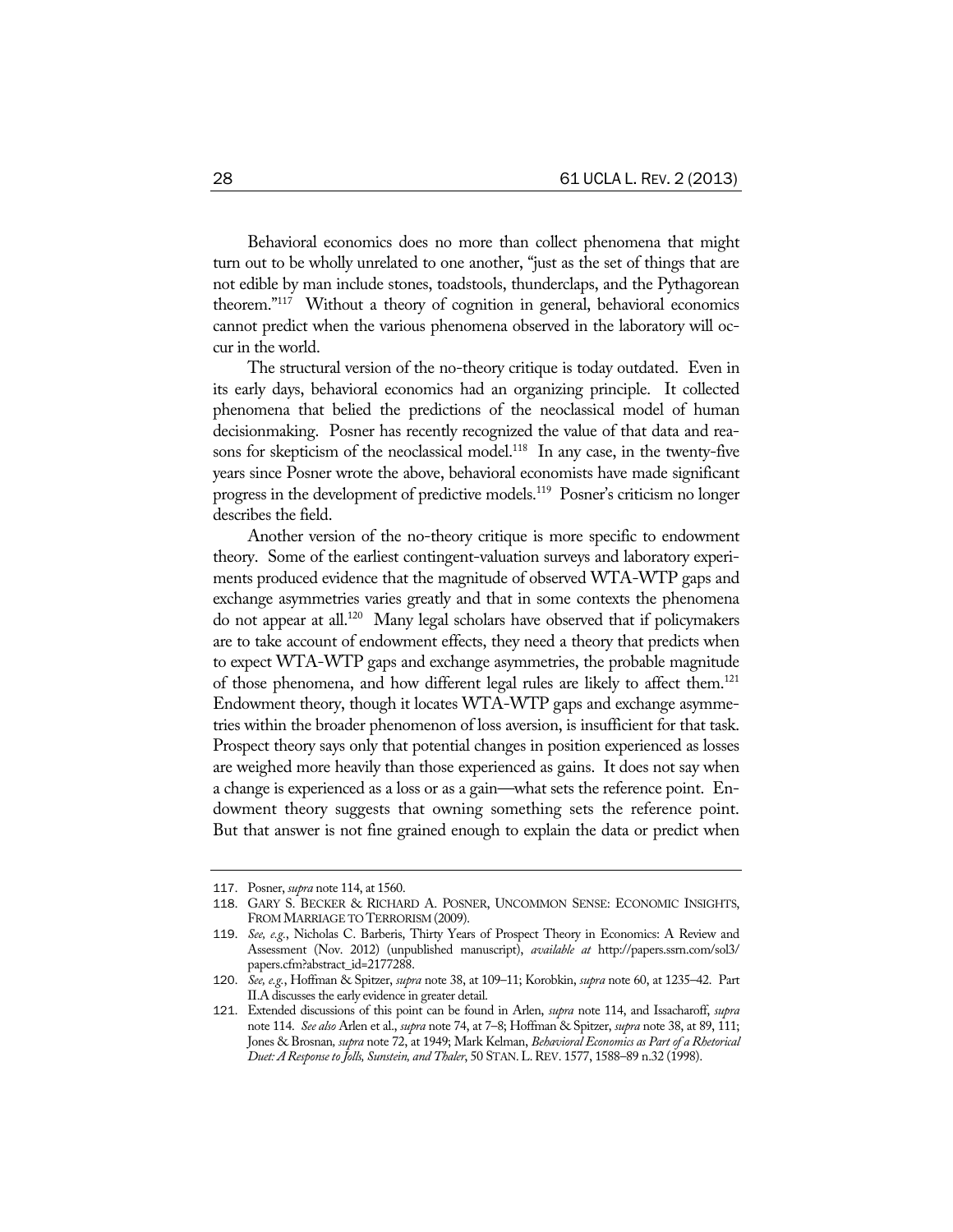the effect will appear. As Arlen, Spitzer, and Talley observe, "simply concluding that a person 'endowed' with a good exhibits loss aversion adds little to our understanding of which circumstances induce a person to 'endow' a good in the first instance."122

A final version of the no-theory objection emphasizes not endowment theory's predictive powers, but its normative upshot. As Russell Korobkin puts the point, "the normative implications of the effect depend on its cause in particular circumstances."123 To oversimplify a bit, the question is whether asymmetries in willingness to trade are caused by biases or by preferences. If cognitive biases and imperfect heuristics cause WTA-WTP gaps and exchange asymmetries, the lesson for preference-based lawmaking might be to take revealed valuations less seriously, to put less faith in markets, or to develop legal rules that correct for those biases or heuristics. If, on the contrary, WTA-WTP gaps and exchange asymmetries reflect people's considered preferences, the normative upshot is more difficult to sort out. Such endogeneity of preferences unsettles the ground that is meant to support preference-based policymaking and suggests the need for alternative welfare measures.

In addition to the no-theory critiques, many sophisticated treatments recognize that endowment theory is only one of several possible explanations of the observed phenomena. In one of the earliest systematic treatments in the legal literature, Elizabeth Hoffman and Matthew Spitzer identify six possible explanations of WTA-WTP gaps:<sup>124</sup> (1) wealth effects, especially for nonsubstitutable goods;125 (2) prospect theory and the endowment effect; (3) the psychological need to close transactions;<sup>126</sup> (4) reversion to buy-high/sell-low heuristics in the face of value uncertainty;<sup>127</sup> (5) an aversion to regret for bad decisions that is given more weight in deliberations than the satisfaction that comes from a good de-

<sup>122</sup>. Arlen et al., *supra* note 74, at 9; *see also* Owen D. Jones, *Time-Shifted Rationality and the Law of Law's Leverage: Behavioral Economics Meets Behavioral Biology*, 95 NW. U. L. REV. 1141, 1160 (2001); Jones & Brosnan*, supra* note 72, at 1951–52; Rachlinski & Jourden, *supra* note 82, at 1557.

<sup>123</sup>. Korobkin, *supra* note 60, at 1256; *see also* Issacharoff, *supra* note 114, at 1736; Jolls & Sunstein, *supra* note 91, at 222; Sunstein, *supra* note 80, at 131; Korobkin, *supra* note 38, at 689.

<sup>124</sup>. Hoffman & Spitzer, *supra* note 38, at 85–98; *see also* Korobkin, *supra* note 60, at 1242–55; Sunstein, *supra* note 80, at 130–31; Korobkin, *supra* note 38, at 689–97.

<sup>125</sup>. *See* W. Michael Hanemann, *Willingness to Pay and Willingness to Accept: How Much Can They Differ?*, 81 AM. ECON. REV. 635 (1991); Levy & Friedman, *supra* note 37 (applying Hanemann's theory to the legal context).

<sup>126</sup>. *See* Kelman, *Consumption Theory*, *supra* note 14, at 691–93.

<sup>127</sup>. *See* Richard C. Bishop et al., *Contingent Valuation of Environmental Assets: Comparisons With a Simulated Market*, 23 NAT.RESOURCES J. 619 (1983); Ronald A. Heiner, *The Origin of Predictable Behavior*, 73 AM.ECON.REV. 560 (1983).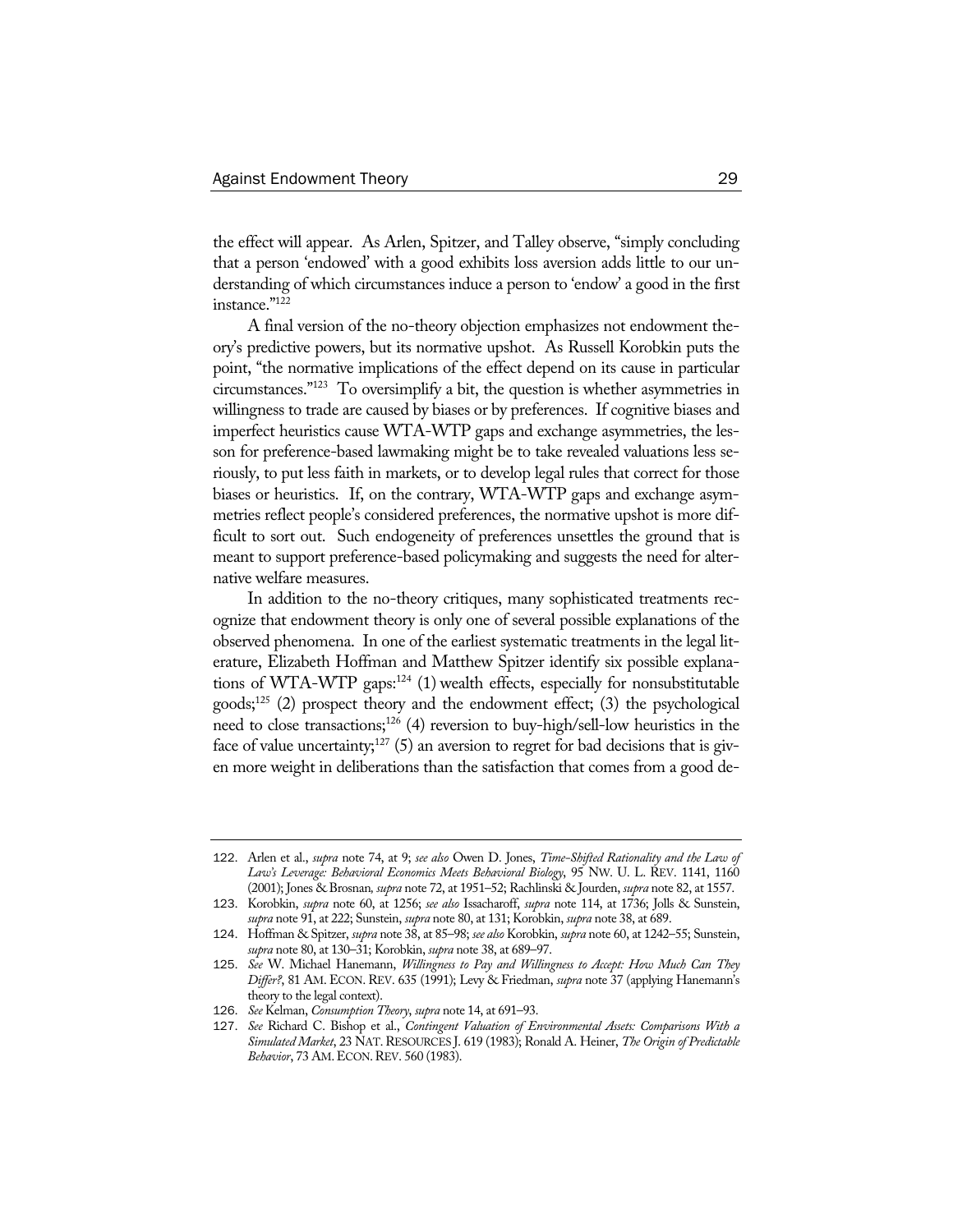cision;128 and (6) framing effects caused by faulty experimental design. In formulating this point, it is important to distinguish two claims: that endowment theory is one *hypothesis* among others and that the theory identifies one *cause* among others. We are sympathetic to the former, but it can easily be confused with the latter. Endowment theory is a hypothesis about the causes of observed WTA-WTP gaps and exchange asymmetries. The next Part describes new empirical evidence that the hypothesis is unable to explain the variation in results reported in the experimental literature. If this is correct, then endowment theory fails to identify a cause of observed WTA-WTP gaps and exchange asymmetries.

## **II. EMPIRICAL FINDINGS FROM THE PAST DECADE**

All the cautionary voices we described in the previous Part accept that price and exchange experiments show what the experimenters say they show: that bare ownership can cause WTA-WTP gaps and exchange asymmetries. They accept that the laboratory experiments demonstrate that granting an entitlement to a good (a mug, a candy bar, a pen, and so on) will, all things being equal, affect subjects' expressed preferences with respect to that good. Leading legal scholars have characterized the "endowment effect" as one of the most robust empirical results of behavioral law and economics. Hovenkamp described "the offer-ask disparity" as "surprisingly tenacious, surviving repeated tests of many varieties and defeating every explanation offered to trivialize them or minimize the consequences."129 Isacharoff wrote that "[t]he endowment effect is the most significant empirical observation from behavioral economics. It is of sufficient magnitude to merit serious consideration for attempting to predict behavior across a variety of settings."130 And Korobkin concluded that "[t]he endowment effect is undoubtedly the most significant single finding from behavioral economics for legal analysis to date," and "[i]n virtually every field of law, the endowment effect findings can be valuable to reexamining policy arguments explicitly or implicitly based on the status irrelevance assumption."<sup>131</sup>

In the years immediately following the publication of the articles by Kahneman, Knetsch, Thaler, and Tversky, this seemed right. The psychology

<sup>128</sup>. Korobkin, *Inertia and Preference*, *supra* note 78, at 1610–26; Korobkin, *The Status Quo Bias*, *supra* note 78, at 657–61; Graham Loomes & Robert Sugden, *Disappointment and Dynamic Consistency in Choice Under Uncertainty*, 53 REV. ECON. STUD. 271 (1986); Graham Loomes & Robert Sugden, *Regret Theory: An Alternative Theory of Rational Choice Under Uncertainty*, 92 ECON. J. 805 (1982).

<sup>129</sup>. Hovenkamp, *supra* note 61, at 55.

<sup>130</sup>. Issacharoff, *supra* note 114, at 1735.

<sup>131</sup>. Korobkin, *supra* note 60, at 1229, 1230.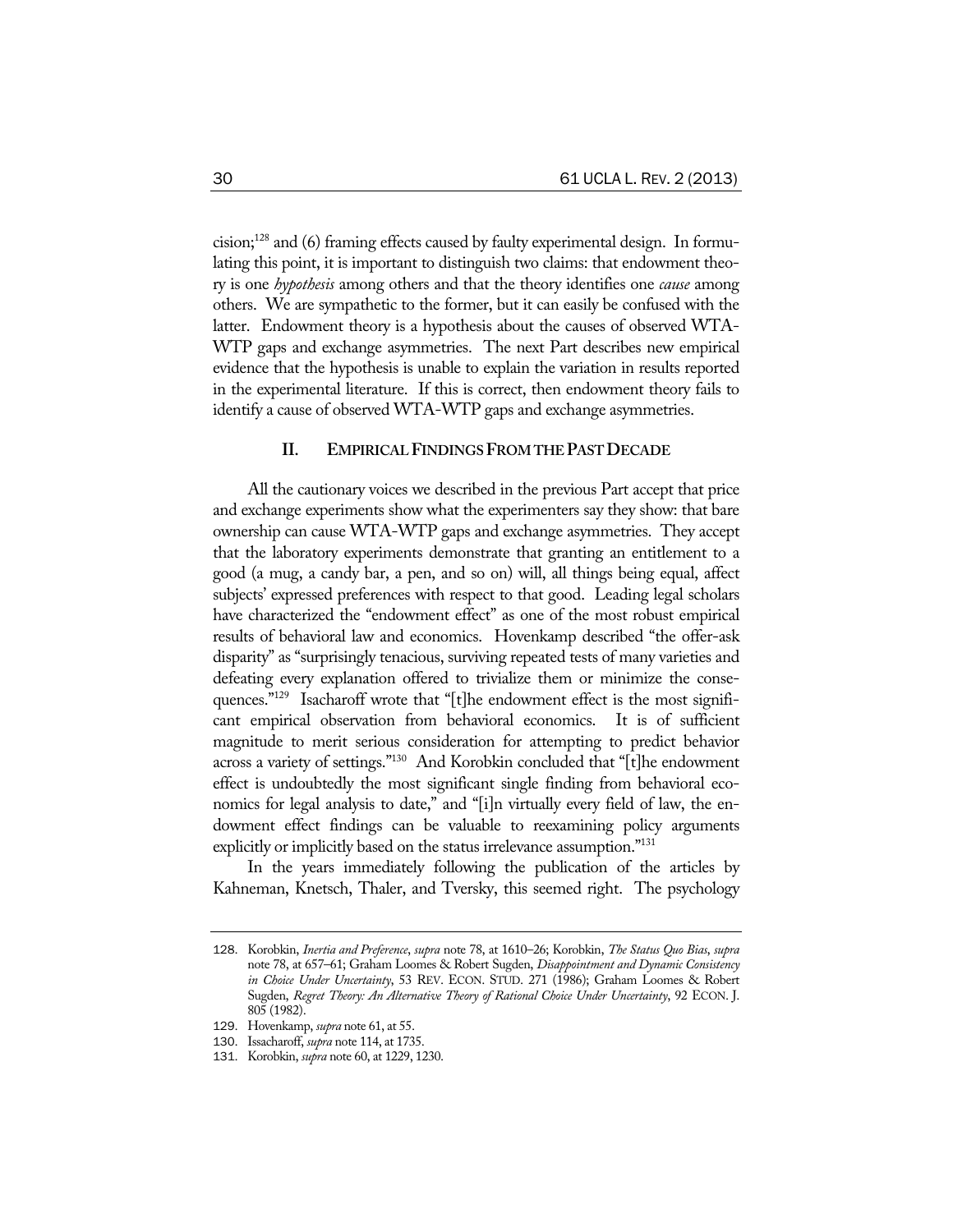and economics journals were awash in articles employing similar methods that appeared to confirm endowment theory.<sup>132</sup> Subsequent empirical data, however, have cast doubt on endowment theory as the best explanation for WTA-WTP gaps and exchange asymmetries observed in the laboratory. This Part provides a detailed description and discussion of two early experiments conducted by Charles Plott and Kathryn Zeiler, one of the authors of this Article. The first set of experiments focused on the valuation elicitation device used in the price studies that produced WTA-WTP gaps, the second on endowment methods and elicitation procedures employed in the trading experiments that produced exchange asymmetries. Our discussion of the Plott-Zeiler experiments and the surrounding literature is fairly technical because we think it is important for legal scholars to understand the empirical support for endowment theory. The currently available empirical data strongly suggest that explanations other than endowment theory account for WTA-WTP gaps and exchange asymmetries observed in the laboratory. This Part concludes with a discussion of subsequent empirical studies and the leading contemporary theories of WTA-WTP gaps and exchange asymmetries in the economics literature.

#### **A. The Strength of the Original Evidence**

Despite claims to the contrary, the early literature on WTA-WTP gaps reveals not only a lack of robustness but also support for explanations other than endowment theory for the gaps observed in the laboratory. A number of literature reviews demonstrated the lack of WTA-WTP gaps in a substantial number of contexts in which endowment theory would predict them and described alternative theories that might account for observed gaps. In a 1999 article, Thomas Brown and Robin Gregory summarized reported WTA-WTP ratios (the price at which subjects appear willing to part with something over the price they appear willing to pay to obtain it), which varied but were almost always greater than one.133 Although the result itself seemed robust, Brown and Gregory identified a wide variety of possible explanations for gaps. These included economic factors, such as income effects and substitution, transaction costs, implied value of the good, profit motives, and alternative psychological factors, such as legitimacy,

<sup>132</sup>. *See, e.g.*, John K. Horowitz & Kenneth E. McConnell, *A Review of WTA/WTP Studies*, 44 J. ENVTL. ECON. & MGMT. 426, 426 (2002) (reviewing the literature and observing that "[t]he pervasiveness of high WTA/WTP ratios and the wide variety of goods that have been used in the experiments have combined to sustain interest in WTA vs. WTP for roughly 30 years").

<sup>133</sup>. Thomas C. Brown & Robin Gregory, *Why the WTA-WTP Disparity Matters*, 28 ECOLOGICAL ECON. 323, 325 (1999).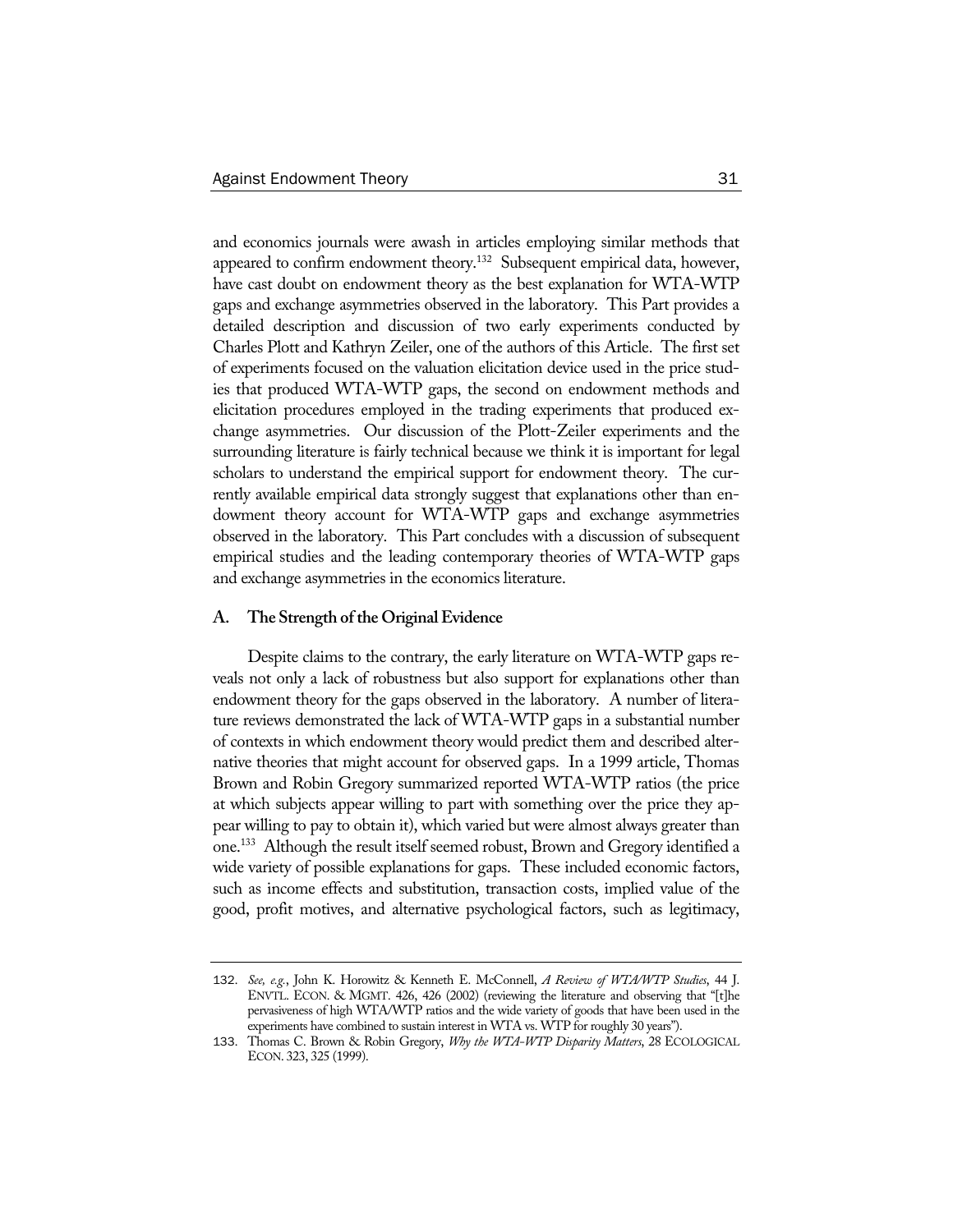ambiguity, and moral responsibility.<sup>134</sup> In 2002, John Horowitz and Kenneth McConnell produced a quantitative analysis of the impacts of experiment design features on the existence and magnitude of the gap.<sup>135</sup> Although they claimed that the gap seemed robust, they noted that the body of research left open the question of whether "the WTA/WTP disparity provide[s] sufficiently broad and deep evidence against the neoclassical model."136 In a 2005 article, Serdar Sayman and Ayşe Öncüler also explored the impacts of design features on the presence and magnitude of the gap, finding variation in both.<sup>137</sup> They hypothesized that the context in which valuations are elicited might affect reported valuations in two ways. First, the context might "affect the degree of strategic misrepresentation of the valuation."138 Second, the context itself might "construct" valuations.139 Finally, Plott and Zeiler's 2005 review of the literature revealed variation in the presence of gaps correlated with design features used to control misconceptions about the elicitation device and to control other alternative explanations for observed gaps.<sup>140</sup> These reviews alone provided important evidence against general claims of robustness and against endowment theory as the explanation for observed gaps.

#### **B. The Plott-Zeiler Experiments**

The predictive power of endowment theory lies in its claim that ownership alone is enough to affect willingness to trade. That claim relies on the laboratory evidence of WTA-WTP gaps and exchange asymmetries. Only in the laboratory is it possible to isolate the effects of ownership from other confounding causes. And the laboratory makes it easier to elicit binding choices, which provides an alternative to relying on reports of what a subject would do in a hypothetical situation.

In the early 2000s, Charles Plott and Kathryn Zeiler set out to test alternative explanations for the laboratory results.<sup>141</sup> Their alternative hypotheses all

<sup>134</sup>. *Id.* at 26–29.

<sup>135</sup>. Horowitz & McConnell, *supra* note 132.

<sup>136</sup>. *Id.* at 442.

<sup>137</sup>. Serdar Sayman & Ayşe Öncüler, *Effects of Study Design Characteristics on the WTA-WTP Disparity: A Meta Analytical Framework*, 26 J.ECON.PSYCHOL. 289 (2005).

<sup>138</sup>. *Id.* at 292.

<sup>139</sup>. *Id.*

<sup>140</sup>. Plott & Zeiler, *Willingness to Pay*, *supra* note 3, at 533.

<sup>141</sup>. Some have suggested that Plott and Zeiler interpreted their results to imply that gaps and exchange asymmetries do not actually exist. *See, e.g.*, Korobkin, *supra* note 7, at 10. Plott and Zeiler explicitly state the opposite. *See* Plott & Zeiler, *Willingness to Pay*, *supra* note 3, at 542 ("The issue explored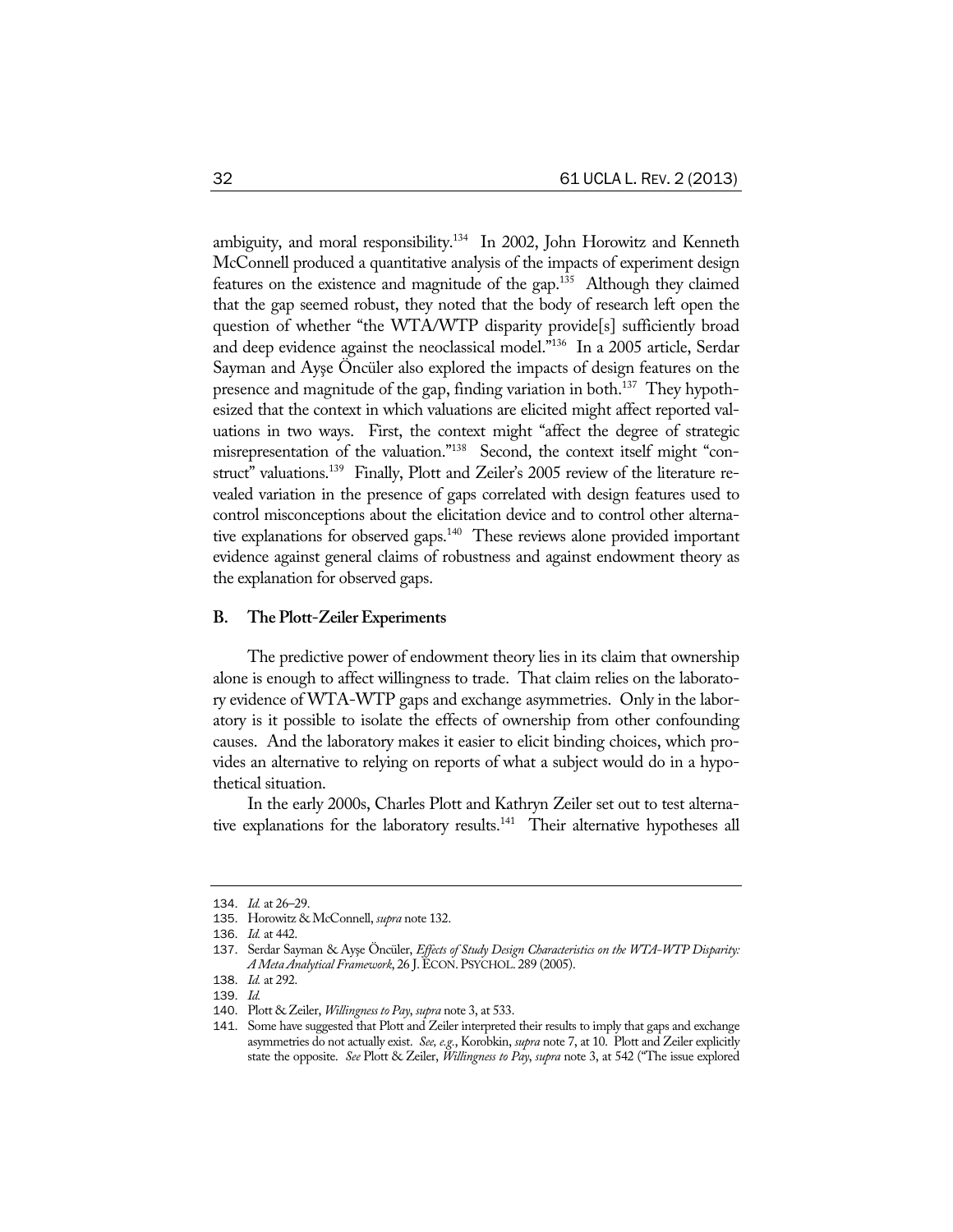turned on the details of endowment methods and choice elicitation procedures. Plott and Zeiler first examined the design of previous price experiments, which ask subjects to attach a dollar value to goods. Then in a subsequent series of tests they examined the designs of earlier exchange experiments, which offered subjects the opportunity to exchange an endowed good for an alternative good. In order to understand Plott and Zeiler's discoveries, it will be necessary to go fairly deep into the mechanics of each type of experiment. The payoff will be a more complete understanding of both the original evidence for endowment theory and alternative theories that better explain the entire body of evidence, old and new.

#### **1. Evidence of Subject Misconceptions in Price Experiments**

Over the years, experimenters have devised a number of methods to test the robustness of WTA-WTP gaps in price experiments, which ask subjects to attach a monetary value to a good. The controls were designed to test alternative explanations for observed gaps. First, to rule out the possibility that reported valuations are not the product of strategic behavior or other confounding causes, experimenters must ensure that revealed monetary valuations reflect the subject's true valuation of the good.<sup>142</sup> Experimenters use two tools to control for such alternative explanations: (1) an incentive-compatible mechanism designed to remove any incentive to misreport valuations and (2) anonymity, which precludes signaling and other alternative uses of valuation reports. Second, because incentive-compatible mechanisms are often complex and unfamiliar, further controls are needed to ensure that subjects' valuations are not systematically tainted by confusion or reliance on simple heuristics in the face of uncertainty. The three most common controls are training, unpaid practice rounds, and paid practice rounds.

In everyday exchange transactions, participants typically have good reasons not to reveal their true valuations. Most obviously, a seller who overstates his valuation will be more likely to receive a higher price, and a buyer who understates hers will be more likely to pay less than she otherwise would. Incentive-compatible mechanisms are designed to eliminate those strategic considerations.143 An example commonly used is the Becker-DeGroot-

here is not whether a WTP-WTA gap can be observed.... Instead, our interest lies in the interpretation of observed gaps.").

<sup>142</sup>. "True valuation" refers to an individual's valuation uninfluenced by strategic considerations introduced by a valuation elicitation mechanism or other mechanism that determines eventual allocation. ANDREW SCHOTTER, MICROECONOMICS: A MODERN APPROACH 239 (2009).

<sup>143</sup>. *See, e.g.*, David S. Brookshire & Don L. Coursey, *Measuring the Value of a Public Good: An Empirical Comparison of Elicitation Procedures*, 77 AM. ECON. REV. 554 (1987) (finding that the gap's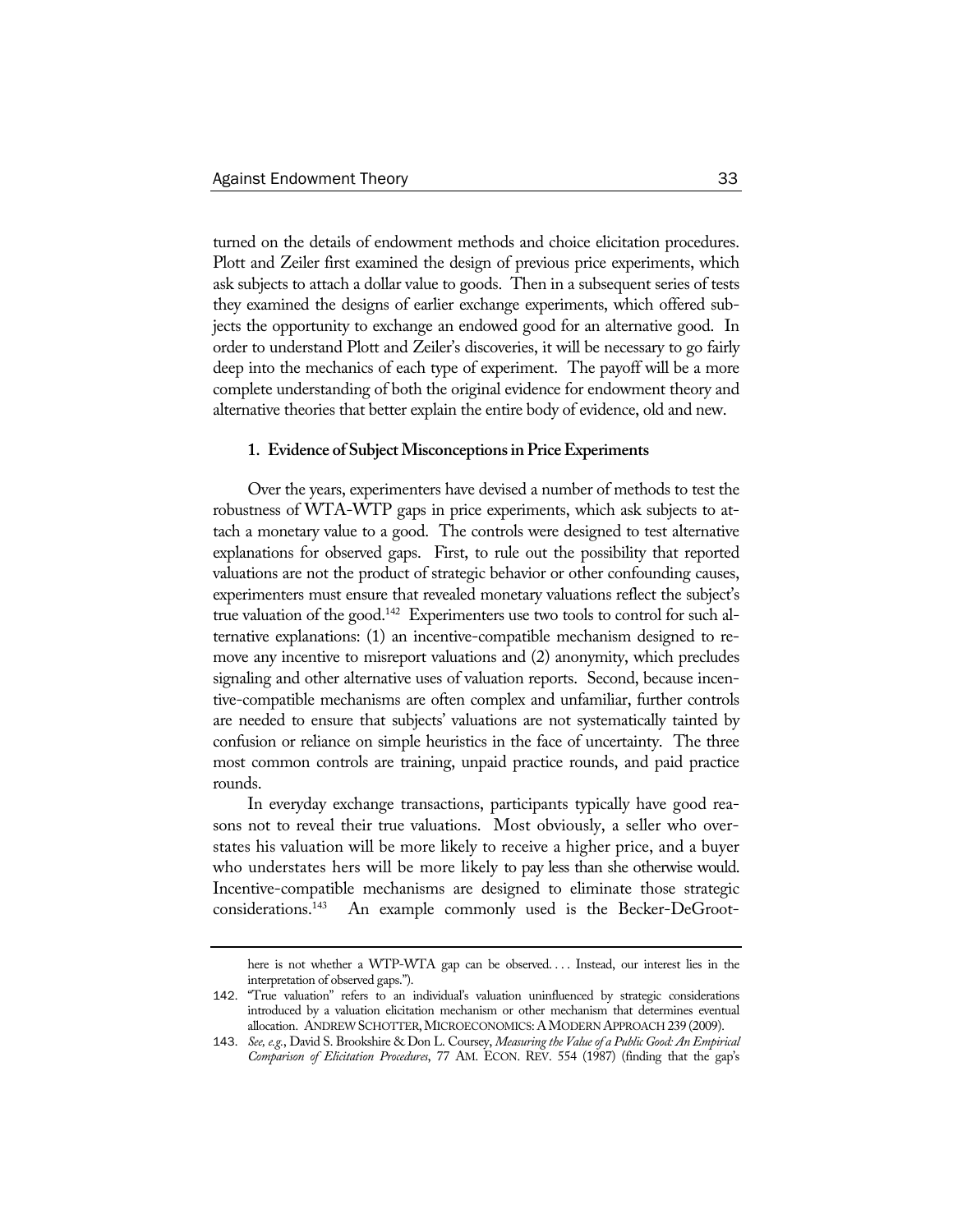Marshak mechanism, which was developed in the early 1960s.<sup>144</sup> For buyers, the mechanism works as follows: After bidding is complete, each bid is compared to a randomly generated number. If a bid is higher than or equal to the random number, the bidder buys the good and pays an amount equal to the random number. If a bid is lower than the random number, the bidder does not buy the good and keeps her money. In such an auction, a bidder maximizes her profits by bidding her true value for the good—the amount that makes her indifferent between the money and the good. If she bids higher than her true value, and the random number falls between her true value and her bid, she must buy the good for more than her true value. If she bids lower, and the random number falls between her true value and her bid, she passes up the chance to purchase the good for less than her true value. A similar structure is used to persuade sellers to reveal their true valuations.

Although in ideal conditions sophisticated auction designs such as the Becker-DeGroot-Marschak mechanism control for strategic behavior and other external influences, researchers have expressed concern that subjects might be unfamiliar with the market context or incentive-compatible mechanism used to elicit valuations.<sup>145</sup> The worry is that subjects' uncertainty about how their reported valuations affect how much money they walk away with causes them to revert to their basic market instincts: sell high and buy low.<sup>146</sup> Researchers have developed three types of techniques to address that concern: training, unpaid practice rounds, and paid practice rounds.

magnitude is significantly reduced when market mechanisms are used to elicit valuations); David S. Brookshire et al., *Market Methods and the Assessment of Benefits: Some Further Results*, *in* AMENITY RESOURCE VALUATION: INTEGRATING ECONOMICS WITH OTHER DISCIPLINES 167, 168 (George L. Peterson et al. eds., 1988) ("Without the addition of a market-like elicitation procedure that induces truthful revelation of value, the gap and associated asymmetry between WTP and WTA measures should not be expected to disappear."); Don L. Coursey et al., *The Disparity Between Willingness to Accept and Willingness to Pay Measures of Value*, 102 Q.J. ECON. 679 (1987) (employing a Vickery auction to provide incentive for subjects to announce valuations devoid of external influences). *But see* Jack L. Knetsch et al., *The Endowment Effect and Repeated Market Trials: Is the Vickrey Auction Demand Revealing?*, 4 EXPERIMENTAL ECON. 257 (2001) (finding that in some contexts, Vickrey auctions are not incentive compatible).

<sup>144</sup>. Gordon M. Becker et al., *Measuring Utility by a Single-Response Sequential Method*, 9 BEHAV. SCI. 226 (1964). Another example is a Vickrey auction, in which the highest bidder wins but pays the amount bid by the second-highest bidder.

<sup>145</sup>. David S. Brookshire et al., *Experiments in the Solicitation of Private and Public Values: An Overview*, *in* 2 ADVANCES IN BEHAVIORAL ECONOMICS 173, 176 (Leonard Green & John H. Kagel eds., 1990) ("If respondents treat the contingent valuations as an auction of a good that is not clearly understood . . . and in a market context that is unfamiliar . . . , then a logical strategy is to adopt an initial bargaining position with extreme initial bids.").

<sup>146</sup>. Plott & Zeiler, *Willingness to Pay*, *supra* note 3, at 538.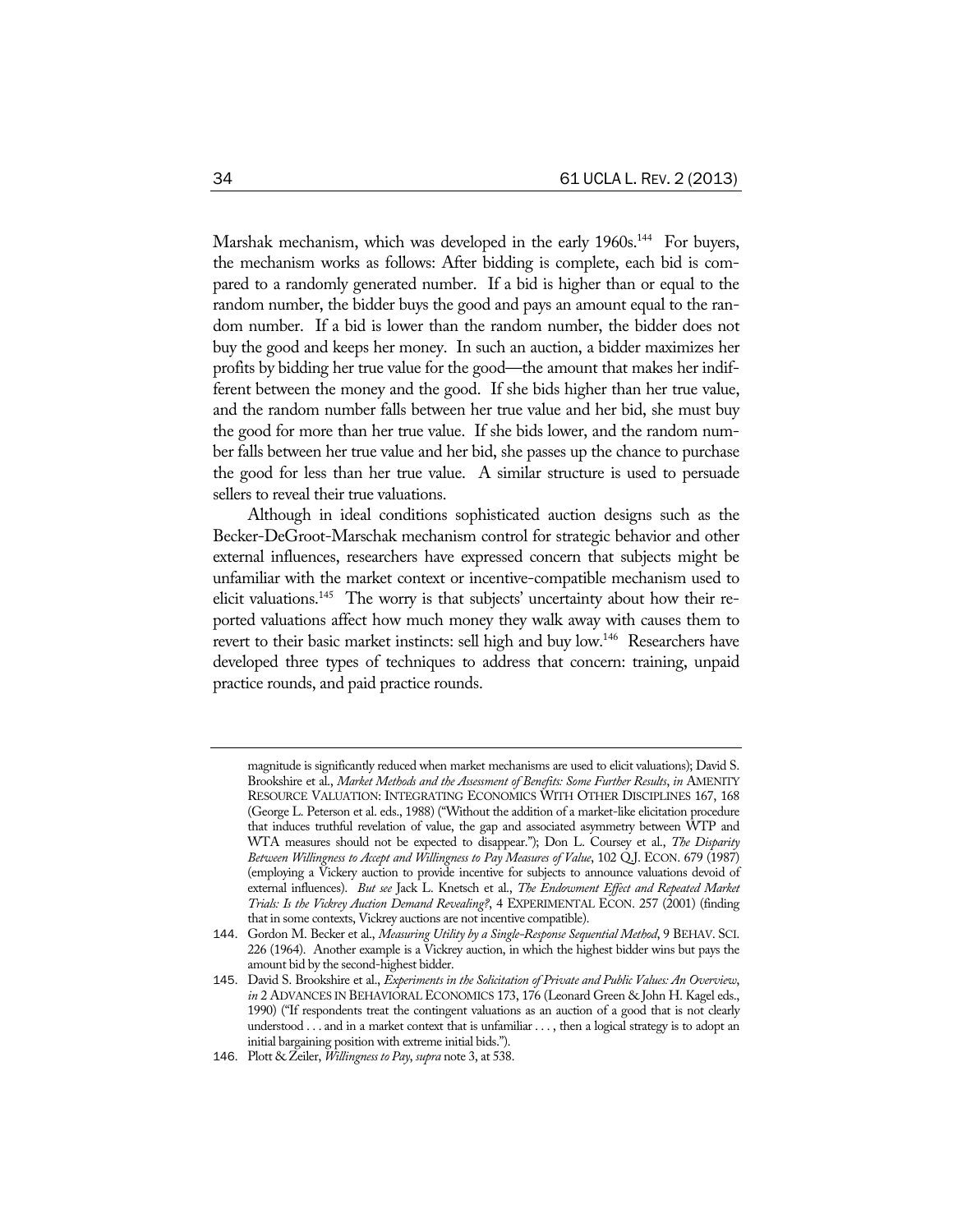Some experimenters provide training on the auction mechanism's operation. Some simply announce that it is in the subjects' best interests to report "true valuations."147 Others explain to subjects the optimal strategy of revealing true valuations.148 Others provide subjects with a detailed explanation of the mechanism along with numerical examples of how reported valuations influence payouts.<sup>149</sup> Some also test subjects for understanding of such explanations.<sup>150</sup> While the procedures differ in approach, all have the same goal: to increase understanding of the elicitation device and therefore the likelihood that subjects report valuations independent of strategic considerations or misconceptions about how reported valuations map into payouts.

Yet other experimenters provide subjects an opportunity to practice using the elicitation mechanism and to ask questions. Practice is often provided in the form of unpaid rounds similar to the subsequent paid rounds used to measure valuation asymmetries.<sup>151</sup> The purpose of practice rounds is to allow subjects to familiarize themselves with the elicitation mechanism so that noise due to error is minimized when experimenters elicit actual valuations to measure WTA-WTP gaps.

- 147. *See* C. H. Coombs et al., *Testing Expectation Theories of Decision Making Without Measuring Utility or Subjective Probability*, 4 J. MATHEMATICAL PSYCHOL. 72 (1967); Kahneman et al., *supra* note 46; John A. List & Jason F. Shogren, *Price Information and Bidding Behavior in Repeated Second-Price Auctions*, 81 AM. J. AGRIC. ECON. 942 (1999); Loewenstein & Issacharoff, *supra* note 73, at 160; Jason F. Shogren et al., *Auction Mechanisms and the Measurement of WTP and WTA*, 23 RESOURCE & ENERGY ECON. 97 (2001).
- 148. *See* David W. Harless, *More Laboratory Evidence on the Disparity Between Willingness to Pay and Compensation Demanded*, 11 J. ECON. BEHAV. & ORG. 359 (1989) (studying the effects of explaining the optimal strategy of the incentive-compatible mechanism to subjects); Knetsch, *supra* note 45 (providing detailed explanation to subjects and dismissing groups if 25 percent or more failed a quiz to test for understanding); Guido Ortona & Francesco Scacciati, *New Experiments on the Endowment Effect*, 13 J.ECON.PSYCHOL. 277 (1992).
- 149. *See* Brookshire & Coursey, *supra* note 143.
- 150. *See* Ian Bateman et al., *A Test of the Theory of Reference-Dependent Preferences*, 112 Q.J. ECON. 479, 494–95 (1997); Knetsch et al., *supra* note 143, at 266–67 (instructing "[i]t is in your best interest to indicate your true [WTA/WTP] in each trial," providing specific instructions on the market mechanism, and administering two questions to test for understanding).
- 151. *See, e.g.*, Arlen et al., *supra* note 74 (providing two practice rounds with a test for understanding); Rebecca R. Boyce et al., *An Experimental Examination of Intrinsic Values as a Source of the WTA-WTP Disparity*, 82 AM. ECON. REV. 1366, 1369 (1992) (providing ten unpaid practice rounds before one binding round); Coursey et al., *supra* note 143, at 684 (discussing the importance of providing practice rounds and providing four nonbinding trial rounds); Kahneman et al., *supra* note 46, at 1329–30 (providing hypothetical rounds for practice and to gauge understanding); Knetsch, *supra* note 45, at 1279 (providing one hypothetical round prior to actual measurements of valuations).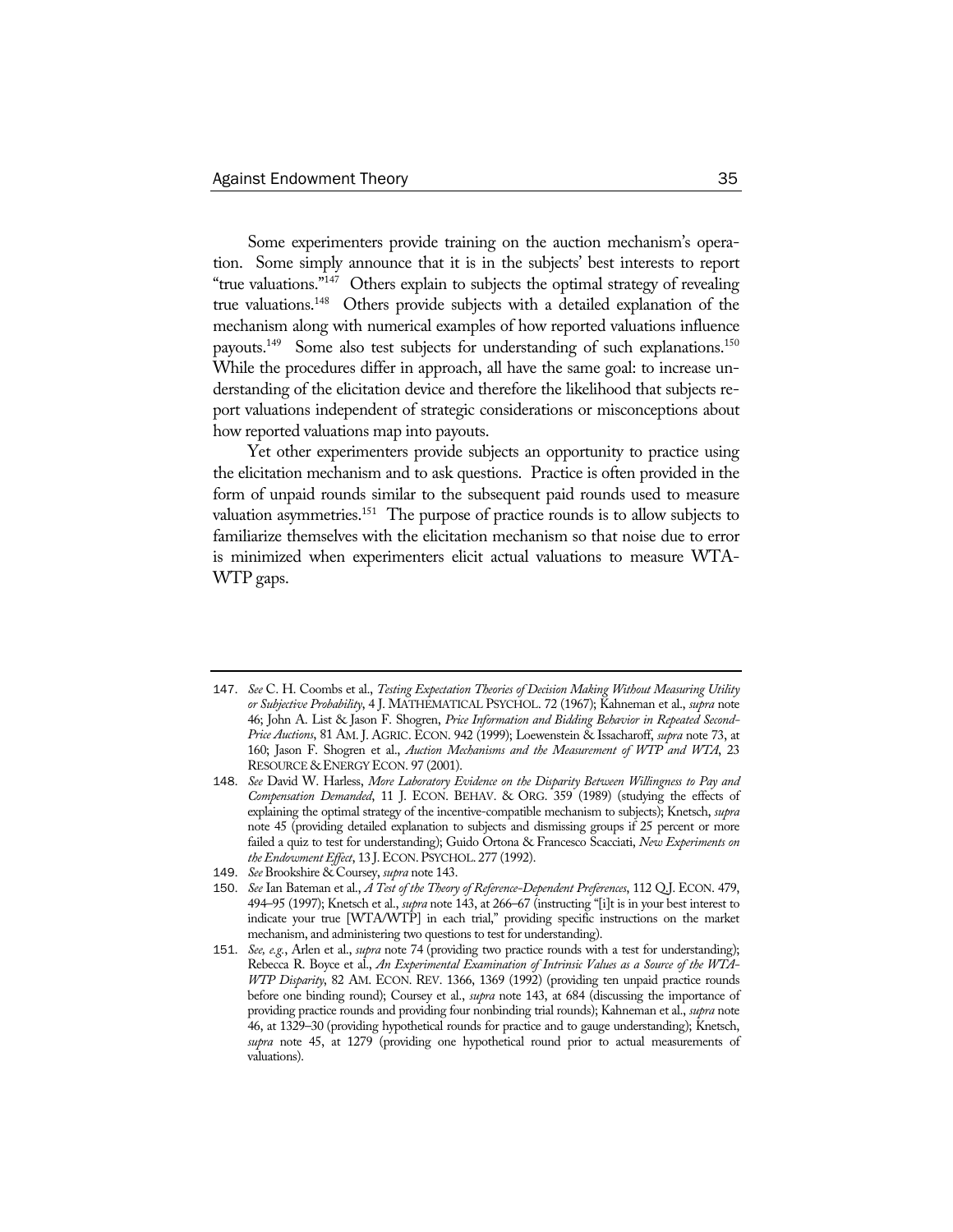Finally, some experimenters provide subjects with paid practice rounds to give subjects experience using the elicitation device.<sup>152</sup> The idea here is that paid practice rounds more effectively promote learning so that by the time subjects participate in the round that produces data used to measure WTA-WTP gaps, they understand that announcing nonstrategic valuations will maximize their payouts.

Along a different dimension, some experimenters have argued that subjects who believe that their responses will be revealed to other subjects or to the experimenter might attempt to signal information about themselves. Fremling and Posner, for example, suggest that potential sellers might overstate the minimum amount of money they would be willing to accept in order to signal to others that their time is valuable.153 Or potential sellers who perceive a good as a gift from the experimenter might ask for more than they would otherwise as a way to signal gratitude for or appreciation of the "gift." One can imagine other signals participants might attempt to send, which could move revealed valuations either up or down. Controlling for signaling opportunities in the laboratory is relatively simple. Double-blind experiments ensure that neither the subjects nor the experimenter will learn the revealed valuations or individual subject payouts.154

<sup>152</sup>. *See, e.g.*, Robert Franciosi et al., *Experimental Tests of the Endowment Effect*, 30 J.ECON.BEHAV. & ORG. 213 (1996) (providing paid induced value token rounds to train subjects on the elicitation mechanism); Harless, *supra* note 148, at 376 (using binding second-price auctions); Knetsch & Sinden, *Willingness to Pay*, *supra* note 42 (asking subjects to make binding decisions that resulted in possible cash compensation).

<sup>153</sup>. Gertrud M. Fremling & Richard A. Posner, *Market Signaling of Personal Characteristics* (Univ. of Chi., John M. Olin Law & Econ. Working Paper No. 87, 1999).

<sup>154</sup>. *See, e.g.*, Arlen et al., *supra* note 74, at 12 ("All subjects were assigned a subject identification (ID) and were truthfully informed that all data were to be recorded only by subject ID number, thereby preserving anonymity."); Brookshire & Coursey, *supra* note 143, at 560 (observing that subjects privately submitted bids in laboratory Smith auction rounds); Knetsch & Sinden, *Willingness to Pay*, *supra* note 42, at 510 ("Discussions of chances and plans among participants were actively discouraged and the negotiations and money exchanges were done individually in an area away from other potential participants to minimize, or eliminate, informal influences and information flows to those waiting to declare their intentions."); Jason F. Shogren et al., *Resolving Differences in Willingness to Pay and Willingness to Accept*, 84 AM. ECON. REV. 255, 267 (1994) (noting in the instructions "[y]ou cannot reveal your bids to any other participant. Any communication between bidders during a trial will result in an automatic penalty of \$3").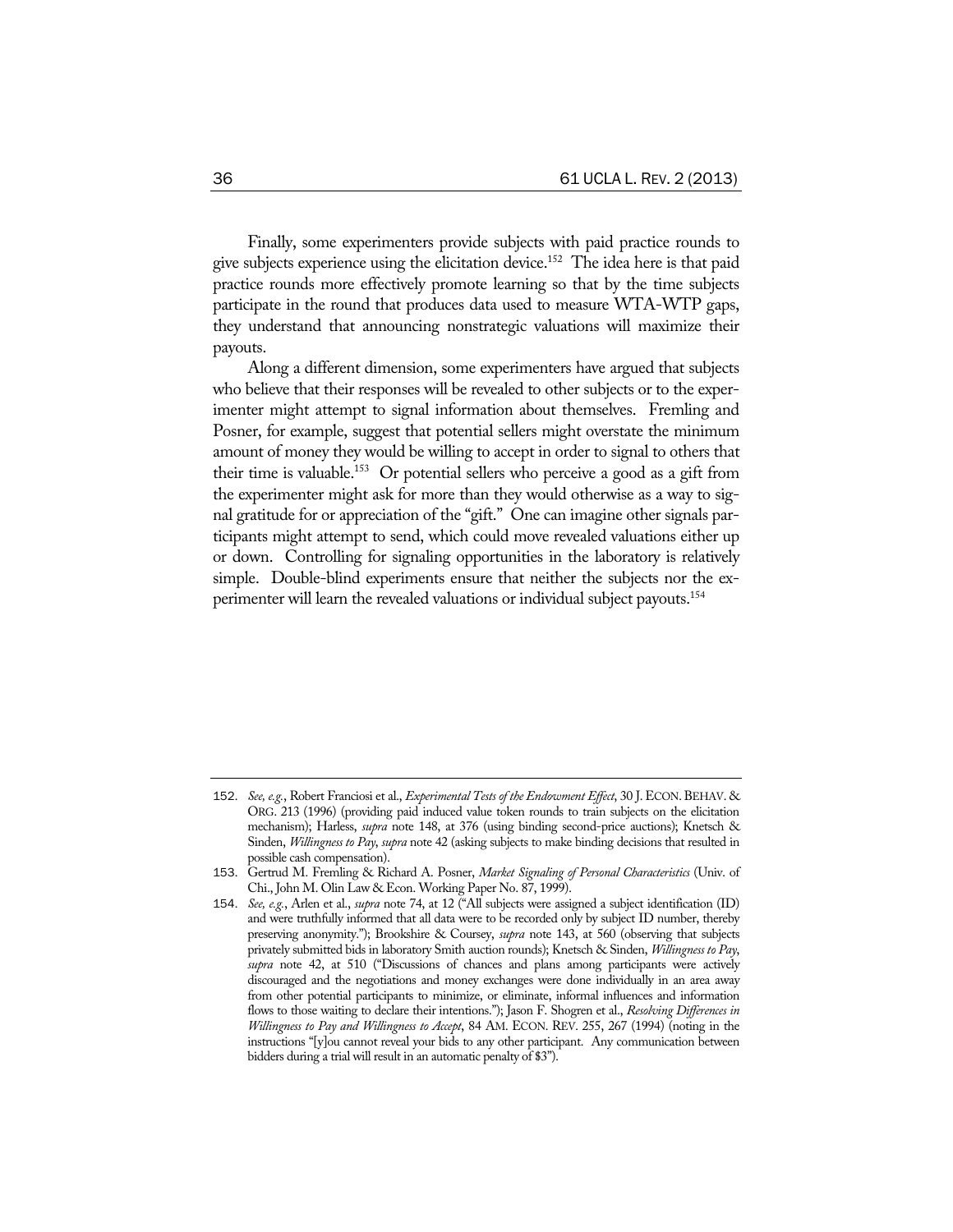| Control                           | Purpose                                                                                                          |
|-----------------------------------|------------------------------------------------------------------------------------------------------------------|
| Incentive-compatible<br>mechanism | To provide incentives for subjects to report true valuations                                                     |
| Training                          | To increase understanding of elicitation device and optimal<br>strategy                                          |
| Practice / coaching               | To provide experience with the elicitation mechanism                                                             |
| Paid practice                     | To provide subjects with paid practice, focus attention, and<br>increase understanding                           |
| Anonymity                         | To eliminate incentives to deviate from true valuations in<br>order to signal personal characteristics to others |

**TABLE 1. Summary of Experiment Design Features That Control for Alternative Explanations When Measuring WTA-WTP Gaps** 

In their 2005 study, Plott and Zeiler applied these five control mechanisms systematically to test whether gaps observed in the laboratory might not have been the product of subject misconceptions related to the elicitation device or signaling behavior.<sup>155</sup> To do so, they conducted an experiment that implemented the union of controls collected from previous studies.<sup>156</sup> First, valuations were elicited using the incentive-compatible Becker-DeGroot-Marschak mechanism to encourage subjects to announce their nonstrategic valuations. Second, in an attempt to control for misconceptions subjects might have about how the mechanism works, subjects were trained on how to determine the most they would pay as buyers and the least they would accept as sellers. Subjects also received training on exactly how the mechanism mapped reported valuations onto payoffs and were walked through examples illustrating why reporting nonstrategic valuations was the optimal strategy. Third, subjects participated in two nonbinding practice rounds using lotteries with cash outcomes, during which they were encouraged to ask questions. Fourth, before measurement of the gap, subjects participated in fourteen paid practice rounds using lotteries to develop a better understanding of the mechanism and to allow for learning from actual rewards and losses. Fifth, all decisions and payouts were made anonymously, which alle-

<sup>155</sup>. Plott & Zeiler, *Willingness to Pay*, *supra* note 3.

<sup>156</sup>. *Id.* at 537–38.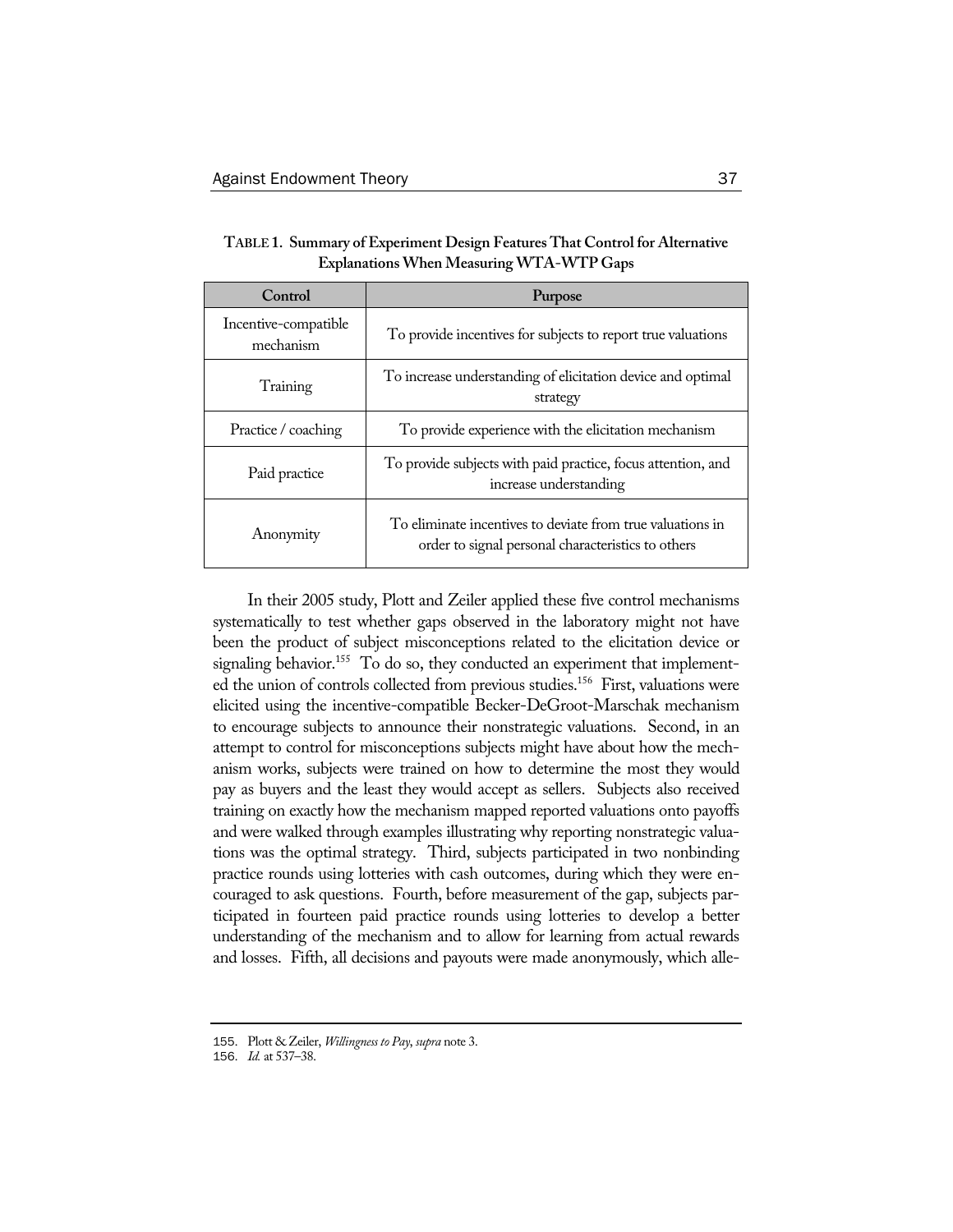viated concerns that subjects might gravitate away from their true valuations to send a signal to other subjects or the experimenter.

The procedures were designed to test whether observed gaps support endowment theory or are attributable to alternative explanations such as subject misconceptions and signaling behavior. Endowment theory predicts that randomly assigned sellers will ask for more than randomly assigned buyers will bid. Therefore, the controls should have no effect on the results as long as they leave intact the subjects' positions as sellers or buyers. If, on the other hand, misconceptions or signaling drives observed gaps, controlling for those alternative explanations should eliminate the gap.

The results strongly support the conclusion that experimental procedures have driven observed WTA-WTP gaps in price studies.<sup>157</sup> When the procedures employed by Kahneman, Knetsch, and Thaler were used, a statistically significant WTA-WTP gap is observed. The median WTA was \$4.50, whereas the median WTP was \$1.50.<sup>158</sup> When an incentive-compatible mechanism was employed, training on the mechanism was provided, subjects engaged in paid practice rounds, and decisions were anonymous, all in an effort to control misconceptions, no gap was observed. Using these procedures, no statistically significant difference is observed. The median WTA was \$5.00 and the median WTP was \$5.00.<sup>159</sup> To test for whether paid practice rounds are necessary to eliminate the gap, in one treatment subjects were trained and participated in two unpaid practice rounds, but not the fourteen paid practice rounds. Eliminating these rounds did not change the result: no gap was observed.<sup>160</sup> Other researchers have replicated the Plott-Zeiler results using the same or similar procedures.161

<sup>157</sup>. *See id.* at 540.

<sup>158</sup>. *Id.* at 536. Twenty-nine subjects reported valuations as sellers (WTA) and another twenty-nine as potential buyers (WTP). Mean WTA was \$4.72 (median=\$4.50; standard deviation=\$2.17) and mean WTP was \$1.74 (median=\$1.50; standard deviation=\$1.46). *Id.* A median test detected a statistically significant difference between medians (Pearson Xfire=20; p=0.00). *Id.* 

<sup>159</sup>. *Id.* at 539–40. Mean WTA was \$5.69 (median=\$5.00; standard deviation=\$3.83; n=16) and mean WTP was \$5.20 (median=\$5.00; standard deviation=\$3.04; n=15). *Id.* A median test detected no statistically significant difference between medians (Pearson X2=0.04; p=0.84). *Id.* The results proved robust to a change in the subject pool (community college students (experiment 3) versus law students (experiment 1)). *Id.* 

<sup>160</sup>. *Id.* Mean WTA was \$5.71 (median=\$5.10; standard deviation=\$4.00; n =14) and mean WTP was \$7.88 (median=\$6.50; standard deviation=\$6.00). *Id.* A median test detected no statistically significant difference between medians (Pearson X2=0.15; p=0.69). *Id.* 

<sup>161</sup>. *See, e.g.*, Andrea Isoni et al., *The Willingness to Pay-Willingness to Accept Gap, the "Endowment Effect," Subject Misconceptions, and Experimental Procedures for Eliciting Valuations: Comment*, 101 AM. ECON. REV. 991 (2011); Stephanie Kovalchik et al., *Aging and Decision Making: A Comparison Between Neurologically Healthy Elderly and Young Individuals*, 58 J. ECON. BEHAV. & ORG. 79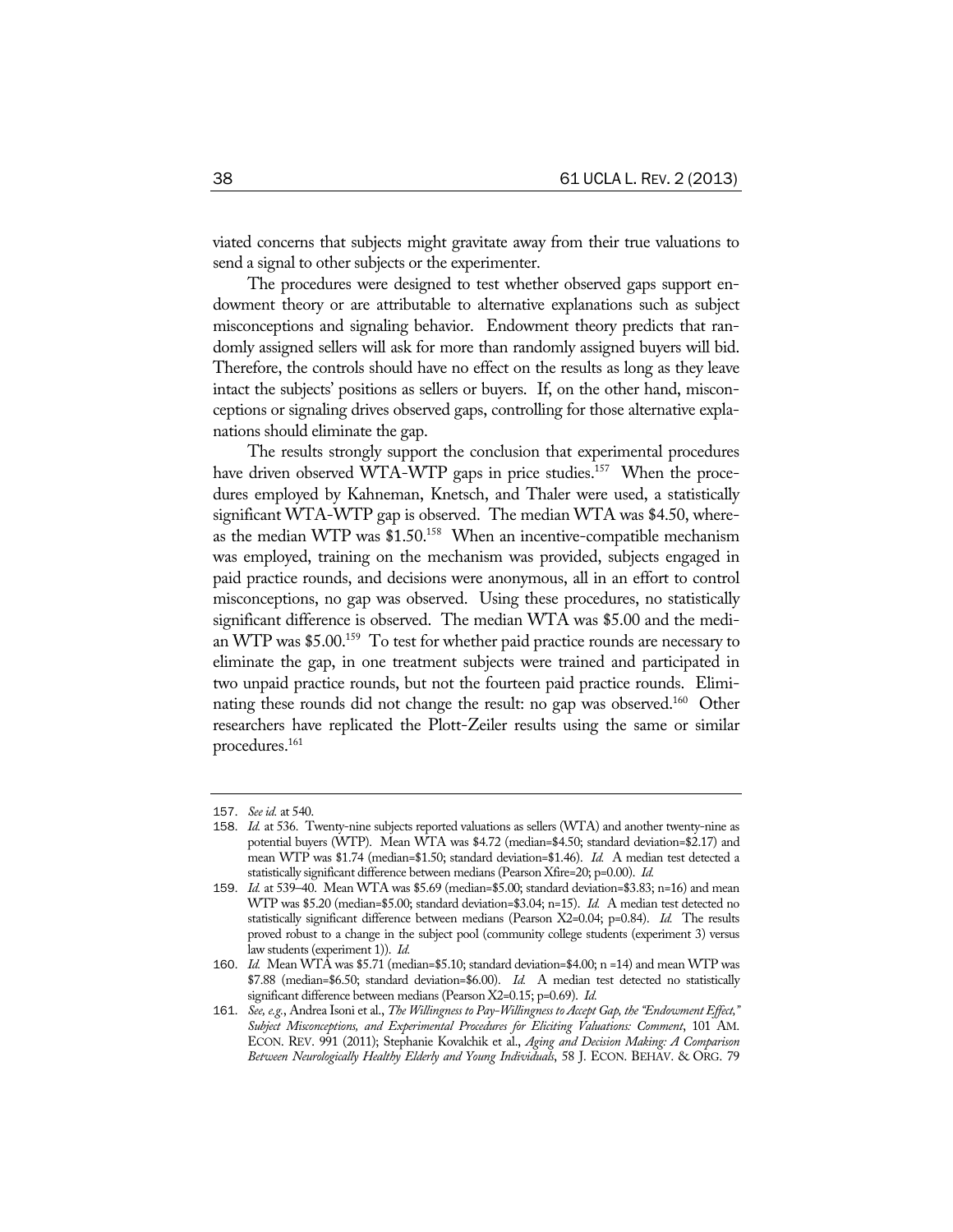#### **2. Evidence of the Influence of Enhancements in Exchange Experiments**

In a second set of experiments, Plott and Zeiler investigated whether observed asymmetries in simple exchange experiments are explained by endowment theory.162 In exchange experiments, subjects are given one good and asked whether they wish to trade it for a different one. Given the simplicity of the procedures, it is unlikely that observed asymmetries are the product of subject misconceptions. Plott and Zeiler therefore designed a collection of experiments to test a set of alternative theories. We will use the term "enhancement theory" to refer to the conjectures that arise from this set of alternative explanations.

Plott and Zeiler tested the alternative theories by altering four features of the conventional exchange experiment design. The first was the placement of the good at the time of choice. The conjecture was that placement might signal something to subjects about the relative value of the goods. Subjects could read value into the fact that the experimenter placed one good within reach while the other good was merely passed around from one subject to the next for inspection. To test for this possibility, subjects were required to choose with both goods immediately in front of them.<sup>163</sup> In a more extreme treatment designed to test the impact of transaction costs, subjects made choices while the alternate good was immediately in front of them and the endowed good was placed at the front of the room.164

Plott and Zeiler also altered the experimenter's involvement in the choice of which good to give subjects. They hypothesized that subjects view items given them as gifts from the experimenter, which might prompt subjects to favor that item over another. Alternatively, or in addition, subjects might infer something about the relative value of the items from the experimenter's choice of which good to give them. To test for this, subjects were told that a random method was used to determine the distribution of goods.

Plott and Zeiler's third hypothesis was that collecting choices using raised hands might affect subjects' choices. It was observed in early pilots that some subjects appeared to use other subjects' choices as information about whether to trade. And some subjects later reported that they considered others' choices in

<sup>(2005);</sup> Weining Koh & Wei-Kang Wong, The Endowment Effect and the Willingness to Accept-Willingness to Pay Gap: Subject Misconceptions or Reference Dependence? (2011) (unpublished manuscript), *available at* http://courses.nus.edu.sg/course/ecswong/research/WTA-WTP.pdf.

<sup>162</sup>. Plott & Zeiler, *Exchange Asymmetries*, *supra* note 3.

<sup>163</sup>. *Id.* at 1460–61.

<sup>164</sup>. *Id.* at 1458–59.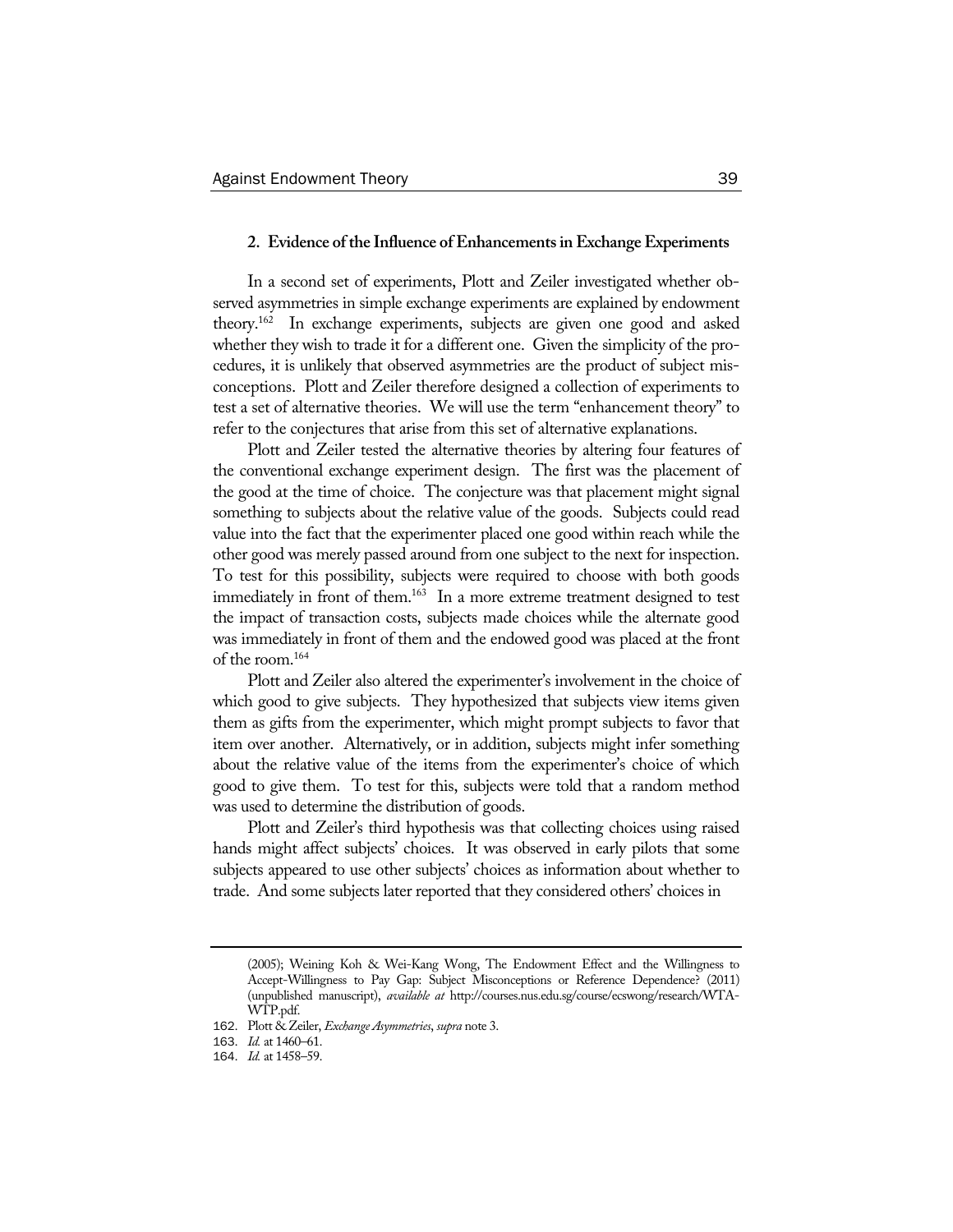reaching their own. By allowing subjects to view other subjects' choices, their attention might shift away from their own preferences to a determination of the possible right answer or to how others might perceive their choices. To control for these confounders, exchange decisions were gathered using forms rather than raised hands.

Fourth, Plott and Zeiler hypothesized that the experimenter's purposeful and repeated emphasis on ownership might influence choices. Because exchange experiments focus on the influence of entitlement on valuation, the experimenter must be confident that subjects understand that they own one of the goods. To do this, the experimenter might communicate this fact by repeating the message in a variety of ways (for example, "The mug is yours. I'm giving it to you. You own it."). While repetition can be an effective method for increasing the transfer of information, using this method in exchange experiments might inadvertently influence choices by signaling relative value. Subjects might infer too much from the experimenter's repeated message. To test for this, the procedures simply eliminated repetition of the message while at the same time taking steps to ensure that subjects understood they were entitled to the good they had been given.

| Control                                          | Purpose                                                                                            |
|--------------------------------------------------|----------------------------------------------------------------------------------------------------|
| Placement of good                                | To eliminate potential signals of relative value<br>drawn from placement                           |
| Endowment randomly<br>determined                 | To eliminate perception as gift and potential signals<br>of relative value                         |
| Private choice                                   | To eliminate choice dependence on others' choices                                                  |
| Elimination of repetition of<br>ownership status | To eliminate potential signals of relative value or of<br>the significance of the act of endowment |

**TABLE 2. Summary of Experiment Design Features That Control for Alternative Explanations When Measuring Exchange Asymmetries** 

By implementing these controls, Plott and Zeiler tested whether observed exchange asymmetries were caused by endowment theory or by enhancements generated by the procedures. Throughout these procedural manipulations one feature of the design remained constant: entitlement to one of the goods. Endowment theory would therefore predict a significant asymmetry in each treatment. If, on the contrary, observed asymmetries are attributable to proceduredriven enhancements, implementation of the controls should reduce or eliminate any exchange asymmetry.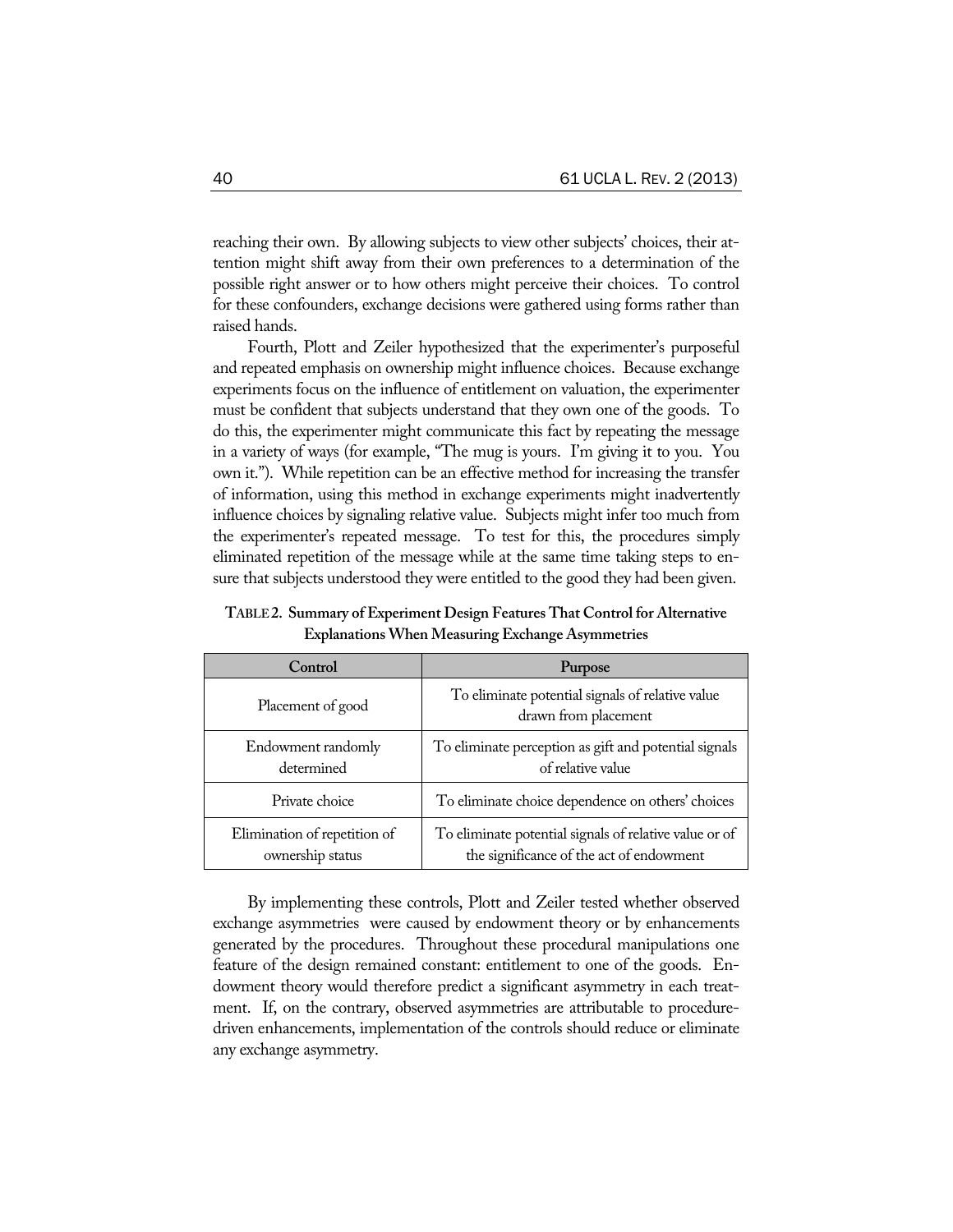The results support the claim that observed exchange asymmetries are attributable to enhancements introduced by the procedures. To establish a baseline, previously published results were again replicated. Using standard procedures, 77 percent (34/44) of mug owners kept their mugs and only 62 percent (32/52) of pen owners traded their pens for mugs, a statistically significant difference  $(p=0.06)$ <sup>165</sup> When the standard procedures were altered to adopt all procedures thought to maximize enhancements, the exchange asymmetry increased. In this treatment, 84 percent (54/64) of mug owners kept their mugs but only 28 percent (18/65) of pen owners traded their pens for mugs, a highly statistically significant difference  $(p=0.00)$ .<sup>166</sup> When the full set of controls designed to eliminate enhancements were used, with entitlement remaining, the exchange asymmetry disappeared: 54 percent (37/69) of mug owners kept their mugs while 67 percent (47/70) of pen owners traded their pens for mugs. Owning a mug did not make one more likely to walk away with a mug  $(p=0.94)$ .<sup>167</sup> To further test whether the lack of possession of the endowed good at the time of choice drove the no-asymmetry result, both goods were placed in front of the subjects at the time of choice (the loss-emphasis test). No statistically significant asymmetry was observed (p=0.18). Again others have replicated or slightly modified the Plott-Zeiler procedures and obtained similar results.<sup>168</sup>

#### **3. Possible Misinterpretations**

The Plott-Zeiler experiments strongly suggest that there are better explanations than endowment theory for observed WTA-WTP gaps and exchange asymmetries.169 Before moving to subsequent studies and the reception of the

<sup>165</sup>. *Id.* at 1458. Note that all tests are one-tailed tests (i.e., the alternative hypothesis is 77 percent is greater than 62 percent).

<sup>166</sup>. *Id.*

<sup>167</sup>. *Id.*

<sup>168</sup>. *See, e.g.*, Jack L. Knetsch & Wei-Kang Wong, *The Endowment Effect and the Reference State: Evidence and Manipulations*, 71 J. ECON. BEHAV. & ORG. 407, 408 (2009); Anmol Ratan, *Mistakes, Closure and Endowment Effect in Laboratory Experiments* 6 (Monash Univ. Dep't of Econ., Discussion Paper No. 22/12, 2012), *available at* http://www.buseco.monash.edu.au/eco/research/ papers/2012/2212mistakesclosureratan.pdf; Ori Heffetz & John A. List, Is the Endowment Effect an Expectations Effect? 1, 4–7 (June 7, 2012) (unpublished manuscript), *available at* http://forum. johnson.cornell.edu/faculty/heffetz/papers/assign-expect-endow.pdf.

<sup>169</sup>. To be clear, the Plott-Zeiler results do not reject prospect theory, but only its application to explain WTA-WTP gaps and exchange asymmetries. Prospect theory has garnered much support and has been refined in light of a broad empirical literature. Barberis, *supra* note 119, at 2–3.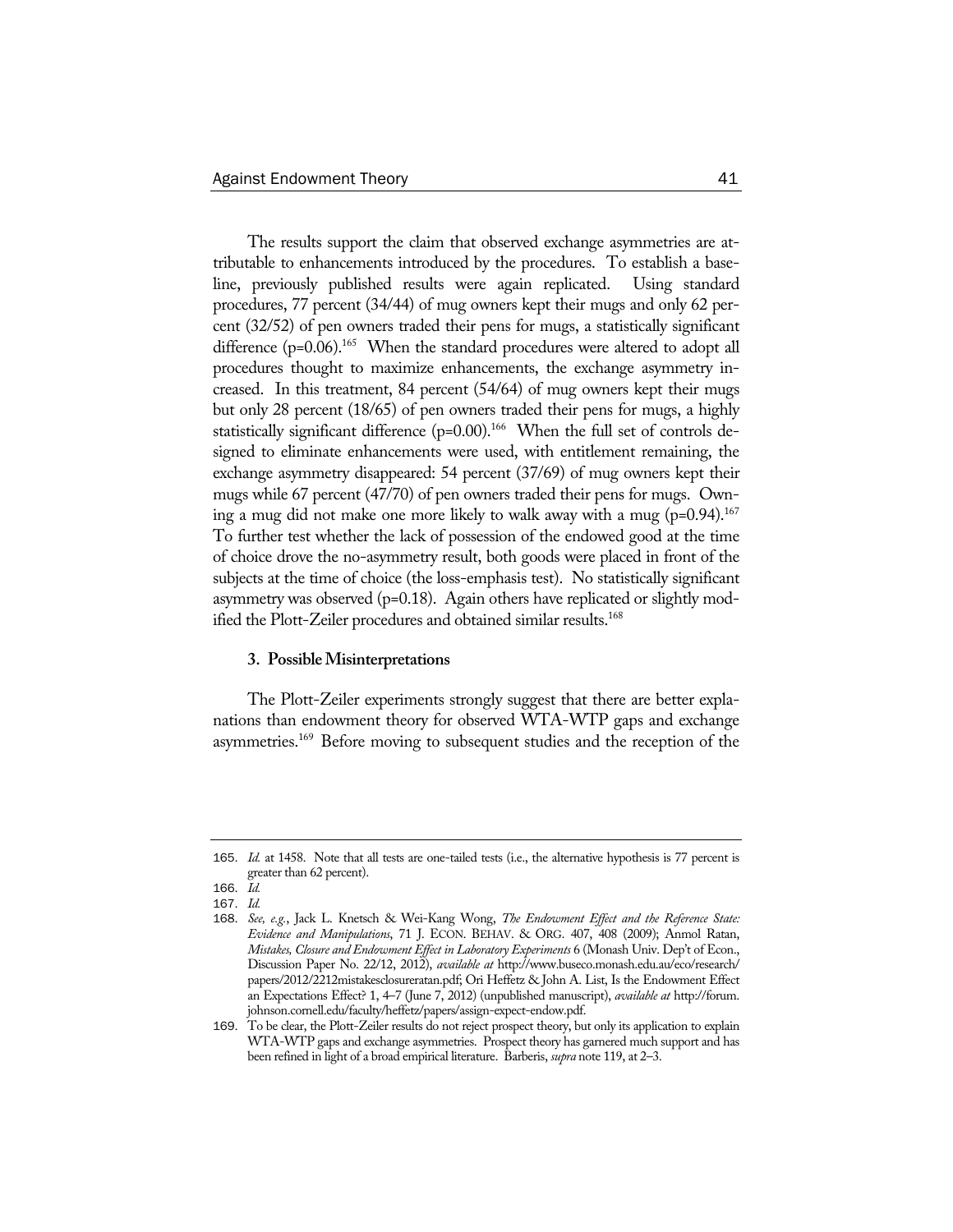new data in the experimental literature, we address two possible misinterpretations.

> *Misinterpretation #1*: Although some experiments produce no gap, the weight of the evidence still supports endowment theory.

The argument here is that many more studies report gaps and the sheer number of studies finding a gap suggests that the recent studies might be missing something.<sup>170</sup>

The Plott and Zeiler experiments demonstrate why piling up studies on each side of the scale is the wrong way to evaluate endowment theory's evidentiary support. The Plott-Zeiler studies identify numerous alternative explanations that find influence through a variety of experiment design features. Experiments showing gaps and exchange asymmetries that include those features are as much evidence for the Plott-Zeiler hypothesis as they are for endowment theory. If an experiment does not include proper controls, we cannot rule out alternative explanations for gaps and asymmetries.

Focusing on alternative explanations related to procedures allows us to divide studies into two categories: those that implement adequate sets of controls to eliminate alternative explanations and those that do not. Viewed from this perspective, claims that the weight of the evidence supports endowment theory are simply misguided. The fact that the number of studies that report gaps exceeds the number of studies that do not simply reflects the fact that in a large majority of studies, the design fails to implement proper controls to rule out alternative theories. The evidence suggests that gaps and asymmetries observed in these studies are driven not by reference dependence and loss aversion but by the alternative explanations. Given Plott and Zeiler's procedure-based alternative explanations, counting studies is unhelpful in evaluating the strength of the evidence for endowment theory.<sup>171</sup>

> *Misinterpretation #2*: The new data suggest that the existence and magnitude of gaps are context dependent.

<sup>170</sup>. We find suggestions of this response in Korobkin, *supra* note 60, at 1242–43 ("Although experimental conditions probably have some explanatory power [for observed gaps] in some cases, the weight of the evidence suggests that it is extremely unlikely that the effect is merely an artifact of the experimental methods that demonstrate it.").

<sup>171</sup>. Jennifer Arlen and Eric Talley have claimed that "[w]hile some studies finding the endowment effect admittedly fail to control for various important factors (e.g., incentive compatibility, strategic bargaining, wealth effects, anonymity effects, confusion, etc.), even after their exclusion there are a number of well-crafted studies that do offer such controls." Jennifer Arlen & Eric Talley, *Introduction* to EXPERIMENTAL LAW AND ECONOMICS (Jennifer H. Arlen & Eric L. Talley eds., 2008). Arlen and Talley provide no citations to such studies, and we are aware of none.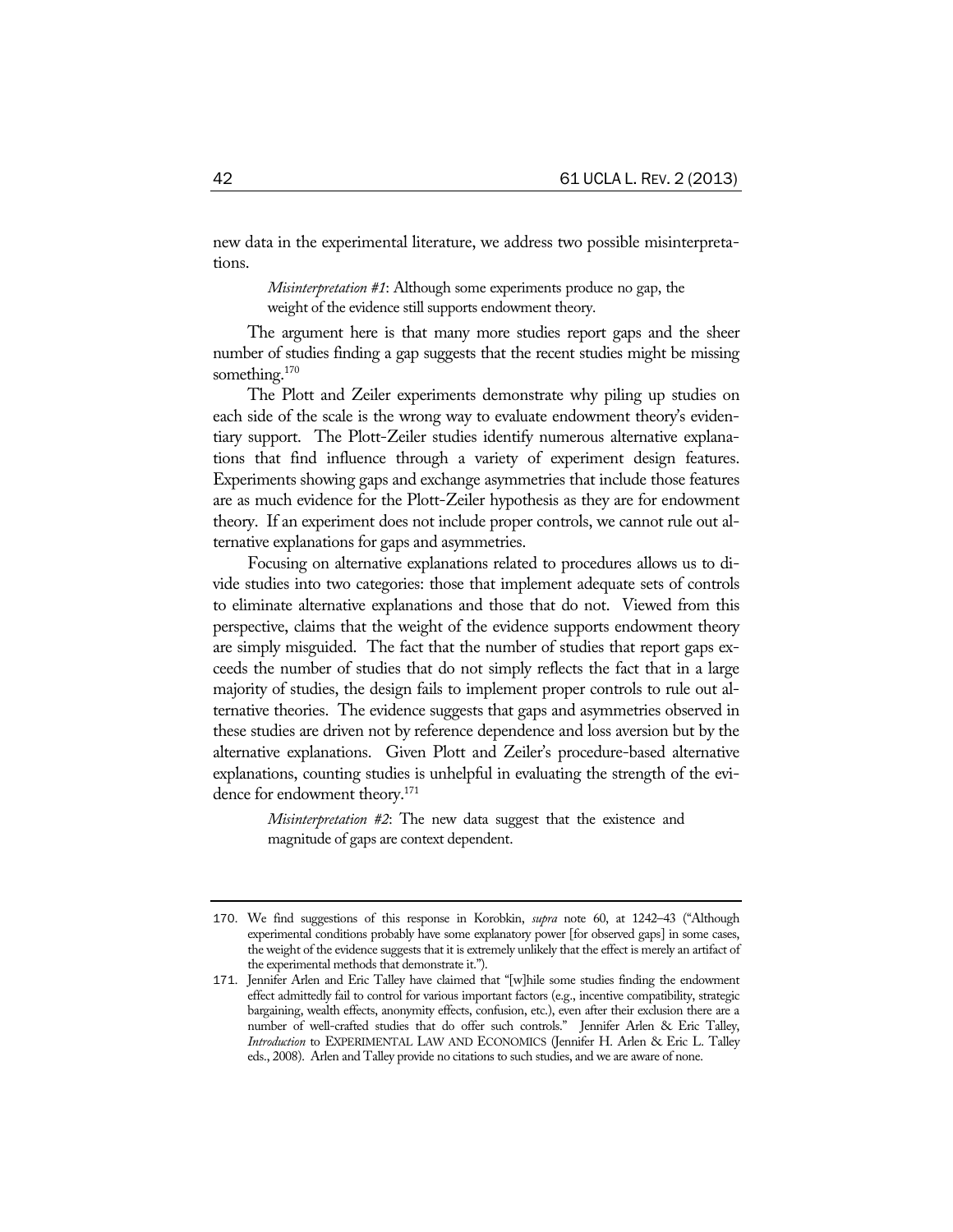A second misreading holds that the laboratory evidence taken as a whole demonstrates that the endowment effect is context dependent.<sup>172</sup> This claim can be interpreted in two ways, depending on whether "endowment effect" refers to observed gaps and asymmetries (the phenomena to be explained) or to endowment theory as an explanation for them (the proposed explanation).

First, the response might be that the Plott-Zeiler data should cause us to expect gaps of different sizes or no gap depending on the context in which decisions are made. Although this is an important observation, it misses the connection between observations and explanations. The fact that gaps of varying sizes are observed in some contexts and not observed at all in others is of limited interest if we cannot draw relevant causal inferences from the data. Christine Jolls has argued that "in light of the central relevance of the endowment effect to normative economic analysis of law, it is appropriate to emphasize the important role of context in whether this effect occurs."173 This is fine as far as it goes. But to date we do not have a good general theory of the role of context. The purpose of altering contexts in laboratory experiments is to test alternative explanations for observed phenomena. Policymakers should not be interested in what features can turn gaps on and off in the laboratory. What policymakers should care about is what might cause gaps outside of the laboratory. The Plott-Zeiler experiments suggest the mere fact of ownership is probably not enough.

A second version of this response argues that the new results suggest that in some contexts our utility functions are kinked at ownership-based reference points, as described by endowment theory, and in other contexts they are not. On this reading, the new data suggest directing our efforts toward determining which contextual factors are associated with these preference characteristics. These associations will then allow us to develop a more nuanced endowment theory, which will allow us to predict more effectively contexts in which we will observe ownership-based gaps and asymmetries.

This interpretation again attempts to draw conclusions from observed gaps and asymmetries without considering the best explanation of those phenomena. The purpose of laboratory experiments is to generate data to test theories that can then be used to explain and predict behavior outside of the laboratory. Moving directly from laboratory data to applications outside of the laboratory,

<sup>172</sup>. Jolls & Sunstein, *supra* note 91, at 205. ("[R]ecent evidence points to the influence of contextspecific features of the environment on the occurrence of the endowment effect. (Plott and Zeiler 2005)."); Christine Jolls, *Behavioral Law and Economics* 8, 9 (Yale Law Sch. Pub. Law & Legal Theory Research Paper No. 130, 2006), *available at* http://ssrn.com/abstract=959177 ("The work by Plott and Zeiler (2005) provides an important recent lens on the role of context in determining the existence and degree of the endowment effect.").

<sup>173</sup>. Jolls, *supra* note 172, at 8.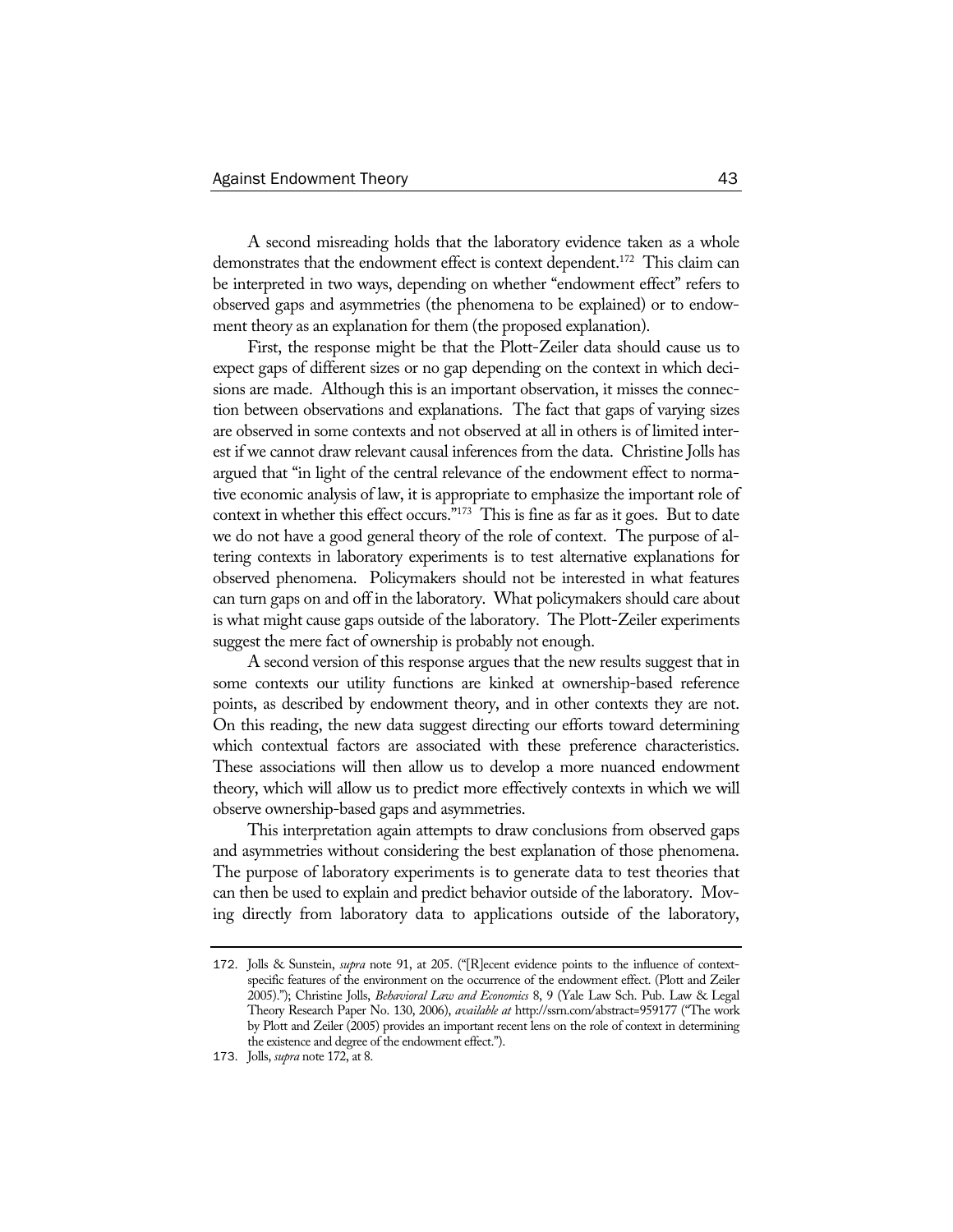without considering whether the data support one or another theory, misses a crucial step.174

Recall that endowment theory explains WTA-WTP gaps and exchange asymmetries as manifestations of loss aversion. What would a contextualized version of endowment theory look like? Most obviously, it would involve modifying the theory to predict gaps and asymmetries only in certain types of contexts. To ensure the theory is falsifiable, the theory must identify conditions that are sufficient to produce those gaps or asymmetries. And because theories are not just random collections of predictions, it must also posit plausible connections between those contextual conditions and endowment theory's explanation of observed disparities—namely, the fixing of reference points and loss aversion. Such a revised theory would posit that when we value goods in certain contexts, our expressed preferences are characterized by reference dependence and loss aversion, as assumed by endowment theory, whereas in other contexts, our expressed preferences satisfy the assumptions of expected utility theory or some other theory that does not include reference dependence and loss aversion.

It is difficult to see how the factors identified in the Plott-Zeiler studies could serve as empirical support for such a theory. Consider, for example, evidence that experimenter involvement in assigning endowments influences the presence of exchange asymmetries. A context-dependent endowment theory would explain that phenomenon by arguing that experimenter involvement either influences the reference point or increases subjects' sensitivity to loss aversion. Both claims are difficult to square with endowment theory. According to that theory, it is the endowment itself that sets the reference point, not the history of the endowment's acquisition. Adding that history as an explanation does not so much supplement the theory as supplant it with one or more alternative explanations. Nor is it obvious how endowment theory would explain why loss aversion should be stronger or weaker depending on the history of acquisition.

A more plausible explanation is that exchange asymmetries are caused not by the endowment simpliciter but by the way in which a good is acquired. Perhaps experimenter involvement changes the perceived nature of the good. Subjects compare not a mug and a pen, but a mug given them by an authority figure with whom they might have future dealings and a pen whose choice might offend that authority. Such a conjecture is a simpler and more plausible explanation of observed asymmetries than the hypothesis that experimenter in-

<sup>174</sup>. We develop these arguments in more detail in Part III. *See also* Kathryn Zeiler, *Cautions of the Use of Economics Experiments in Law*, 166 J.INSTITUTIONAL & THEORETICAL ECON. 178 (2010).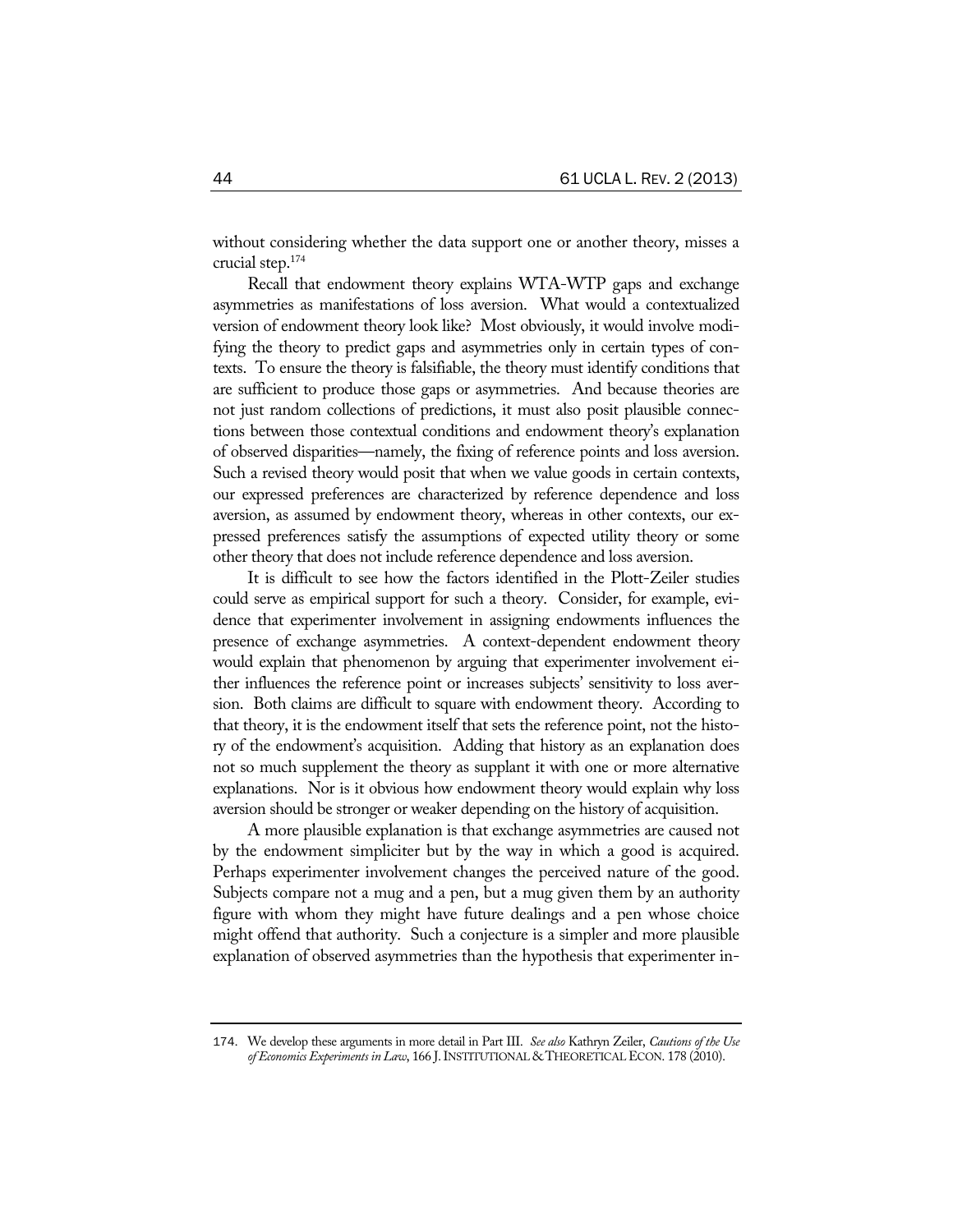volvement somehow influences subjects' reference points or their behavior under loss aversion.

Or consider the observation that public choices influence the presence of exchange asymmetries. The Plott-Zeiler data suggests that asymmetries are more common when choices are made publicly. Expanding endowment theory to take account of context would mean positing some relationship between publicity of choice and the setting of reference points or the strength of loss aversion. This would require a story about why, for example, loss aversion is triggered or is more acute when subjects make public choices. Again, there is no obvious connection in the framework of the theory between these phenomena. The more plausible and parsimonious hypothesis is that the subjects' lack of raised hands trigger signal cascades about the "right choice"175 and that this is what causes or magnifies exchange asymmetries when choices are public.

In short, although endowment theory might be modified to include context dependence, such a modification is not supported by the data that cast doubt on the simpler version of the theory. The contexts in which gaps and exchange asymmetries appear in the Plott-Zeiler experiments suggest explanations of the gaps and exchange asymmetries that have to do with familiar phenomena like subject misunderstanding, the misapplication of heuristics, deference to authority or earlier decisionmakers—explanations in which attitudes toward losses play no explanatory role.

Even if we abandon endowment theory, the Plott-Zeiler data do not indicate when we should expect WTA-WTP gaps or exchange asymmetries outside of the laboratory. The experiments suggest that alternative explanations related to laboratory procedures designed to elicit valuations and preferences drive observed gaps and asymmetries. But such procedures are found only in the laboratory. We need not worry, for example, that persons participating in everyday markets will misconceive how their actions translate into payoffs, as when we ask them to bid in a Becker-DeGroot-Marshak auction. In deciding whether to buy an item in a store, we simply compare the price to the amount we are willing to pay. When putting on price tags at a stoop sale, we think about what others might be willing to pay and what amount would compel us to give it up.

In fact, it is unclear whether we learn anything new from the Plott-Zeiler experiments—except that endowment theory is not the best explanation of WTA-WTP gaps and exchange asymmetries. We have long known that factors

<sup>175</sup>. If other experiment design features compel subjects to keep their endowed goods, few subjects will raise their hands to signal that they wish to trade. The initial lack of raised hands might compel others to keep their hands down, which will reinforce choices to keep the endowed good.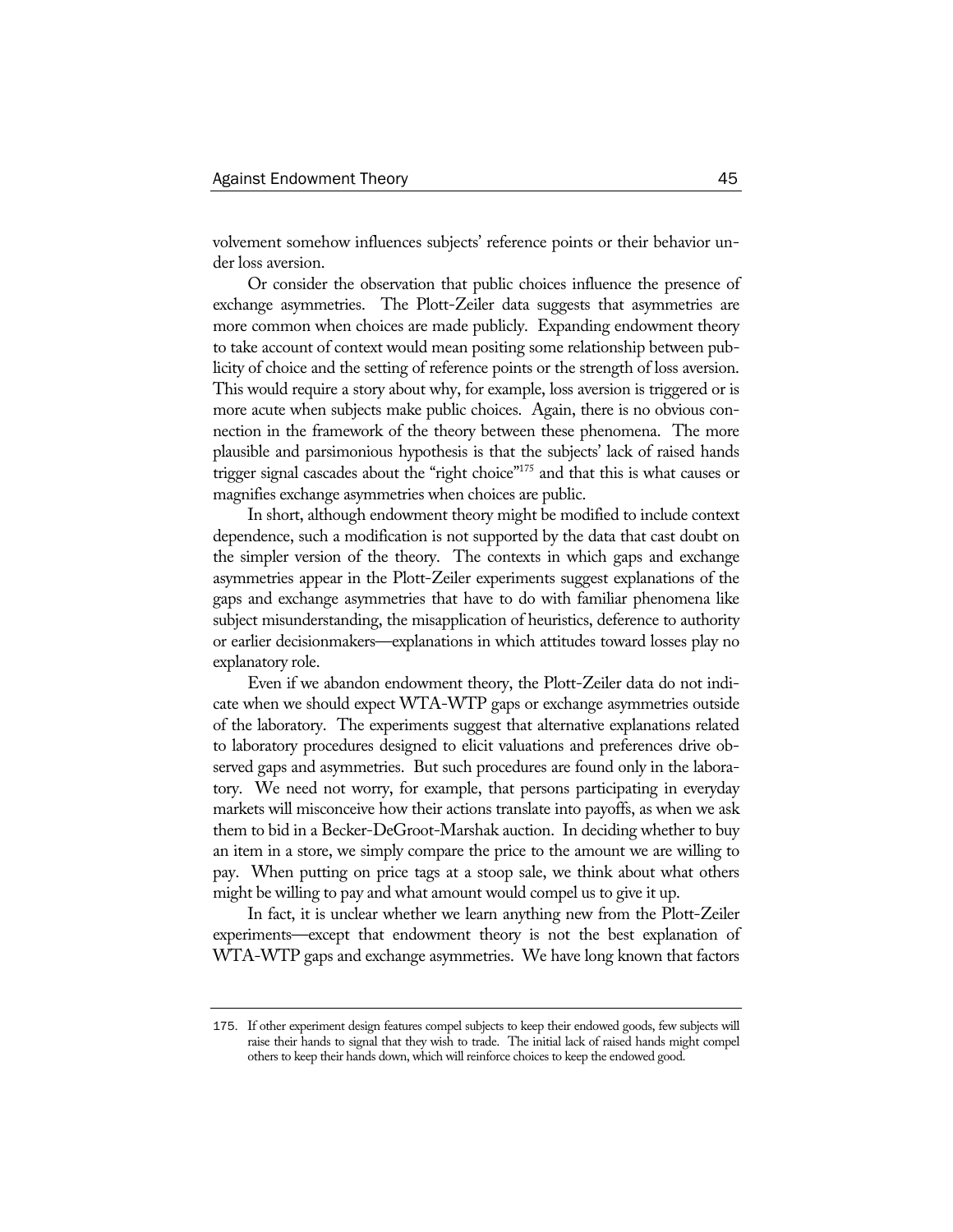like how we acquire a good and reputation can influence our choices. People are reluctant to toss a gift into the trash when the giver is watching. They consult third-party reviews before buying expensive goods, and obtain information about recent sales before putting their homes on the market. These are all familiar facts. Using these data to construct new theories is both unnecessary and unhelpful.

## **C. Economics Research After Plott and Zeiler**

Since the appearance of Plott and Zeiler's articles, many economists have abandoned endowment theory, though to date they have not settled on an alternative explanation of the phenomena. Others continue to defend endowment theory, either attempting to answer Plott and Zeiler or ignoring their results. This Part provides a critical overview of that literature. The debates are far from over, and so we offer fairly detailed critiques of some recent claims. Our review of the literature is not exhaustive but will provide legal scholars with a sense of the state of the empirical and theoretical today and where it is headed.

Several authors have challenged Plott and Zeiler's proposed explanations of observed WTA-WTP gaps and exchange asymmetries. Jack Knetsch and Wei-Kang Wong have run a set of experiments designed to test whether Plott and Zeiler's failure to observe exchange asymmetries resulted from "conditions that weaken[ed] the perception of reference states" rather than from enhancement effects.176 Knetsch and Wong hypothesize that some of the Plott-Zeiler procedures, such as removing possession of the endowed good before eliciting choices, might reduce the perception of ownership.<sup>177</sup> They also suggest that those procedures might "have successfully decoupled subjects' expectations from their initial ownership status."178 Knetsch and Wong therefore attempt to design experiments that control for all procedural features that concerned Plott and Zeiler and at the same time strengthen the perception and expectations of ownership.

The problem is that the procedures that Knetsch and Wong use to strengthen the reference point and establish a feeling of ownership create the very enhancements that they claim to avoid.<sup>179</sup> Endowment theory maintains

<sup>176</sup>. Knetsch & Wong, *supra* note 168, at 408.

<sup>177</sup>. *Id.*

<sup>178</sup>. *Id.* (quoting Botond Köszegi & Matthew Rabin, *A Model of Reference-Dependent Preferences*, 121 Q.J.ECON. 1133, 1142 (2006))(internal quotation marks omitted).

<sup>179</sup>. A 2011 working paper by Weining Koh and Wei-Kang Wong on price experiments suffers from similar problems. Koh & Wong, *supra* note 161.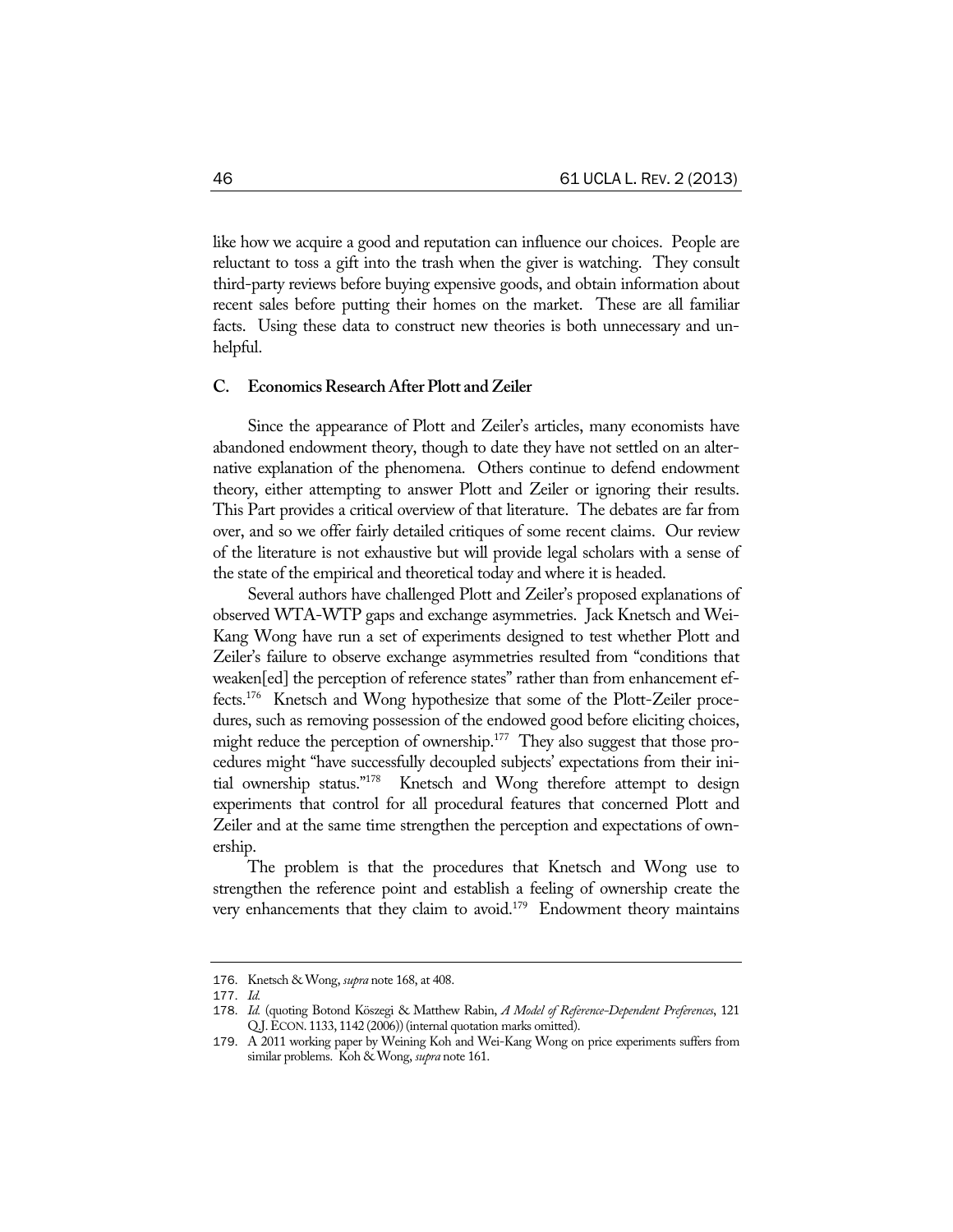that the mere fact of ownership is enough to alter people's expressed preferences. Knetsch and Wong's attempt to strengthen the perception of ownership, however, reinstates the experimenter's involvement in the initial assignment of goods, has subjects earn the endowed good rather than simply receive it, and places the endowed good in front of subjects but not the alternative good.<sup>180</sup> These procedures enrich the experience of acquiring the goods, rendering it difficult to separate endowment theory from enhancement theory as an explanation for observed asymmetries.

Andrea Isoni, Graham Loomes, and Robert Sugden have raised a different challenge.<sup>181</sup> They question Plott and Zeiler's misconceptions conjecture by examining unreported data from the Plott-Zeiler price experiments in the 2005 article. Those data reveal gaps in valuations reported during the practice rounds, in which subjects reported valuations for lotteries as sellers and buyers. Using slightly altered procedures, Isoni, Loomes, and Sugden reproduced those gaps. They conclude that the data suggest that Plott and Zeiler's "no-gap result does not hold for (monetary) lotteries but does hold for mugs" and that the misconceptions theory is therefore not supported by all the data.<sup>182</sup>

Plott and Zeiler responded by performing a detailed analysis of all the lottery data—both theirs and those of Isoni, Loomes, and Sugden. They found evidence that subjects' beliefs about lottery outcomes were influenced by whether they were asked to report WTP or WTA, and they argue that those beliefs might have affected reported valuations.<sup>183</sup> It turns out that sellers often provided WTA values at or above the maximum lottery payout while buyers often provided WTP values at or below the minimum lottery payout.<sup>184</sup> Sellers seem to have believed they were likely to be winners, and buyers seem to have believed they would turn out to be losers. Previous experimental research using lotteries has demonstrated difficulties subjects have understanding such random devices. If an experiment does not control for those misunderstandings, and if misunderstandings correlate with seller/buyer roles, the data cannot distinguish the effects of ownership from the effects of those misconceptions. The result raises an important question about the original Plott-Zeiler procedures. Because Plott and Zeiler used lottery rounds only for training on the elicitation device and not to

<sup>180</sup>. Knetsch & Wong, *supra* note 168, at 409.

<sup>181</sup>. Isoni et al., *supra* note 161.

<sup>182</sup>. *Id.* at 1005–06.

<sup>183</sup>. Charles R. Plott & Kathryn Zeiler, *The Willingness to Pay-Willingness to Accept Gap, the "Endowment Effect," Subject Misconceptions, and Experimental Procedures for Eliciting Valuations: Reply*, 101 AM. ECON.REV. 1012 (2011).

<sup>184</sup>. *Id.* at 1017–24.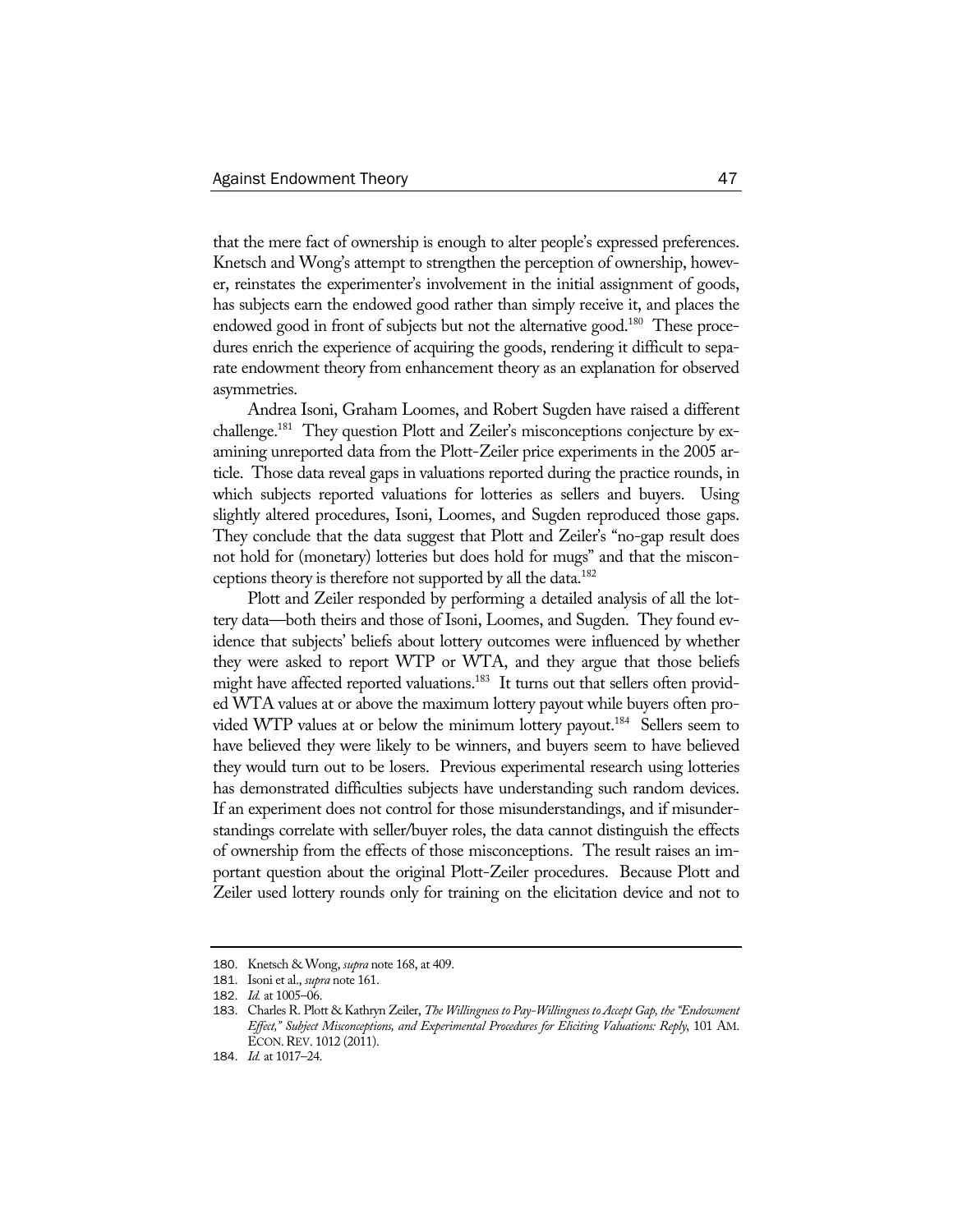estimate the gap, those procedures did not control for lottery misconceptions.<sup>185</sup> Further research is needed to determine whether Plott and Zeiler's revealed theory methodology might be applied to lotteries to eliminate misconceptions about lottery outcomes and lottery WTA-WTP gaps.<sup>186</sup>

Jennifer Arlen and Eric Talley offer two reasons for resisting the Plott-Zeiler conclusion "that the endowment effect phenomenon [is] the result of poorly designed protocols rather than the operation of Prospect Theory."187 First, they point out that "even the earlier studies that found no endowment effect arguably suffered from similar defects in subject training and understanding."188 But the Plott-Zeiler claim that observed gaps are often caused by the lack of controls for subject misconceptions does not imply that such controls are necessary to eliminate valuation gaps. Other forces are capable of reducing the gap. Several studies have found no gap when employing incentive compatible mechanisms without training.<sup>189</sup> But as Harinder Singh, an author of one of the studies, points out, the "disparate results can be reconciled by noting that [the studies that elicited no gap] employed assets/lotteries with risky . . . values, whereas [studies eliciting a gap] either employed lotteries with uncertain values or commodities which did not have specific value limits assigned to them."190 The studies finding no gap also used 1.1 as the WTP/WTA ratio cutoff, rather than 1.0, to allow for a "modest income effect,"<sup>191</sup> a benchmark that further reduces the likelihood of observing a gap. Plott and Zeiler test their misconceptions conjecture by giving the gap its best chance at appearing—using, for example, mugs to measure the gap and adopting the usual 1.0 cutoff.

Arlen and Talley argue, second, that Plott and Zeiler "utilized much more exhaustive experimental protocols, which themselves may have muted the endowment effect by changing the context of the experiment. In particular the

<sup>185</sup>. Charles R. Plott & Kathryn Zeiler, Web Appendix to Endowment Effect Theory, Subject Misconceptions and Enhancement Effect Theory: A Reply to Isoni, Loomes and Sugden 7 (June 23, 2010), *available at* http://www.aeaweb.org/aer/data/april2011/20100063\_app.pdf.

<sup>186</sup>. Some recent work on lotteries finds only weak evidence for reluctance to trade an endowed lottery for another with the same distribution of possible monetary outcomes. *See* Pavlo Blavatskyy & Ganna Pogrebna, *Endowment Effects? "Even" With Half a Million on the Table!*, 68 THEORY & DECISION 173, 187 (2009).

<sup>187</sup>. Arlen & Talley, *supra* note 171, at xliv.

<sup>188</sup>. *Id.*

<sup>189</sup>. *See* Harless, *supra* note 148; Harinder Singh, *The Disparity Between Willingness to Pay and Compensation Demanded: Another Look at Laboratory Evidence*, 35 ECON. LETTERS 263 (1991). Both can be found in Plott and Zeiler's 2005 literature review. Plott & Zeiler, *Willingness to Pay*, *supra* note 3, at 533.

<sup>190</sup>. Singh, *supra* note 189, at 266.

<sup>191</sup>. *Id.* at 264.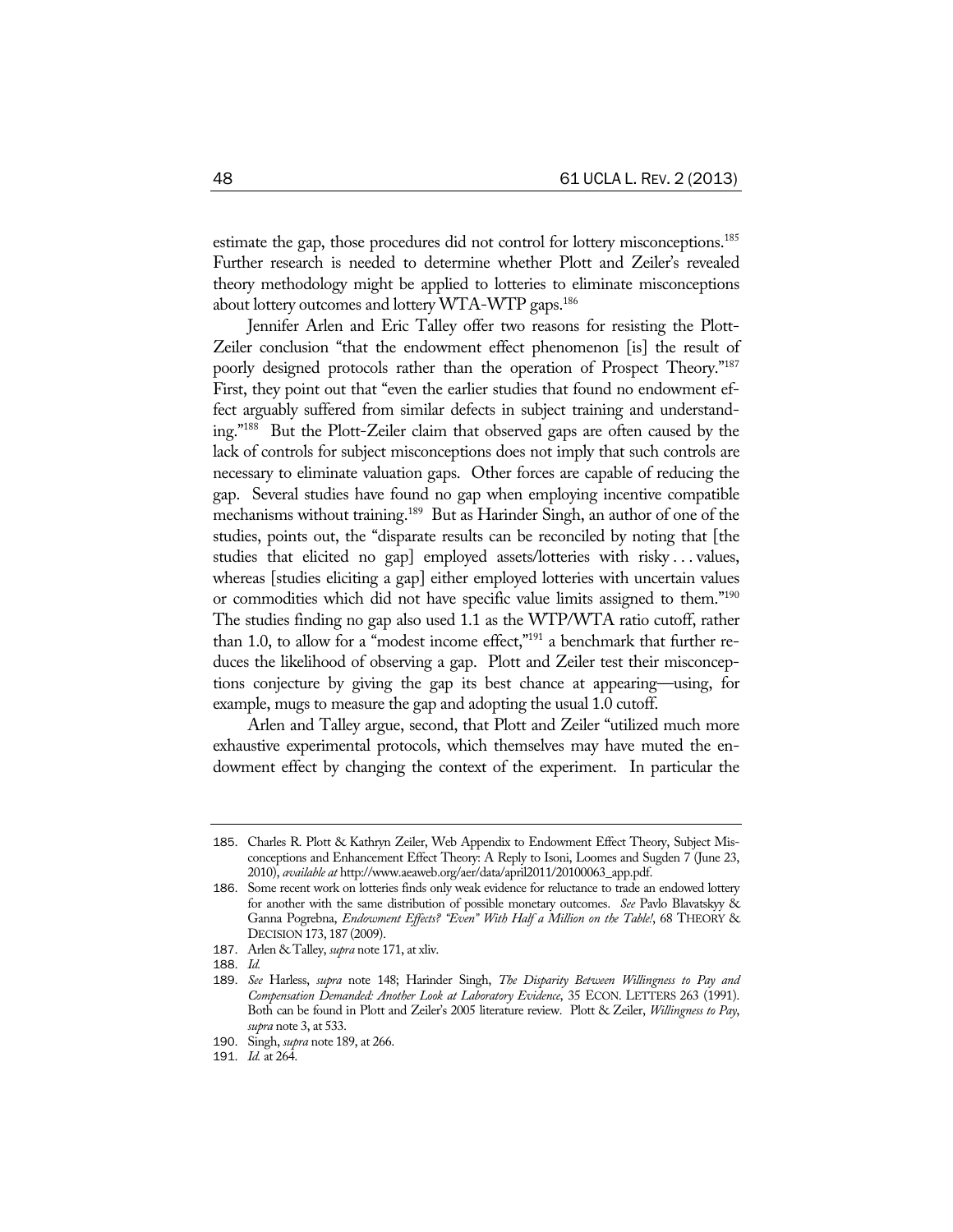Plott and Zeiler protocol required subjects to repeat the experiment."<sup>192</sup> Arlen and Talley suggest that "learning can affect valuation" and that subject preferences might be characterized by loss aversion, which dissipates "as subjects gain greater experience with trading the good (and experiencing the loss)," during which "they may discover that the loss is less painful than anticipated, and eventually may not exhibit either loss aversion or an associated . . . gap."193 Although it is important to consider alternative explanations, this conjecture is problematic along a number of dimensions. First, Arlen and Talley fail to mention Plott and Zeiler's treatment 2, which reveals no gap despite the fact that subjects did not participate in the fourteen paid practice rounds. Arlen and Talley's conjecture is less plausible if it assumes that participating in two hypothetical practice rounds leads subjects to discover that losses are less painful than anticipated. Second, Plott and Zeiler's practice rounds used lotteries rather than mugs. It is unclear how giving up a lottery ticket impacts learning about how one values a mug. Perhaps Arlen and Talley mean that experiencing losses generally helps us discover that losses of any sort are not very painful. But if this were the case, we would expect little to no loss aversion in the field, where losses are regularly experienced. Third, a number of experiments included hypothetical practice rounds and observed a gap.194 In fact, unlike in Plott and Zeiler's study, some used the same good during practice rounds and rounds in which gaps were measured.<sup>195</sup> Arlen and Talley's second conjecture might deserve further study, but it does not fit the existing data.

We find some other challenges to Plott and Zeiler's conclusions less thoughtful. In his recent bestseller, *Thinking, Fast and Slow*, Daniel Kahneman provides a long footnote discussing the "ongoing debate about the endowment effect."<sup>196</sup> On the Plott-Zeiler price experiments, Kahneman suggests that the design mistakenly "communicates to the participants a message of what the experimenters consider appropriate behavior."<sup>197</sup> This is an odd claim. First, Kahneman worries about Plott and Zeiler's method for training subjects to identify their nonstrategic valuation. But if anything, the method tips the scales to-

<sup>192</sup>. Arlen and Talley, *supra* note 171, at xliv.

<sup>193</sup>. *Id.*

<sup>194</sup>. *See, e.g.*, Boyce et al., *supra* note 151, at 1369–71; Kahneman et al., *supra* note 46; Knetsch, *supra*  note 45, at 1279-81.

<sup>195</sup>. *See, e.g.*, Kahneman et al., *supra* note 46.

<sup>196</sup>. DANIEL KAHNEMAN, THINKING,FAST AND SLOW 471 n.298 (2011).

<sup>197</sup>. *Id.* Kahneman does not explain what he means by appropriate behavior. He might mean that the design encouraged sellers to bid low and buyers to bid high to eliminate the gap. Or Kahneman might be claiming that the design suggested a correct value for the mug, so that both buyers and sellers would bid that amount, eliminating the gap. As explained above, we think neither correctly describes the Plott and Zeiler procedures.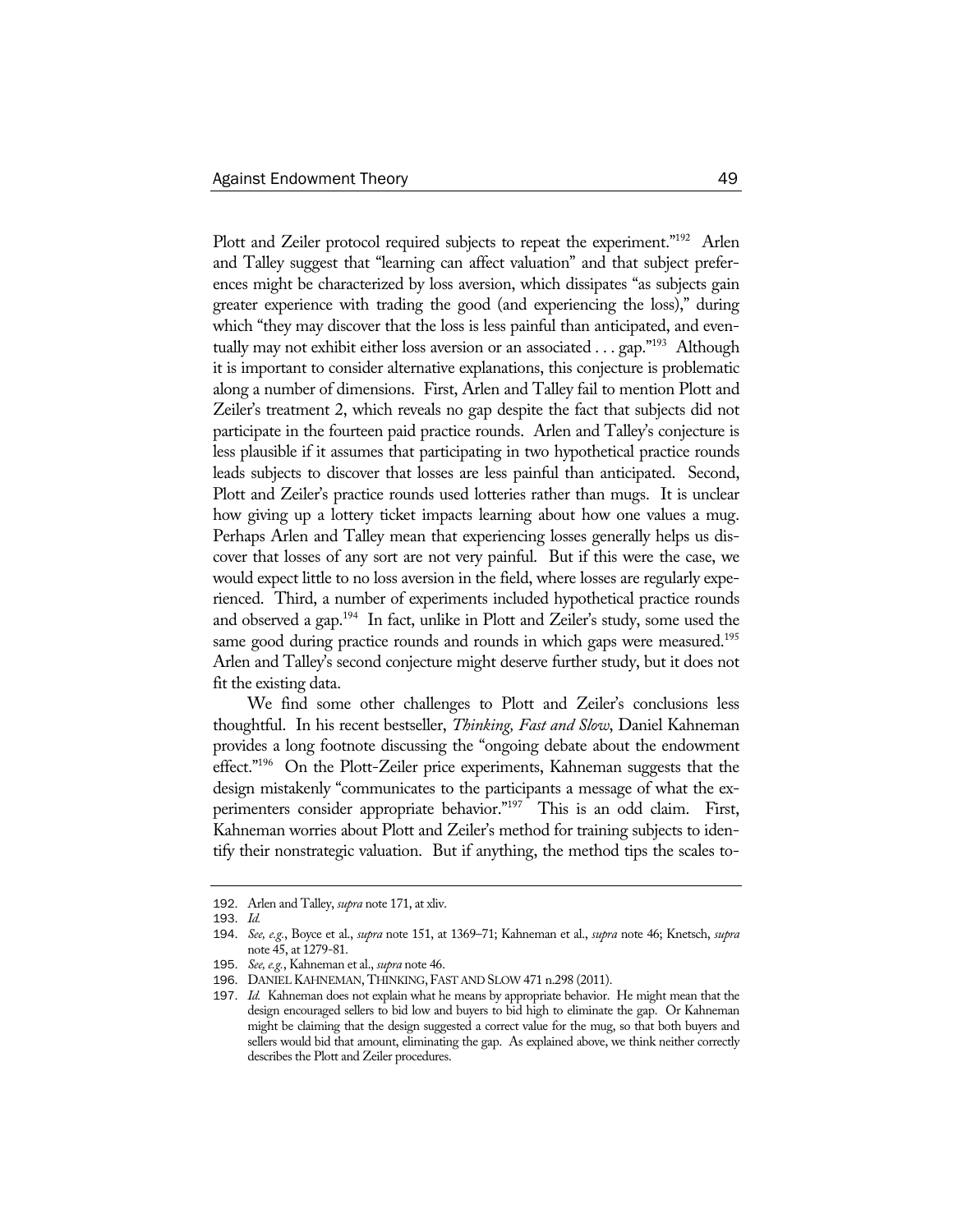ward producing gaps, not erasing them. Buyers are told to start at one cent and work their way up to an amount that makes them indifferent between the money and the good; sellers are told to start high and work their way down.<sup>198</sup> Such procedures are likely to anchor buyers' valuations to low amounts and sellers' to high amounts.<sup>199</sup> Second, the actual bids reported in the study reveal substantial variation in reported valuations for both buyers and sellers, belying any claim that subjects received a message about a perceived correct value.<sup>200</sup>

On the Plott-Zeiler exchange experiments, Kahneman argues that the experimental design "does not allow the owner of the good to have physical possession of it, which is crucial to the effect."<sup>201</sup> But Plott and Zeiler's loss emphasis treatment finds no exchange asymmetry even when owners are in physical possession of the good at the time of choice.<sup>202</sup> Moreover, as noted above, endowment theory says nothing about the effects of physical possession. It claims that reference points are set by ownership. Modifying a theory to account for new evidence is an important part of the evolution of science. But when an experiment disconfirms a widely held theory A, it is no criticism to charge that it fails to disconfirm a new hypothesis B.<sup>203</sup>

Many other scholars have taken the Plott and Zeiler results as evidence against endowment theory.<sup>204</sup> Several have attempted to extend Plott and Zeiler's own theory of their data by further testing the misconception conjecture, by developing more formal theoretical accounts of it, or by exploring the impact

<sup>198</sup>. Plott & Zeiler, *Exchange Asymmetries*, *supra* note 3.

<sup>199</sup>. *See* Amos Tversky & Daniel Kahneman, *Judgment Under Uncertainty: Heuristics and Biases*, 185 SCIENCE 1124, 1128 (1974) (describing anchoring as a process in which "people make estimates by starting from an initial value that is adjusted to yield a final answer . . . [and that] adjustments are typically insufficient").

<sup>200</sup>. Plott & Zeiler, *Willingness to Pay*, *supra* note 3, at 539 tbl.4. In a similar vein, Jack Knetsch dismisses Plott and Zeiler's results by arguing that their explanation "seems to have more to do with particulars of the test design and less to do with the absence of an endowment effect under conditions that more realistically reflect the usual circumstances of actual . . . valuations." Jack L. Knetsch, *Biased Valuations, Damage Assessments, and Policy Choices: The Choice of Measure Matters,* 63 ECOLOGICAL ECON. 684, 685 (2007). But this gets things exactly backward. The common laboratory methods of eliciting valuations represent anything but the usual circumstances. The methods employ baroque auction mechanisms designed to encourage subjects to report nonstrategic valuations, without providing subjects any explanation of or training in those mechanisms.

<sup>201</sup>. KAHNEMAN, *supra* note 196, at 471 n.298.

<sup>202</sup>. Plott & Zeiler, *Exchange Asymmetries*, *supra* note 3, at 1461–62.

<sup>203</sup>. We might add that the effects of physical possession in the setting of reference points are empirically unclear. When a person parks her car and then walks away from it, is she more likely to sell it for less than the amount she would demand while sitting in the driver's seat? The answer is far from obvious.

<sup>204</sup>. We have not evaluated the methodological soundness of the studies we describe from this point forward in this Part. Our aim is merely to provide an overview of the literature.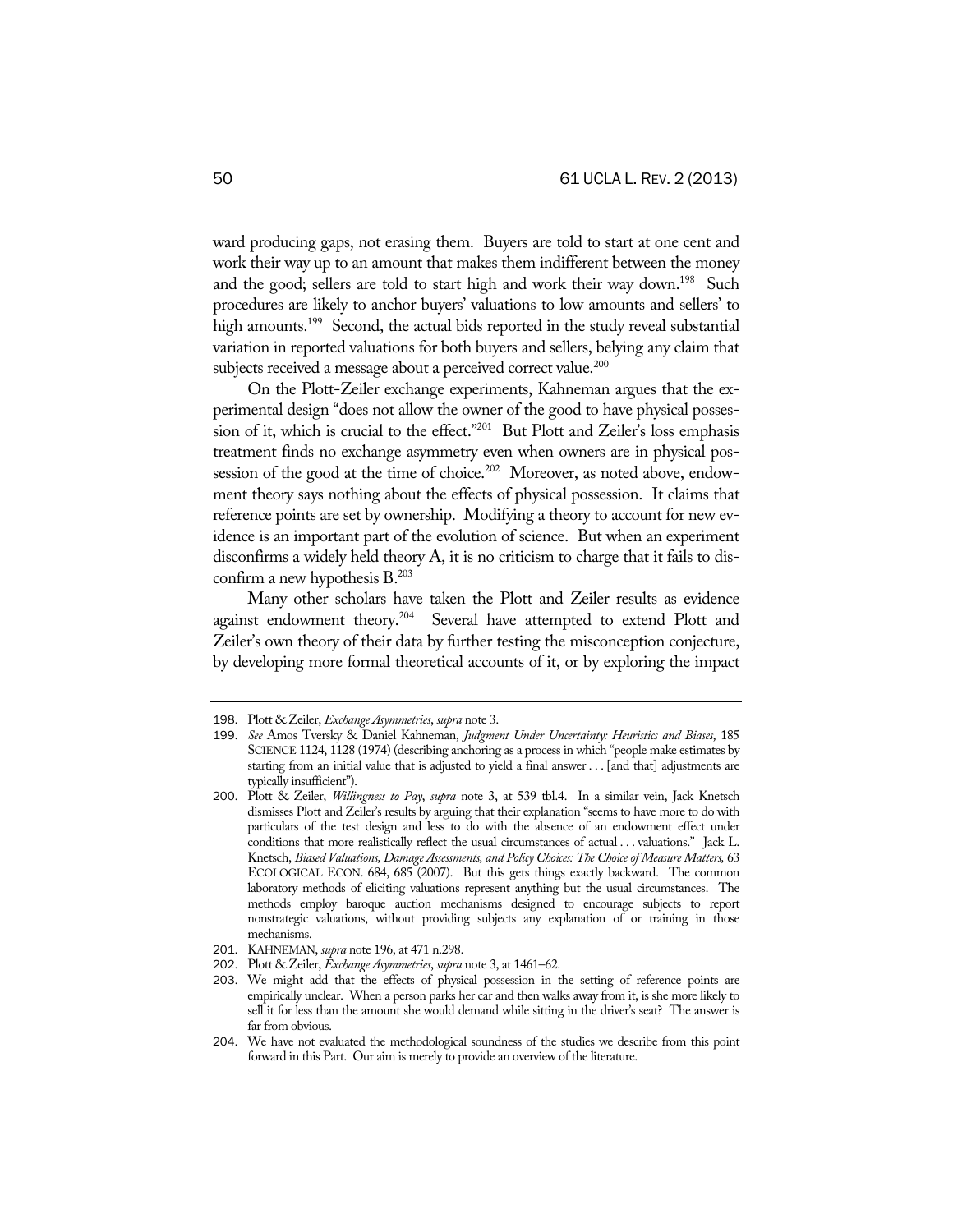of other market features on reported WTA-WTP gaps and exchange asymmetries. Timothy Cason and Charles Plott, for example, have begun examining in more detail how the Becker-DeGroot-Marschak mechanism can trip subjects up.<sup>205</sup> They develop the notion of "game form recognition" to more precisely identify both how subjects misperceive features of the mechanism and how those misperceptions impact subjects' decisions. Dirk Engelmann and Guillaume Hollard have considered more deeply the impact of market experience on valuations.206 David Kingsley and Thomas Brown have explored the role of preference uncertainty, finding support for the claim that a "reduction in preference uncertainty . . . is sufficient to eliminate the disparity, and provide[s] support for a model of preference uncertainty allowing for preference learning."207 In a separate work, Kingsley and Brown have also studied the effects of prompting subjects for revisions of their reported valuations, a feature of the Plott-Zeiler 2005 study.<sup>208</sup> They find that prompting has an impact on reported valuations, which opens a question about which valuation, the first or the revised, should be considered one's true valuation. And Amy Coren has taken a deeper look at whether subjects follow "bargaining scripts," such as sell high and buy low.209

Plott and Zeiler's results have suggested to others alternative theories of observed gaps and asymmetries. An early response was Botond Köszegi and Matthew Rabin's expectations-based reference point theory.210 Köszegi and Rabin's expectation theory, like endowment theory, works within the loss-aversion framework of prospect theory. But rather than claiming that reference points are set by endowments, Köszegi and Rabin suggest that they are set by people's

<sup>205</sup>. Timothy N. Cason & Charles R. Plott, *Misconceptions and Game Form Recognition of the BDM Method: Challenges to Theories of Revealed Preference and Framing* (Cal. Inst. of Tech., Social Science Working Paper No. 1364, 2012), *available at* http://papers.ssrn.com/sol3/papers.cfm?abstract\_ id=2151661.

<sup>206</sup>. Dirk Engelmann & Guillaume Hollard, *Reconsidering the Effect of Market Experience on the "Endowment Effect*,*"* 78 ECONOMETRICA 2005 (2010); *see also* Pete Lunn & Mary Lunn, *What Can I Get for It? A Theoretical and Empirical Re-analysis of the Endowment Effect* 1 (Econ. & Soc. Research Inst., Working Paper No. 385, 2011) ("[F]indings imply that buyers and sellers consider not only their own preferences, but also their perceptions of potential deals.").

<sup>207</sup>. David C. Kingsley & Thomas C. Brown, The Role of Preference Uncertainty in the Willingness to Pay-Willingness to Accept Disparity: An Experimental Test (2012) (unpublished manuscript) (on file with authors).

<sup>208</sup>. David C. Kingsley & Thomas C. Brown, *Does Prompting for Revision Influence Subjects' Offers in Willingness to Accept-Willingness to Pay Lab Experiments?*, 32 ECON.BULL. 2580 (2012).

<sup>209</sup>. Amy Elizabeth Coren, Bridging the WTA-WTP Gap: Ownership, Bargaining, and the Endowment Effect (Aug. 2007) (unpublished Ph.D dissertation, University of Texas at Austin) (on file with authors).

<sup>210</sup>. *See* Köszegi & Rabin, *supra* note 178.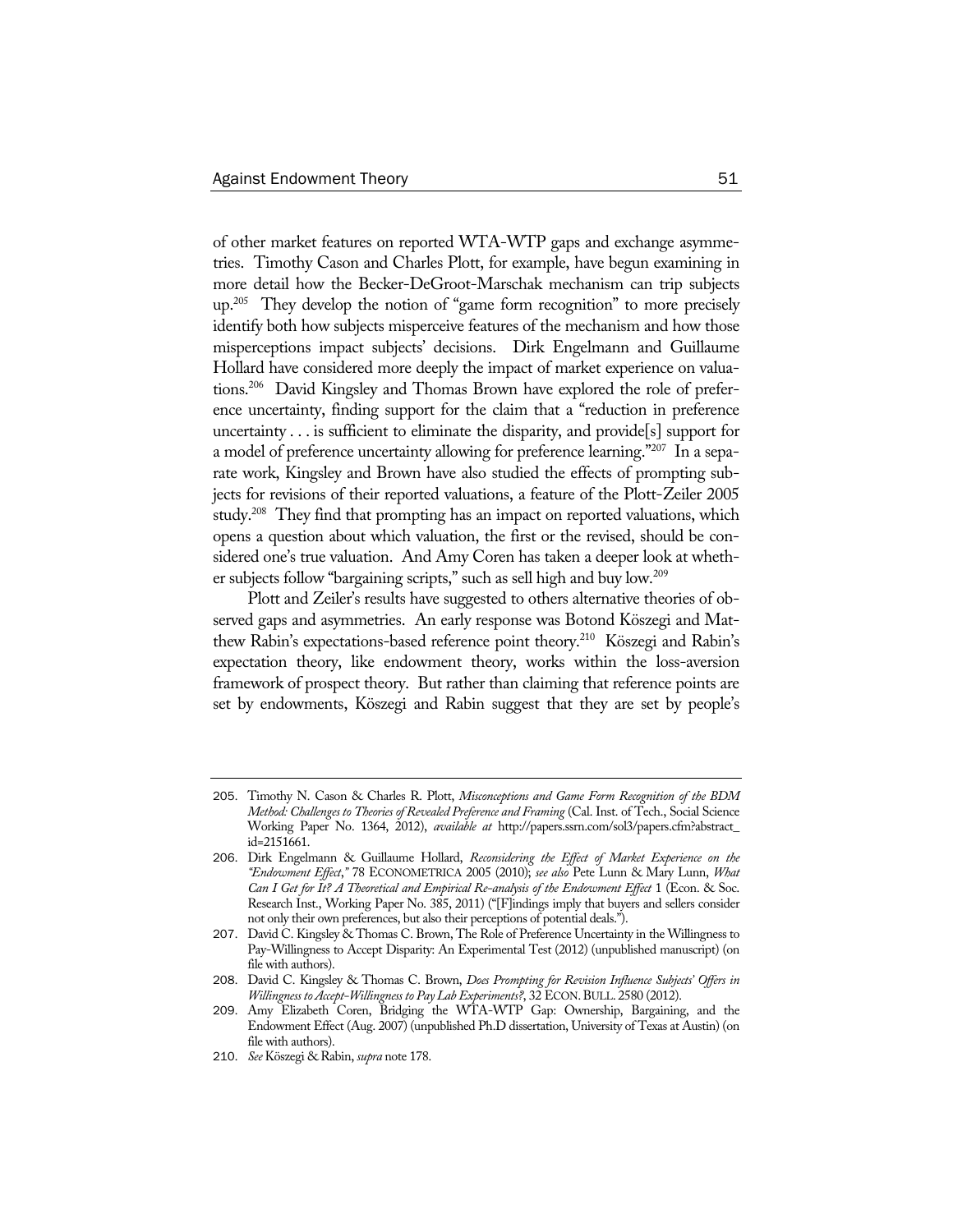short-term expectations with respect to those endowments.<sup>211</sup> Experimental tests of this theory reveal mixed evidence. Keith Ericson and Andreas Fuster interpret their data as demonstrating that reference points are set at least in part by expectations.212 They find that sellers who are not certain whether they will be able to trade an endowed good provide higher valuations than do sellers with no such uncertainty.<sup>213</sup> In contrast, Ori Heffetz and John List find no evidence to support expectation theory and offer explanations unrelated to the model to reconcile their results with those of Ericson and Fuster.<sup>214</sup> In short, the empirical support for Köszegi and Rabin's expectation theory is mixed, indicating that further research is needed.

Other theorists have suggested more significant departures from endowment theory. Some have designed experiments to test the impact of other experimental procedures on psychological processes that may lead to gaps and asymmetries.<sup>215</sup> Others have attempted to apply complex game theoretical models to reconcile divergent experimental results.216 Still others have suggested that the magnitude of WTA-WTP gaps and exchange asymmetries might be determined by uncertainty about future preferences.<sup>217</sup> All these models await further empirical verification, including in some cases replication of the original results. None operates within the broader framework of prospect theory, much less the narrower endowment theory.

Not everyone working in the fields of experimental economics and psychology has taken account of Plott and Zeiler's results.<sup>218</sup> And we find some incor-

- 213. *See* Ericson & Fuster, *supra* note 212, at 1888.
- 214. *See* Heffetz & List, *supra* note 168.

<sup>211</sup>. *See id.* at 1134 ("[W]e propose that a person's reference point is the probabilistic beliefs she held in the recent past about outcomes.").

<sup>212</sup>. *See* Keith M. Marzilli Ericson & Andreas Fuster, *Expectations as Endowments: Evidence on Reference-Dependent Preferences From Exchange and Valuation Experiments*, 126 Q.J. ECON. 1879 (2011); *see also* Alec Smith, Lagged Beliefs and Reference-Dependent Preferences (Sept. 5, 2012) (unpublished manuscript), *available at* http://www.hss.caltech.edu/~acs/papers/lbrdu.pdf; Charles Sprenger, An Endowment Effect for Risk: Experimental Tests of Stochastic Reference Points (Nov. 1, 2010) (unpublished manuscript), *available at* http://economics.stanford.edu/files/ Sprenger1\_31.pdf.

<sup>215</sup>. *See* Nikolaos Georgantzis & Daniel Navarro-Martínez, *Understanding the WTA-WTP Gap: Attitudes, Feelings, Uncertainty and Personality*, 31 J. ECON. PSYCHOL. 895 (2010); Eric J. Johnson et al., *Aspects of Endowment: A Query Theory of Value Construction*, 33 J.EXPERIMENTAL PSYCHOL. 461, 461 (2007) ("Merely altering the order in which queries are posed can eliminate the endowment effect, and changing the order of queries can produce endowment-like effects without ownership.").

<sup>216</sup>. *See* Herbert Gintis, *The Evolution of Private Property*, 64 J.ECON.BEHAV. & ORG. 1 (2007).

<sup>217</sup>. *See* Graham Loomes et al., *Taste Uncertainty and Status Quo Effects in Consumer Choice*, 39 J.RISK & UNCERTAINTY 113 (2009).

<sup>218</sup>. *See, e.g.*, Ivo Bischoff, *Endowment Effect Theory, Prediction Bias and Publicly Provided Goods: An Experimental Study*, 39 ENVTL. & RESOURCE ECON. 283 (2008); Ivo Bischoff & Jürgen Meckl,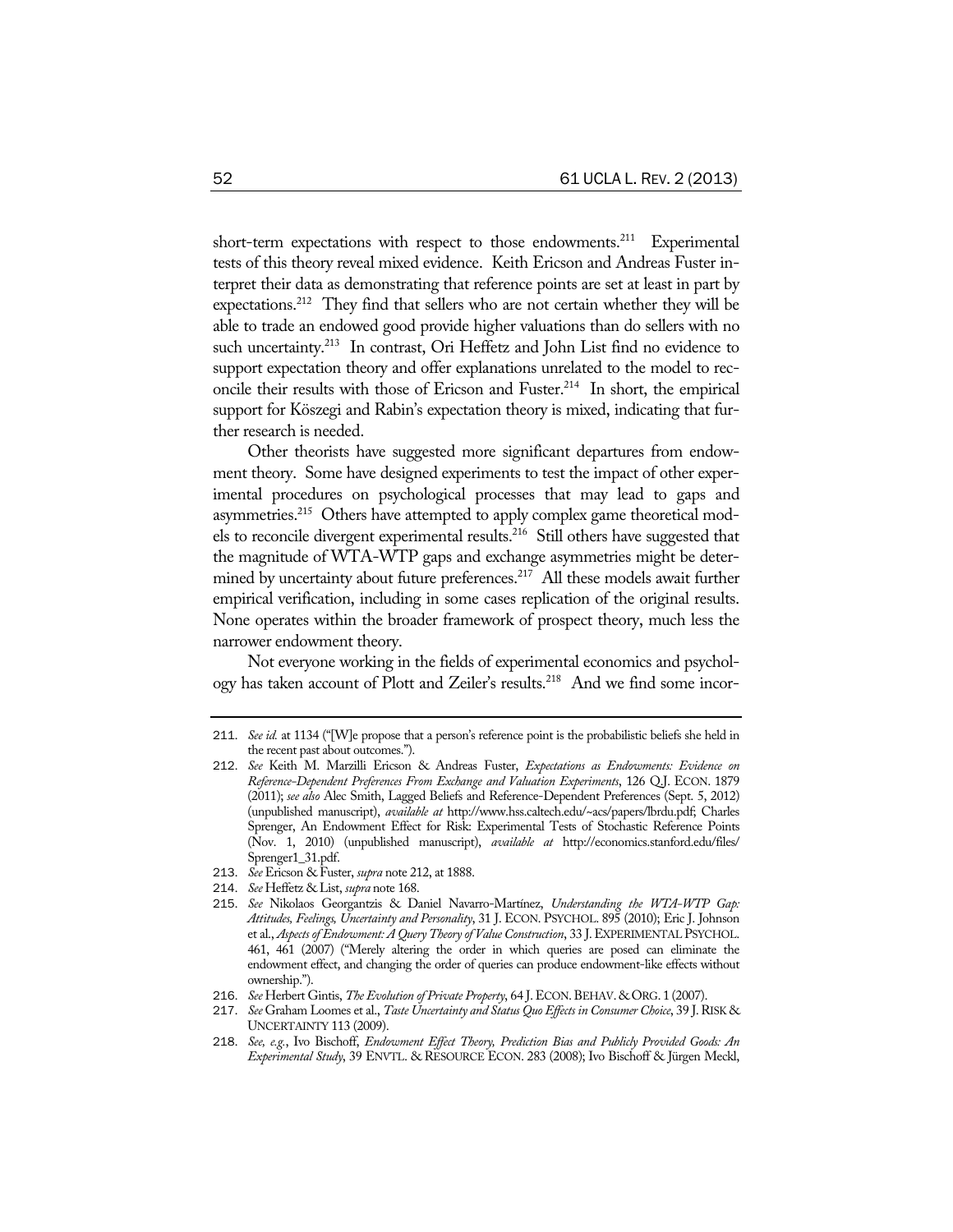rectly describing Plott and Zeiler's experimental design or conclusions.<sup>219</sup> The primary message from the recent economic literature, however, is that many economists have now abandoned endowment theory, and that the search is on for alternative explanations of observed WTA-WTP gaps and exchange asymmetries.<sup>220</sup>

#### **III. IMPLICATIONS**

Endowment theory entered legal scholarship as part of a broader critique of the neoclassical economic analysis of law. As we described in Part I, the theory appeared to fit a preexisting set of arguments: Kelman's, and then Kennedy's and Sunstein's, arguments that the Coase theorem failed to account for the ways that legal entitlements affect people's preferences or willingness to trade. Endowment theory also arrived packaged with the new discipline of behavioral economics, which provided a broader critique of neoclassical economics. Economists had always allowed that real people often act irrationally. So long as departures from rationality were randomly distributed, however, economists could argue that their rational-actor models were descriptively relevant. Behavioral economics marshaled empirical evidence not only that people are irrational but that they are irrational in systematic and predictable ways.

The enormous influence of endowment theory on legal scholarship, we believe, resulted in part from its location at the confluence of these two streams.

*Endowment Effect Theory, Public Goods and Welfare*, 37 J. SOCIO-ECON. 1768 (2008); Lyle Brenner et al., *On the Psychology of Loss Aversion: Possession, Valence, and Reversals of the Endowment Effect*, 34 J. CONSUMER RES. 369 (2007); Graham Loomes et al., *Preference Reversals and Disparities Between Willingness to Pay and Willingness to Accept in Repeated Markets*, 31 J.ECON. PSYCHOL. 374 (2010); William W. Maddux et al., *For Whom Is Parting With Possessions More Painful? Cultural Differences in the Endowment Effect*, 21 PSYCHOL. SCI. 1910 (2010); Erica Mina Okada, *Uncertainty, Risk Aversion, and WTA vs. WTP*, 29 MARKETING SCI. 75 (2010); *see also* RICHARD H. THALER & CASS R. SUNSTEIN, NUDGE: IMPROVING DECISIONS ABOUT HEALTH, WEALTH, AND HAPPINESS 33–34 (2009) ("Thousands of mugs have been used in dozens of replications of [the Kahneman, Knetsch and Thaler experiments], but the results are always the same.").

<sup>219</sup>. *See, e.g.*, Stefano DellaVigna, *Psychology and Economics: Evidence From the Field*, 47 J. ECON. LIT. 315, 327 (2009) (incorrectly stating that "Plott and Zeiler interpret [their] result as suggesting that, once one allows for experience and anonymity, the endowment effect disappears"); John A. List, *Neoclassical Theory Versus Prospect Theory: Evidence From the Marketplace*, 72 ECONOMETRICA 615, 616 n.4 (2004) (incorrectly stating that Plott and Zeiler's 2005 study demonstrates that "when adequate instruction about the allocation institution is provided, subjects' behavior is consistent with neoclassical predictions").

<sup>220</sup>. This conclusion is consistent with a new summary of the relevant economics literature, which interprets recent evidence as suggesting that, while loss aversion might remain a relevant component of the explanation for observed reluctance to trade, the evidence seems clear that reference points, if they are relevant at all, are set by more than mere ownership. *See* Ericson & Fuster, *supra* note 212.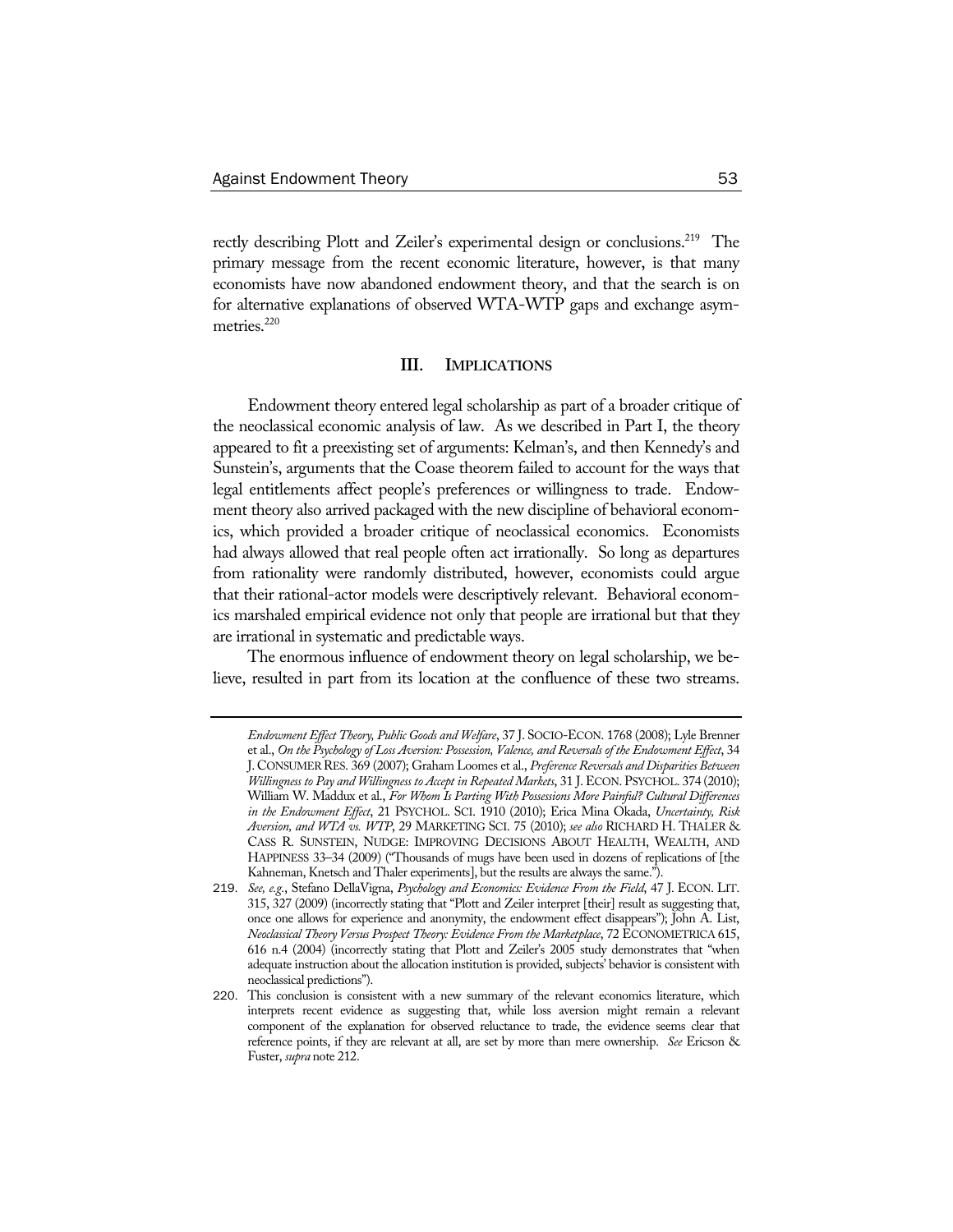The earlier critique of the Coase theorem described a constellation of considerations that, in many contexts, might increase an owner's attachment to the goods or other entitlements she owned. Endowment theory, consistent with the general approach of behavioral economics, suggested a single, omnipresent cause: loss aversion. Together, these arguments flipped the burden of persuasion. Whereas earlier critics had to explain why having one or another legal entitlement might effect a positive change in the holder's expressed preferences, the existence of a general endowment effect licensed the presumption that any legal entitlement would effect such a change.

As discussed in Part II.A, the evidence for endowment theory was never as strong as described by some early proponents. And as endowment theory gained influence within legal scholarship, it lost ground among experimentalists. The data we have today suggest that there are better explanations than endowment theory for observed exchange asymmetries and WTA-WTP gaps. Yet legal scholars continue to speak as if the theory were empirically unassailed. This disconnect between legal scholarship and the best theories in contemporary experimental economics suggests several questions: What does the new evidence mean for legal analysis? Why has endowment theory been so influential in legal scholarship? And what does legal scholarship's embrace of endowment theory teach us more generally about the use of experimental economics in law? This Part addresses each in turn.

# **A. Against Endowment Theory: Ownership, Preferences, and Endogeneity**

The Plott-Zeiler experiments and other new data indicate that ownership alone is insufficient to cause WTA-WTP gaps and exchange asymmetries. Even if we assume arguendo that prospect theory is accurate, the evidence does not show that ownership sets the reference point and that individuals are especially averse to losses of endowments. Bare ownership is not enough to trigger loss aversion, or more generally, to affect expressed preferences with respect to entitlements. The Plott-Zeiler experiments indicate that in the laboratory those phenomena commonly result from experimental designs that fail to control for alternative explanations. If there are WTA-WTP gaps and exchange asymmetries outside the laboratory, they stand in need of other explanations.

What does all this mean for legal scholarship? To reject endowment theory is not to argue that preferences are exogenous to the law, or to argue that the allocation of legal entitlements does not affect what people want and value. Many arguments for and explanations of endogeneity antedate endowment theory and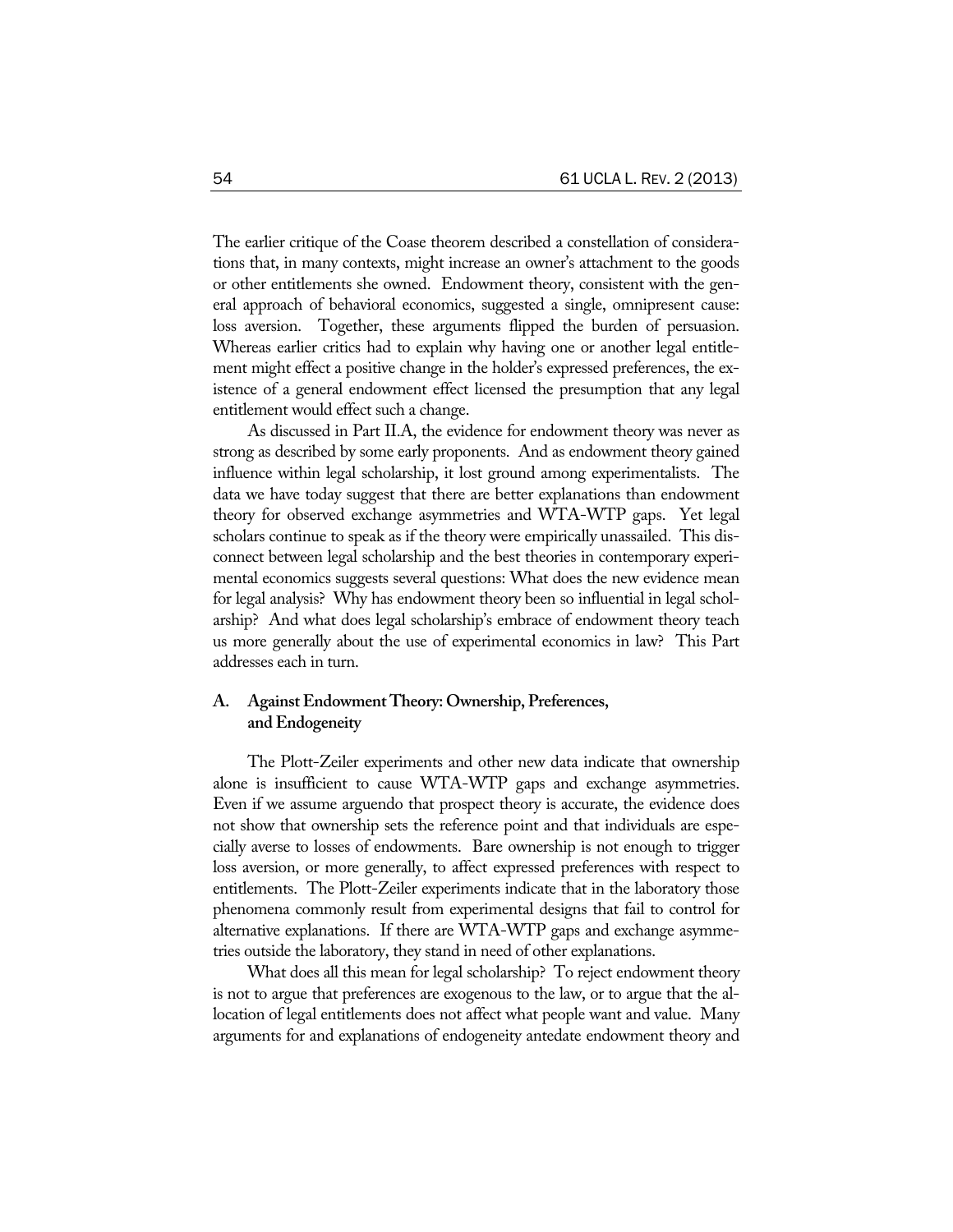survive its demise. Those arguments, however, involve more complex stories about how a variety of factors related to ownership can affect preference formation in a variety of ways and for a variety of reasons. Sometimes ownership matters because the things people own are part of their personal history. Sometimes it matters because people know more about what they have than about what they do not and that knowledge is valuable. Sometimes wealth effects and nonsubstitutability make a difference. Sometimes people treat the law's assignment of an entitlement as presumptively authoritative. Sometimes there is a desire to withdraw from the marketplace, which entails a preference simply to keep what one already has. Sometimes regret aversion is at work. Sometimes cultural norms speak against selling. Sometimes the cause involves adaptive preference formation and a rational choice to prefer that which one has to that which one cannot have.

In short, the evidence against endowment theory casts doubt only on the generic presumption that ownership positively affects expressed preferences. To repeat: The data do not support the hypothesis that the bare fact of ownership (or endowment or entitlement) affects preferences or is the cause of observed WTA-WTP gaps and exchange asymmetries. Legal scholars who want to claim that one or another legal entitlement is likely to trigger such gaps or asymmetries should provide either empirical evidence or an alternative theoretical argument for their claim. In many cases, such evidence and arguments will no doubt be available. But merely pointing to the fact of ownership, or to the existence of a legal entitlement, is not enough.

#### **B. Why Endowment Theory's Influence?**

Why did endowment theory have such an immediate and enduring influence in legal scholarship? We have already suggested one hypothesis: the confusion caused by the term "endowment effect." Although experimental economists use "endowment effect" to denote a theoretical explanation of WTA-WTP gaps and exchange asymmetries, the term suggests an observed fact about the world. Here we want to suggest six other nontestable hypotheses. Each warrants longer treatment than we can give it. And they are almost certainly not the only explanations why the theory found such a receptive audience among legal scholars. But we think these explanations go a long way. The first two are historical and emphasize what else was happening in legal scholarship when endowment theory appeared. The other four involve more general observations about how legal scholarship works.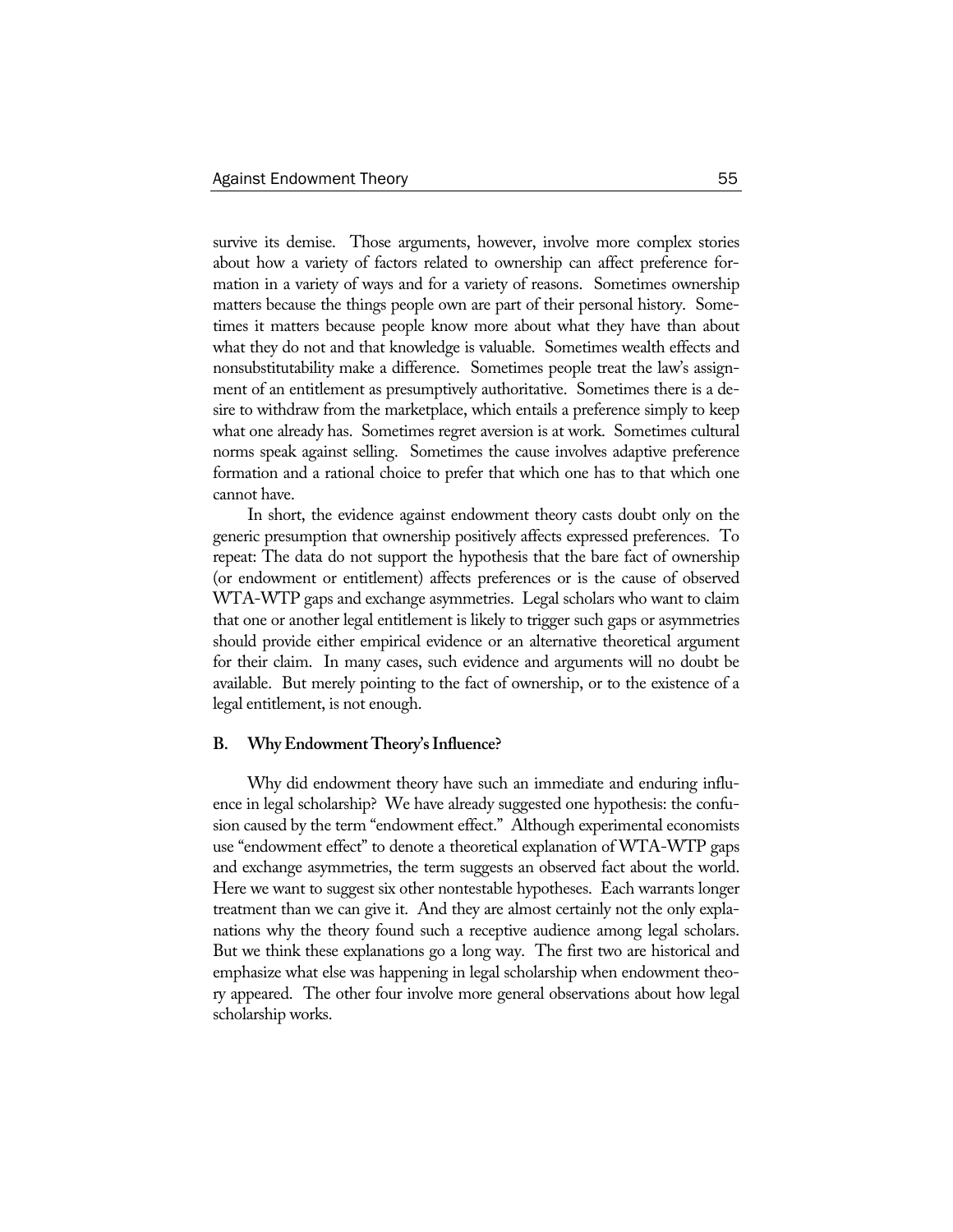Endowment theory was the right theory at the right time. By the early 1990s, neoclassical law and economics had become a major force in the legal academy. As early proponents of endowment theory recognized—Kahneman, Knetsch, and Thaler titled their 1990 article "*Experimental Tests of the Endowment Effect and the Coase Theorem*"—endowment theory undermined the foundations of neoclassical legal analysis. The genius of Coase was to see that laws create entitlements that their holders might then trade, either in practice or in theory. This thought paved the way for the application of the familiar tools of welfare economics to the law. Economists could study the welfare effects of different legal regimes by looking at whether, in the absence of transaction costs and wealth effects, the resulting entitlements would be traded. Such analysis assumes that the initial distribution of entitlements does not affect people's willingness to trade. In the legal literature, that assumption was recognized and criticized a decade before endowment theory appeared. Kelman argued in 1979 that legal entitlements are likely to affect people's preferences with respect to the endowed goods. But Kelman's, and then Kennedy's and the early Sunstein's, critiques of Coase rested in large part on anecdote and intuition. Endowment theory provided the familiar critique with new scientific credentials, credentials to which economists could not possibly object. Korobkin has recently written that "[l]egal scholars have universally grasped the most important positive implication of the endowment effect—that legal entitlements will not change hands as often in the free market as the Coase Theorem—and thus traditional law and economics—assumes."221 This Article belies Korobkin's sweeping description of legal scholars. But the statement illustrates the attraction of endowment theory's perceived implications for neoclassical law and economics.

The theory also arrived as part of a larger attempted paradigm shift. Endowment theory appeared at a time when legal scholars were beginning to take account of a wide range of cognitive phenomena that ran contrary to the predictions of neoclassical economics. Many of the earliest and most influential legal scholars to take note of endowment theory did so in articles that put it on a long list of cognitive biases, heuristics, and nonstandard preferences.<sup>222</sup> The endowment effect was presented as a phenomenon comparable to the hindsight bias, the optimism bias, the outcome bias, and the availability heuristic. Its appearance on such lists located endowment theory in the broader counternarrative of

<sup>221</sup>. Korobkin, *supra* note 7, at 2.

<sup>222</sup>. *See, e.g.*, BEHAVIORAL LAW & ECONOMICS (Cass R. Sunstein ed., 2000); Jolls et al., *supra* note 62; Jolls & Sunstein, *supra* note 91; Russell B. Korobkin & Thomas S. Ulen, *Law and Behavioral Science: Removing the Rationality Assumption From Law and Economics*, 88 CALIF. L. REV. 1051 (2000); Langevoort, *supra* note 114; Sunstein, *supra* note 64.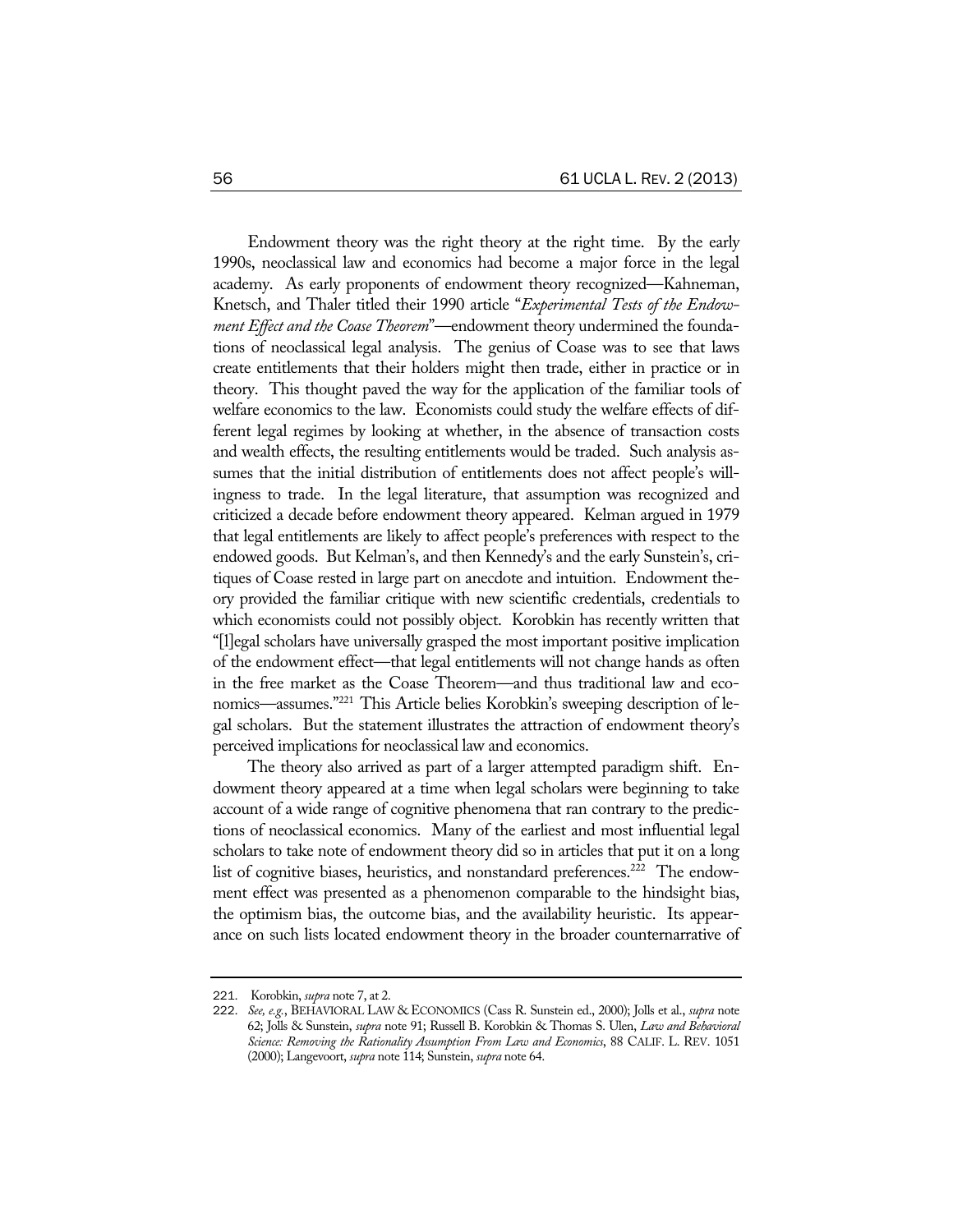behavioral law and economics. And it suggested that the endowment effect was a simple fact of human psychology, one that required no further explanation.

Other possible explanations for the success of the theory have to do with the character of legal scholarship more generally. To begin with, early laboratory experiments captured the legal imagination.<sup>223</sup> The initial, random distribution of mugs and candy bars in Knetsch's 1989 exchange experiments embodied the core claim of the Coase theorem and mirrored familiar hypothetical bargains between ranchers and wheat growers, railroads and farmers, polluting factories and neighboring landowners. The difference was that in the laboratory it was possible to control the initial assignment of entitlements, to reduce transaction costs to near zero, and to observe the resulting exchanges. The Coase theorem, it turned out, was in fact a falsifiable hypothesis. Coase predicted that with transaction costs approaching zero, the initial assignment of mugs and candy bars would not make a difference in their final distribution. The experiments proved that hypothesis wrong. Especially for legal scholars trained in the art of argument by analogy, the implications were striking. Giving someone the legal entitlement to clean air, to the performance of a contract, to build on her land was *like* giving her a mug or a candy bar. Laboratory results involving the mugs and candy bars therefore showed that more abstract legal entitlements were also likely to affect willingness to trade. We say more about this tendency of legal scholars to misapply argument by analogy in the final section of this Part.

Nor should we ignore the influence of a few leading scholars in the field and the path dependency of legal scholarship. Most legal scholars are not trained in cognitive psychology or experimental economics, and many would not know where to begin in the experimental literature. So they rely on other scholars to educate them on the topic. As of 2011, Jolls, Sunstein and Thaler's 1998 "A Behavioral Approach to Law and Economics" was the most cited law journal article published since 1995.<sup>224</sup> Although 91 articles in Westlaw's Journals and Law Reviews database cite Kahneman, Knetsch, and Thaler's 1990 article in the *Journal of Political Economy*, 225 274 articles in the database that mention "endowment effect" cite to Sunstein, Jolls, and Thaler.<sup>226</sup> Of those 274 articles, 171 do not

<sup>223</sup>. Of the over 1200 articles in Westlaw's Journals and Law Reviews database that mention "endowment effect," *see supra* note 59 and accompanying text, 133 mention in the same paragraph the words "mug," "pen," "chocolate," or "candy." Search conducted on October 18, 2013.

<sup>224</sup>. Russell Korobkin, *What Comes After Victory for Behavioral Law and Economics?*, 2011 U. ILL. L. REV. 1653, 1654.

<sup>225</sup>. Search conducted on October 18, 2013, using Westlaw's JLR database and the search term "knetsch /s 'experimental tests of the endowment effect and the Coase theorem.'"

<sup>226</sup>. Search conducted on October 18, 2013, using Westlaw's KeyCite function and using the locate function to limit search results to articles with the term "endowment effect."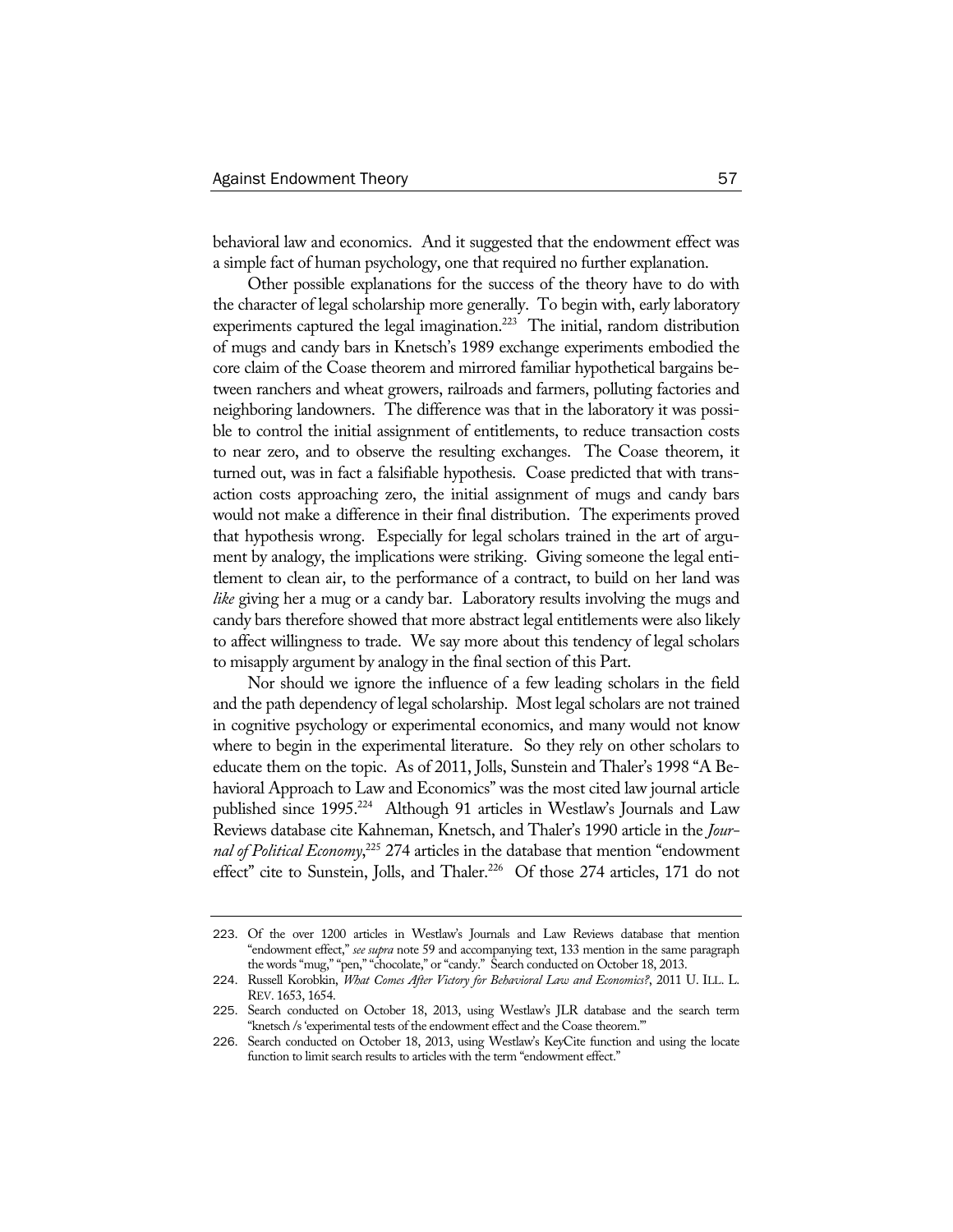cite any of the three foundational articles from the behavioral economics literature.227 This one slice of data does not, by itself, make the case. But we think it reflects a general truth about how work from other disciplines enters into and spreads through legal scholarship. Endowment theory has been championed as part of the next big thing by some of the most influential agenda setters and opinion leaders in legal scholarship. Without equally loud voices raising doubts or explaining more recent data, other scholars have stuck with endowment theory.

Yet another explanation lies in the commonalities between endowment theory and the neoclassical approach it criticized. Although endowment theory, and behavioral economics more generally, posed a challenge to neoclassical economics' model of the rational actor, it did not challenge a core methodological premise: that to understand and predict human action, we should begin with the preferences of individuals. Endowment theory explains endogeneity by pointing to the individual person's tendency to attach more significance to losses than to gains. As Mark Kelman observes, economists have been much more receptive to such psychological criticisms than to social theories of preference formation, "though the sociological attacks are arguably more salient in undermining the conventional position."228 Kelman suggests three reasons why this is so: the psychological critique can be translated into the economists' language of preference and choice, it comports with economists' understanding of power as commands backed by the threat of force, and it treats the social world as nonindependent of the individuals who comprise it.<sup>229</sup> Endowment theory treats exchange asymmetries and WTA-WTP gaps as bare expressed preferences, explained if at all by individuals' aversions to loss. All this is the stuff of neoclassical economic analysis.<sup>230</sup>

Finally, there is the political valence of endowment theory and of behavioral economics more generally.<sup>231</sup> As Kelman observed in his 1979 article, no matter what Coase's intent, his theorem has an "ideological structure."<sup>232</sup> The Chicago School used it to argue for the superiority of markets and the futility of regula-

<sup>227</sup>. Identical search to that described in the previous note, except also using the locate function to exclude articles with the strings "experimental tests of the endowment effect and the Coase theorem," "the endowment effect and the effect of nonreversible indifference curves," or "loss aversion in riskless choice."

<sup>228</sup>. Kelman, *supra* note 114, at 1389.

<sup>229</sup>. *Id.* at 1388–92.

<sup>230</sup>. To put the point more crudely, in the 1990s and early 2000s, it was possible to get Olin Foundation money for research to the endowment effect. We doubt that it would have been as easy to get Olin dollars to study the social origins of preferences. *See* TELES, *supra* note 8, at 181–207.

<sup>231</sup>. Thanks to Lama Abu-Odeh and John Mikhail for, in different ways, pushing us on this point.

<sup>232</sup>. Kelman, *Consumption Theory*, *supra* note 14, at 673–78.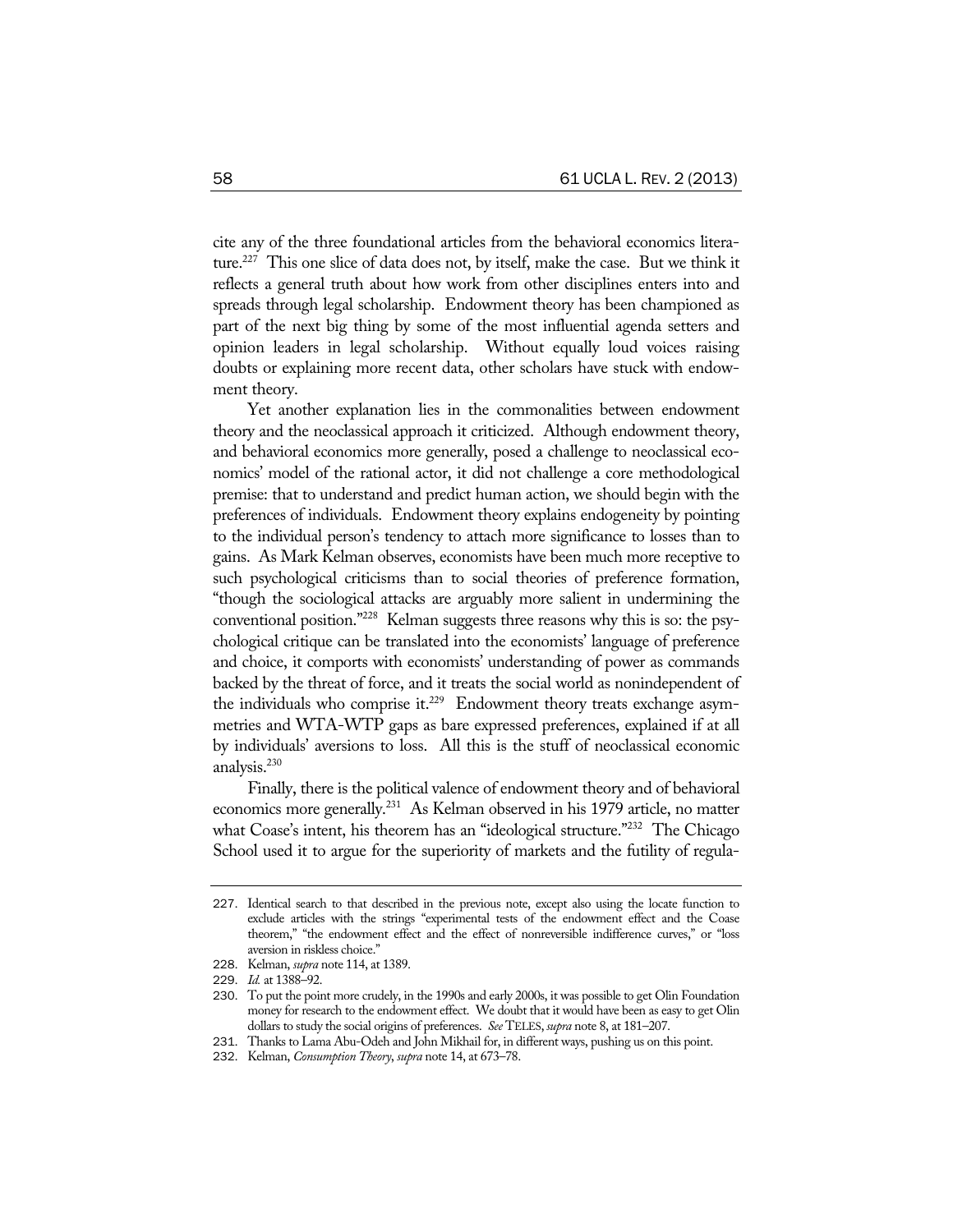tion. And the idea of exogenous preferences, central to the Coase theorem, lies at the heart of the charge that the regulatory state is unduly paternalistic. Endowment theory provides a counterargument. Regulation is paternalistic only when it gives insufficient weight to people's independently formed preferences. If preferences themselves are partly produced by state action, interference is inescapable and the paternalism criticism loses its footing.<sup>233</sup> Endowment theory's argument against Coase provides a seemingly objective and scientifically neutral basis for what might be an ideological critique. This would hardly be the first example of utilizing scientific theories to advance political ends. Think of Thomas Huxley's social Darwinism, B.F. Skinner's behaviorist psychology, or Lawrence Kohlberg's and Carol Gilligan's different works on the ethical development of children. Each has a political valence, and each was adopted by legal scholars for political as well as academic purposes. Behavioral economics in general, and endowment theory in particular, have been used by left-leaning academics as support for new forms of "soft" paternalism.234 We do not doubt the sincerity of any of these writers whose scholarship we have examined. But we would guess that the utility of endowment theory in this ideological debate is part of the explanation for its success in legal scholarship.<sup>235</sup>

#### **C. Experimental Economics and Legal Scholarship**

The story of endowment theory also contains broader methodological lessons about the use in legal scholarship and policymaking of experimental economics and cognitive psychology, and perhaps of results from other social sciences as well.<sup>236</sup>

The most obvious lesson borders on the trite: Be careful. Legal scholars should draw from the social sciences. When they do, however, they need to understand the materials they are using. First-year law students are taught not to cite a case without first Shepardizing it. Before citing a twenty-year-old study from experimental psychology, or any other discipline, legal scholars should look for any subsequent developments in the field. When using more recent studies, legal scholars should have a clear understanding both of their empirical support and of alternative theories.

<sup>233</sup>. *See* Cass R. Sunstein & Richard H. Thaler, *Libertarian Paternalism Is Not an Oxymoron*, 70 U. CHI. L. REV. 1159 (2003). For criticisms of Thaler and Sunstein's "liberal paternalism" theory from the libertarian right, see Joshua D. Wright & Douglas H. Ginsburg, *Behavioral Law and Economics: Its Origins, Fatal Flaws, and Implications for Liberty*, 106 NW. U.L.REV. 1033 (2012).

<sup>234</sup>. For a bestselling recent example, see THALER & SUNSTEIN, *supra* note 218.

<sup>235</sup>. For more on this subject, see KELMAN, *supra* note 4, at 13–15.

<sup>236</sup>. For a detailed discussion of these issues, see Zeiler, *supra* note 174.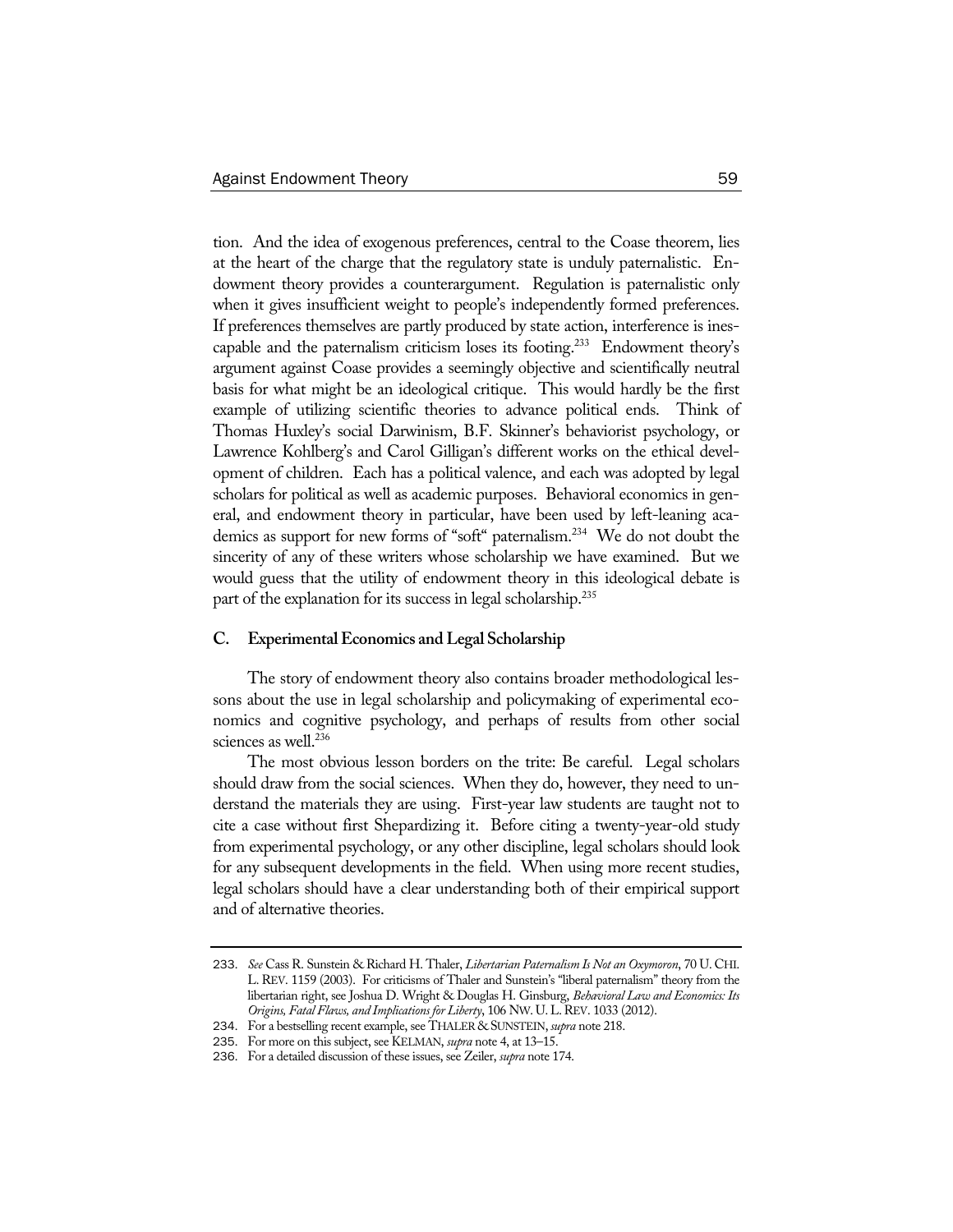We recognize that it can be difficult for legal scholars to find their way into the literature of nonlegal disciplines. We would therefore welcome two innovations. First, we would like to see more law review articles that report recent developments in the social sciences. Such pieces would depart from the normal form of a law review article, which is to start with a legal question or problem, apply one or another analytic method, and conclude with a practical proposal. We are not against articles of that sort. This work follows the model. But there should also be room in the law reviews for articles that aim simply to educate legal scholars and policymakers about the most recent developments in other fields. Such scholarship would depart from the dominant model of law review articles, which are often briefs for a preferred theory. An evenhanded account of the state of the field, however, will be of most use to policymakers.<sup>237</sup>

Second, we would like to see more educational opportunities for legal scholars. The legal academy is today awash in minicourses on experimental and empirical methods. For five hundred or a thousand dollars, a law professor can spend a week learning the basics of experimental design and one or another statistical software package to crunch data. Rather than teaching legal scholars how to do social science—for example, how to perform laboratory experiments—we think it is more valuable to teach them important recent results from the social sciences. It is true that one cannot evaluate results from experimental psychology, sociology, neurobiology, or other science without a basic understanding of experimental methodology. Equally important, however, is an understanding of the competing theories in the field, their history, and how to access and keep abreast of the literature. These materials can be taught to legal scholars with great benefit. The recent appearance of short courses in brain science aimed at legal scholars might well provide a model.<sup>238</sup>

The story of endowment theory in the legal literature also contains a more general and somewhat subtler lesson. It illustrates the dangers of using results from the laboratory as a basis for formulating legal policy. As we noted in Part I.D, it is not unusual for legal scholars to caution against the use of laboratory re-

<sup>237</sup>. We have some concerns, for example, with Russell Korobkin's recent review of the endowment effect literature. Although Korobkin states that his review "describes the endowment effect, with attention not only to what we know about it, but also what remains unclear about both its scope and underlying causal mechanism," he discusses the Isoni, Loomes and Sugden's 2011 challenge without mentioning Plott and Zeiler's response to it. Korobkin, *supra* note 7, at 2; *see supra* notes 182–186 and accompanying text. As a result, Korobkin's readers are left in the dark about serious problems with Isoni, Loomes and Sugden's data and direct evidence against their alternative explanations.

<sup>238</sup>. *See, e.g.*, *Neuroscience Boot Camp*, CENTER FOR NEUROSCIENCE & SOC'Y, http://neuroethics. upenn.edu/index.php/events/neuroscience-bootcamp (last visited Sept. 24, 2013).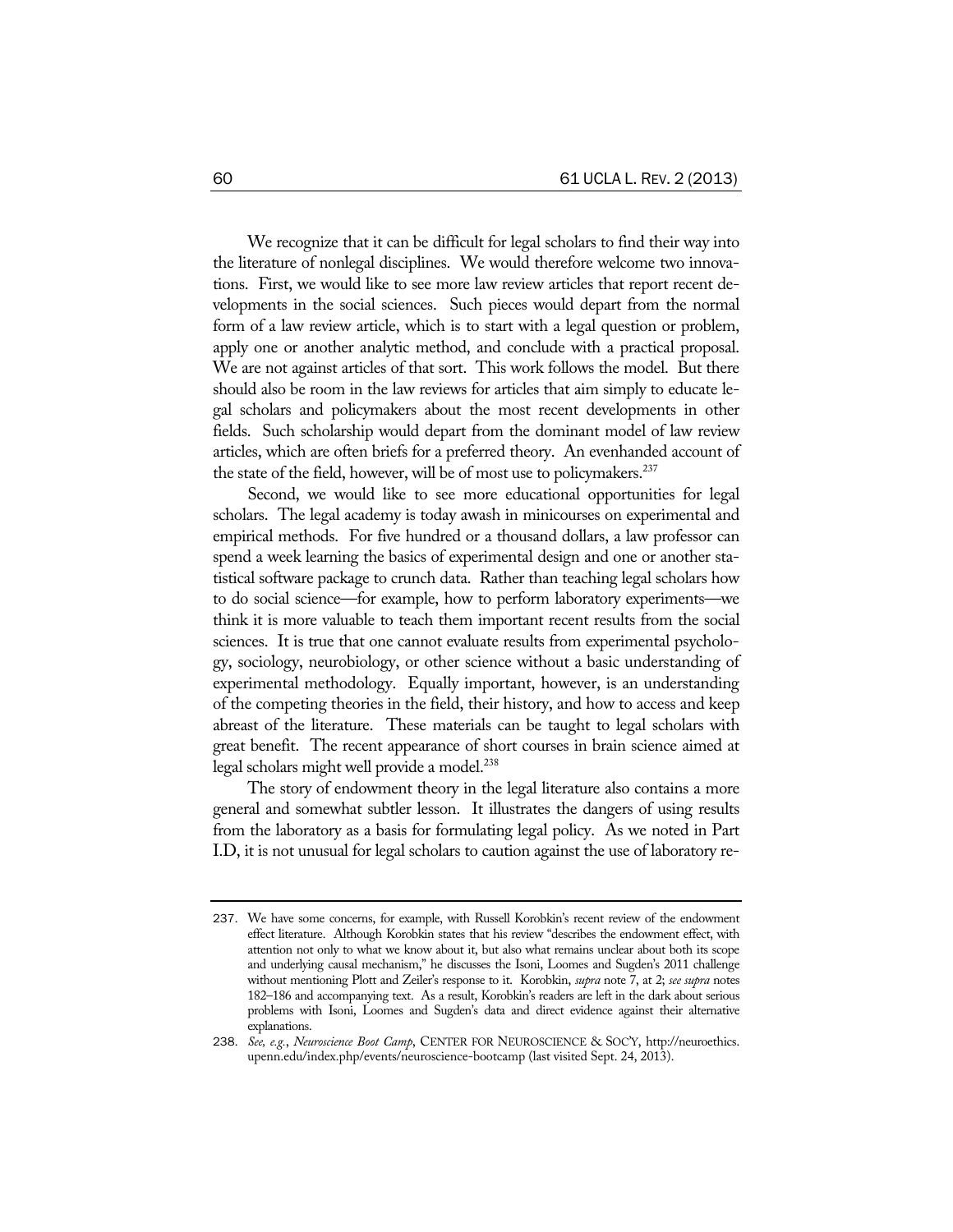sults in policymaking. The worry is almost always that the world outside of the laboratory is much more complex than the intentionally simplified world within it. Arlen puts the point as follows:

> [T]he environment in which people actually operate and make choices is far more complex than the environment of most behavioral experiments. Although many (but by no means all) experiments involve single-shot situations, people in the real world often are able to learn from their experiences. This learning generally takes place in situations involving higher stakes than are involved in most experiments. . . . Further complicating matters, many decisions will implicate multiple biases and heuristics—involving multiple interrelated individuals that may produce unpredictable, complex, or even conflicting interactions.<sup>239</sup>

Issacharoff emphasizes the role of emotions and institutional settings in decisions outside of the laboratory.240 Posner argues more generally that "[o]ne would like to know the theoretical or empirical basis for supposing that the experimental environment is relevantly similar to the real world."241 Jolls, Sunstein, and Thaler argue more optimistically that "it is not enough to build a model consistent with behavior observed in an experimental setting (such as behavior in the ultimatum game or the mugs experiments); the model must be compared and tested against what we observe in the world."242 The world inside of the laboratory is just too different from the world outside of it to use laboratory results to predict what will happen in the outside world.

Although these cautions are not baseless, we think they miss the mark and draw attention away from the real problem with the way many legal scholars employ empirical studies. In order to explain why, we need to return to the distinction we drew in Part I between two types of laboratory experiments. Experimental economists typically conduct experiments that involve highly stylized situations designed to test a general hypothesis by isolating a single cause. We call these "simple experiments." To test the best explanation of WTA-WTP

<sup>239</sup>. Arlen, *supra* note 114, at 1769; *see also* Arlen et al., *supra* note 74, at 33–34.

<sup>240</sup>. *See* Issacharoff, *supra* note 114, at 1741–42. Langevoort makes a similar point: The next level of question is the profound translation problem of moving from the assumption that cognitive biases are real to the assumption that they are robust in the institutional settings in which most of the economic activity that the law seeks to influence takes place. . . . Markets, social norms, and organizations all constrain individual decision making in such a way that we cannot be sure that biases found in

artificial settings will be pernicious in real life.

Langevoort, *supra* note 114, at 1522.

<sup>241</sup>. Posner, *supra* note 114, at 1570.

<sup>242</sup>. Jolls et al., *supra* note 62, at 1500.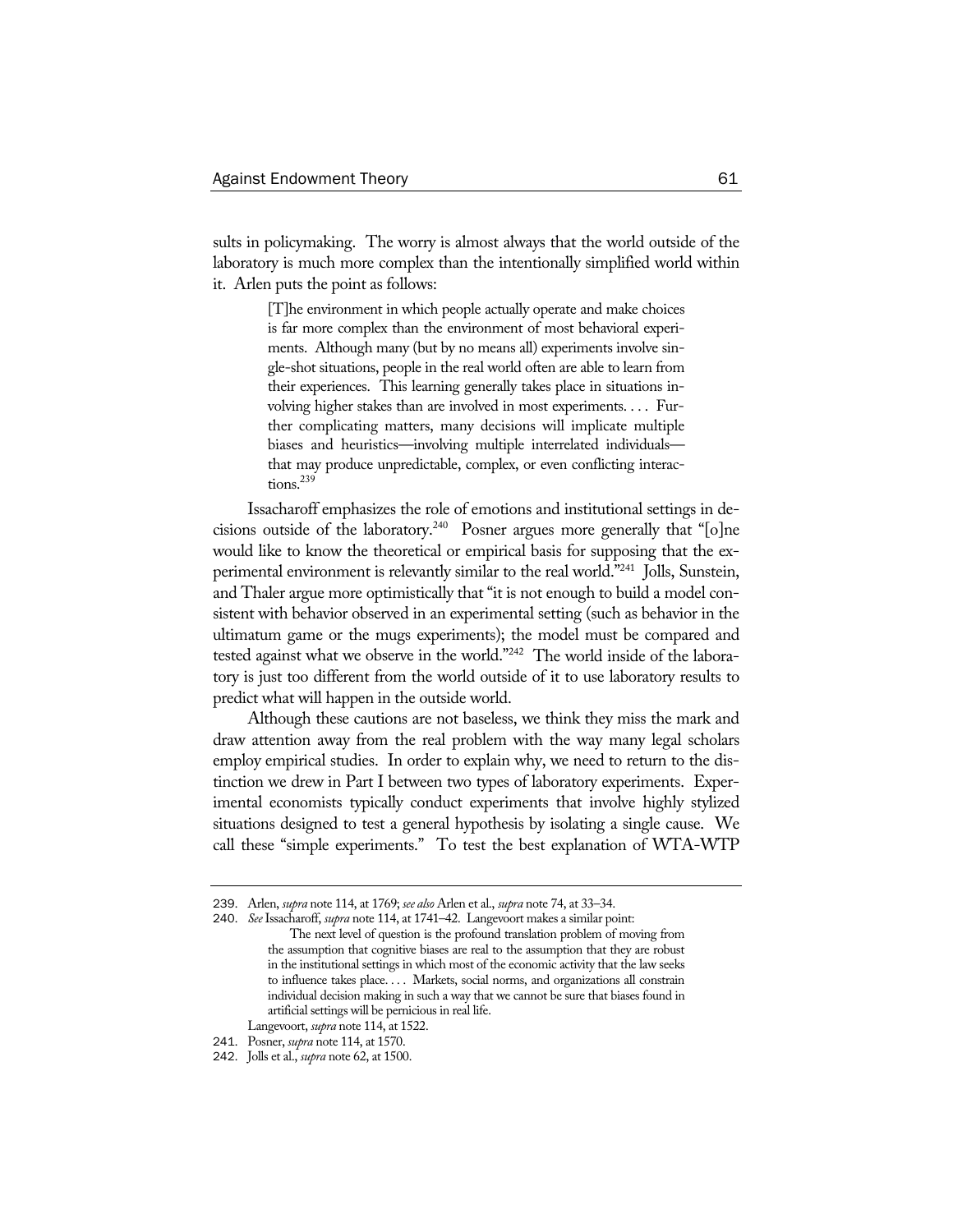gaps or exchange asymmetries, subjects might be given low-value items like mugs or candy bars and then asked to assign a value to them or given the chance to exchange them for other items. The experiments are simple in the sense that they put subjects in stripped-down, nonhypothetical situations that are unlikely to occur outside of the laboratory and then observe how the subjects respond. A few legal scholars interested in WTA-WTP gaps and exchange asymmetries have conducted simple experiments of this sort.<sup>243</sup> Other empirically oriented legal scholars have conducted experiments of a different type. They have asked subjects to answer hypothetical legal questions modeled on situations that might occur outside the laboratory. Subjects are asked to pretend that they are lawyers negotiating a contract term, that they are employees with the option of paying for or giving up an employment benefit, or that they are trustees for a land trust who have been asked what to do with a piece of wetlands.<sup>244</sup> We call experiments of this sort "hypothetical" because they ask subjects to imagine themselves in a situation that might occur in the world outside of the laboratory and to engage in role-play or to report how they would decide. Subject choices have no consequences.

The common warnings about the use of laboratory results in policymaking are entirely correct as applied to hypothetical experiments. Hypothetical experiments attempt to replicate naturally occurring transactions or other legal situations in the laboratory in order to predict how people will behave outside of it. It is always relevant to ask of such experiments whether laboratory conditions are similar enough to conditions outside of the laboratory. Does it matter, for example, that subjects do not have a stake in the game? Does it matter that they are students and not practitioners? Does it matter that they have been asked to reach their decision in a relatively short amount of time? Although hypothetical experiments are increasingly common in the legal literature, few legal scholars (and even fewer student editors of law reviews!) have the training necessary to evaluate their methods or the implications of their results with respect to behavior outside the laboratory. When applying the results of such experiments, one should worry that decisions outside the laboratory might be subject to forces that the experimental design has failed to capture, that the outside world is more complex than the one created in the laboratory.

We think that the complexity worry is less apposite to the simple experiments commonly conducted by experimental economists, at least when those ex-

<sup>243</sup>. *See supra* notes 73–76 and accompanying text.

<sup>244</sup>. *See supra* notes 77–83 and accompanying text.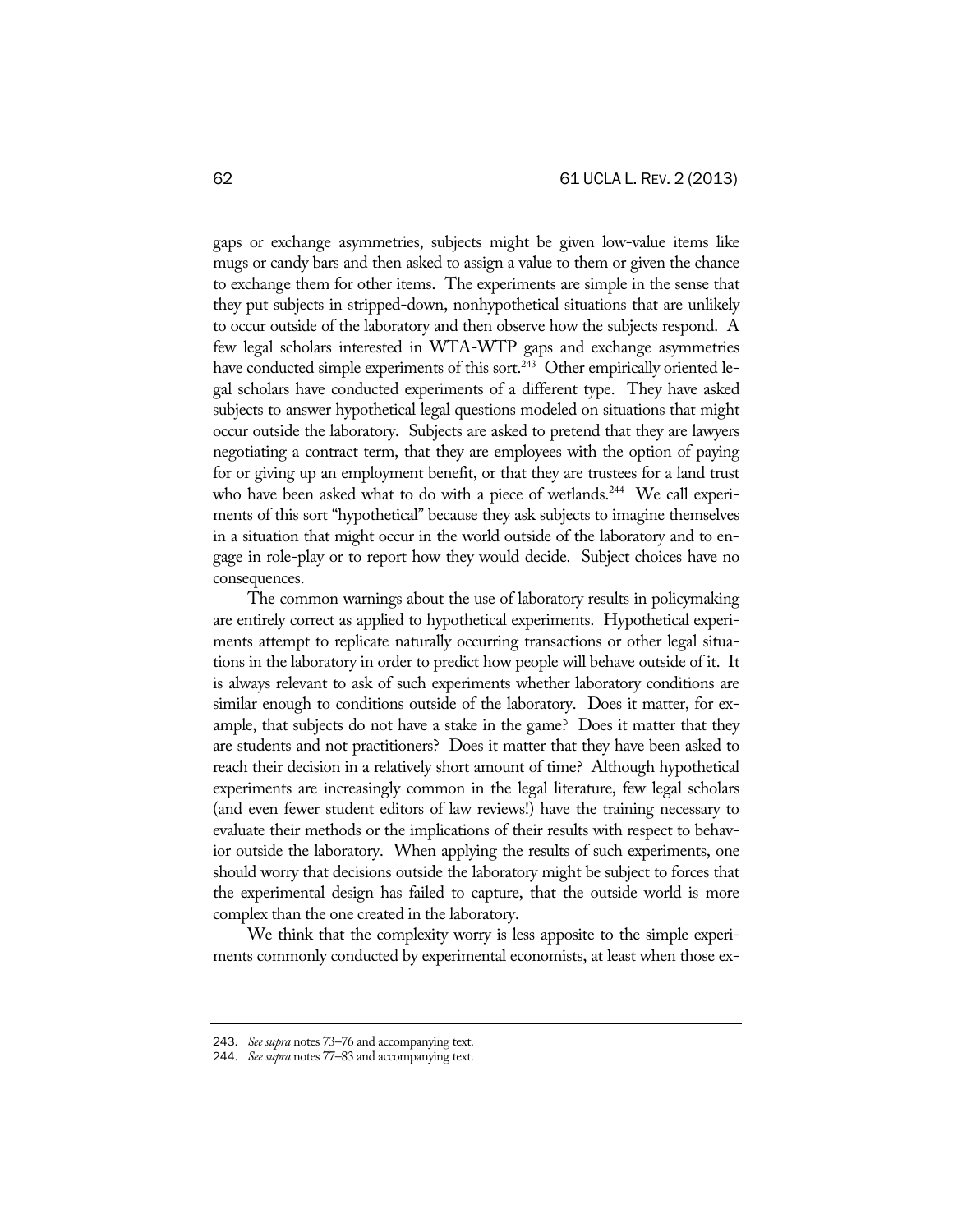periments are properly deployed. The problem is that the worry fails to get at what is actually wrong with the way legal scholars use these sorts of experiments.

Simple experiments are by definition designed not to reproduce similar events outside the laboratory but to provide empirical support for, or disconfirmation of, general theories of individual decisionmaking. They "are employed to explore fundamental economic principles and test predictions of basic economic models that incorporate these principles."245 If they predict behavior outside of the laboratory, it is only by way of the general theories they serve to confirm. Those general theories, in turn, are confirmed or disconfirmed not by one or two experiments but by multiple tests using different experimental designs of the many distinct hypotheses the theory generates.

The problem with the way legal scholars have used simple experiments such as the repeated invocation of Knetsch's 1989 mug and candy bar experiment—is not that the world that concerns policymakers is much more complex than the world in the laboratory. Nor is it, as Jolls, Sunstein, and Thaler suggest, that legal scholars fail to compare and test experimental models "against what we observe in the world."246 The problem is that direct appeal to simple experiments to predict the behavior of legal actors misunderstands the purpose of those experiments and the meaning of the data they generate. It is as if legal scholars were using a screwdriver to scramble eggs. It is not wrong to advise someone who wants to scramble her eggs with a screwdriver to be sure to clean it first. No one wants to eat toolbox grime for breakfast. But that advice draws attention away from the more important point: Screwdrivers are not designed for scrambling eggs, and they are likely to do a poor job of it, no matter how carefully they are used. By the same token, a warning that "the environment in which people actually operate and make choices is far more complex than the environment of most behavioral experiments"<sup>247</sup> draws attention away from the fact that the simple experiments are not designed to predict what people will do in the world outside of the laboratory. They are designed to confirm or disconfirm theories. It is those theories, not the simple experiments that support them, that are meant to tell us things about the world.

Legal scholars and policymakers should use the results of experimental economics. But they should pay much less attention to the results of individual apparently salient simple experiments. Nor should they attempt to design experiments for the purpose of drawing normative conclusions about behavior in

<sup>245</sup>. Zeiler, *supra* note 174, at 182–83.

<sup>246</sup>. Jolls et al., *supra* note 62, at 1500.

<sup>247</sup>. Arlen, *supra* note 114, at 1769.